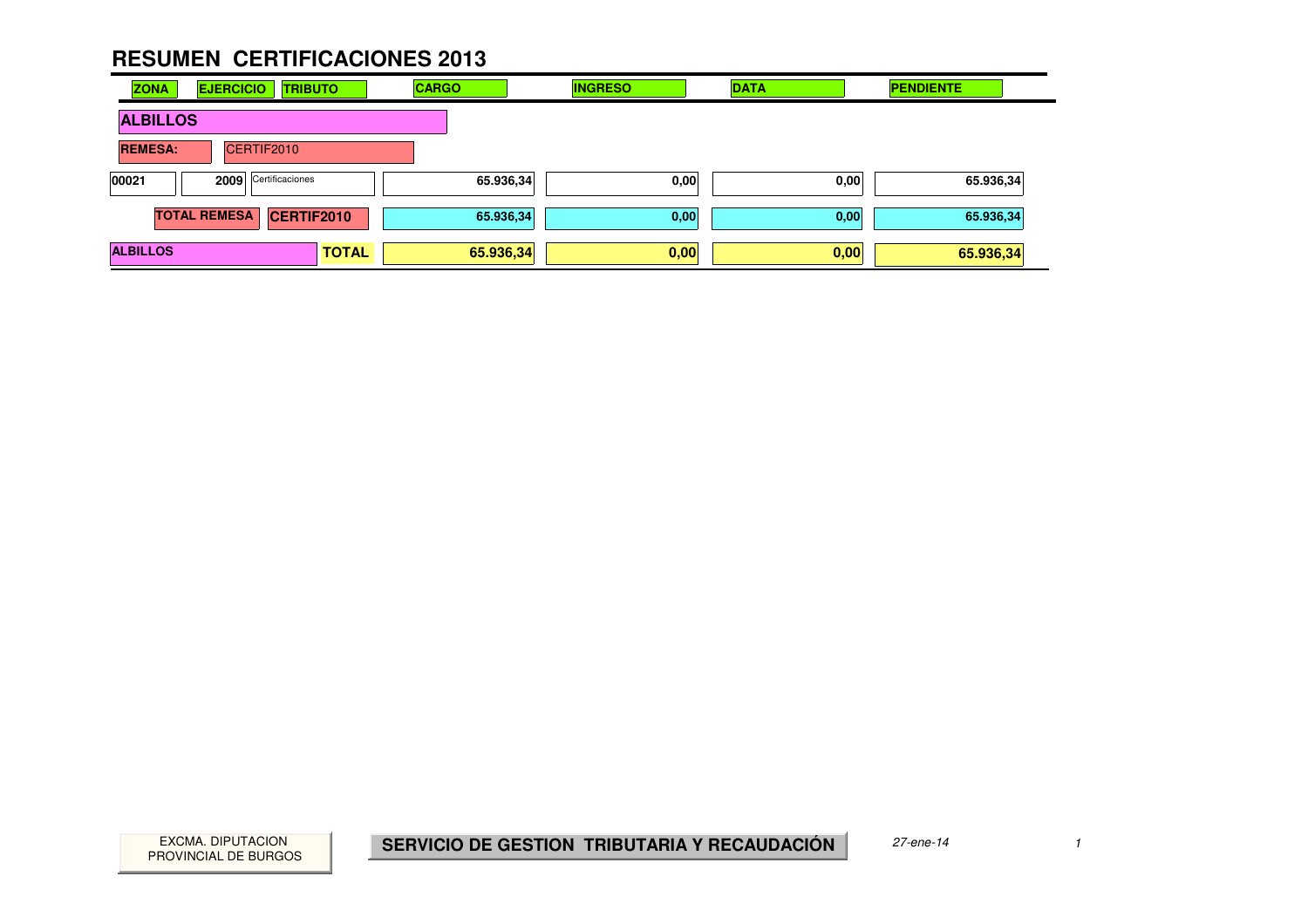| <b>ZONA</b>        | <b>EJERCICIO</b><br><b>TRIBUTO</b> |              | <b>CARGO</b> | <b>INGRESO</b> | <b>DATA</b> | <b>PENDIENTE</b> |
|--------------------|------------------------------------|--------------|--------------|----------------|-------------|------------------|
| <b>CARDEÑADIJO</b> |                                    |              |              |                |             |                  |
| <b>REMESA:</b>     | CERTIF2012                         |              |              |                |             |                  |
| 00021              | 2008 Certificaciones               |              | 159.977,14   | 5.818,73       | 0,00        | 154.158,41       |
|                    | <b>TOTAL REMESA</b><br>CERTIF2012  |              | 159.977,14   | 5.818,73       | 0,00        | 154.158,41       |
| <b>CARDEÑADIJO</b> |                                    | <b>TOTAL</b> | 159.977,14   | 5.818,73       | 0,00        | 154.158,41       |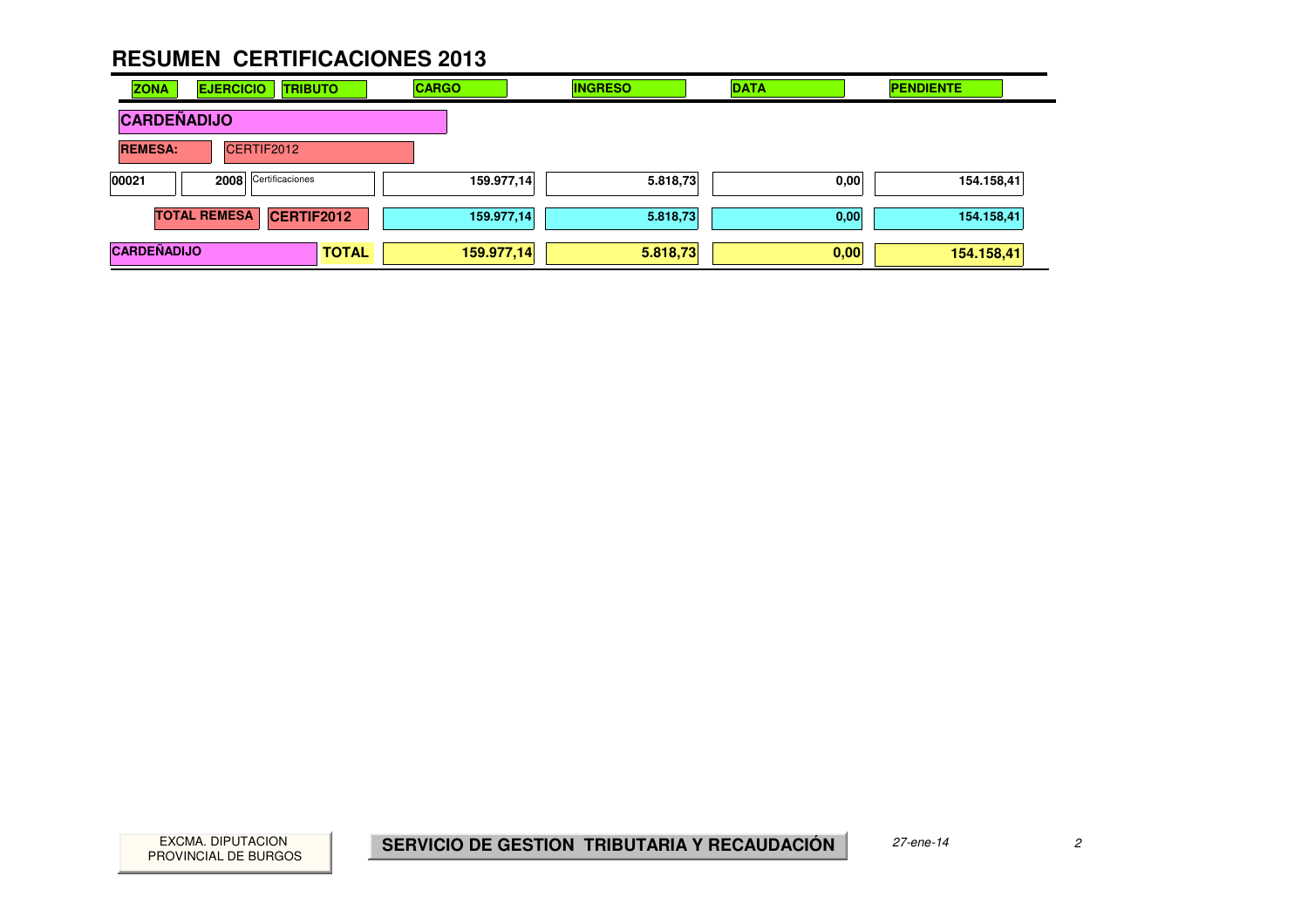| <b>ZONA</b>          | <b>EJERCICIO</b><br><b>TRIBUTO</b> |              | <b>CARGO</b> | <b>INGRESO</b> | <b>DATA</b> | <b>PENDIENTE</b> |
|----------------------|------------------------------------|--------------|--------------|----------------|-------------|------------------|
| <b>CARDEÑAJIMENO</b> |                                    |              |              |                |             |                  |
| <b>REMESA:</b>       | CERTIF2013                         |              |              |                |             |                  |
| 00021                | 2013 Certificaciones               |              | 198,27       | 198,27         | 0,00        | 0,00             |
|                      | <b>TOTAL REMESA</b><br>CERTIF2013  |              | 198,27       | 198,27         | 0,00        | 0,00             |
| <b>CARDEÑAJIMENO</b> |                                    | <b>TOTAL</b> | 198,27       | 198,27         | 0,00        | 0,00             |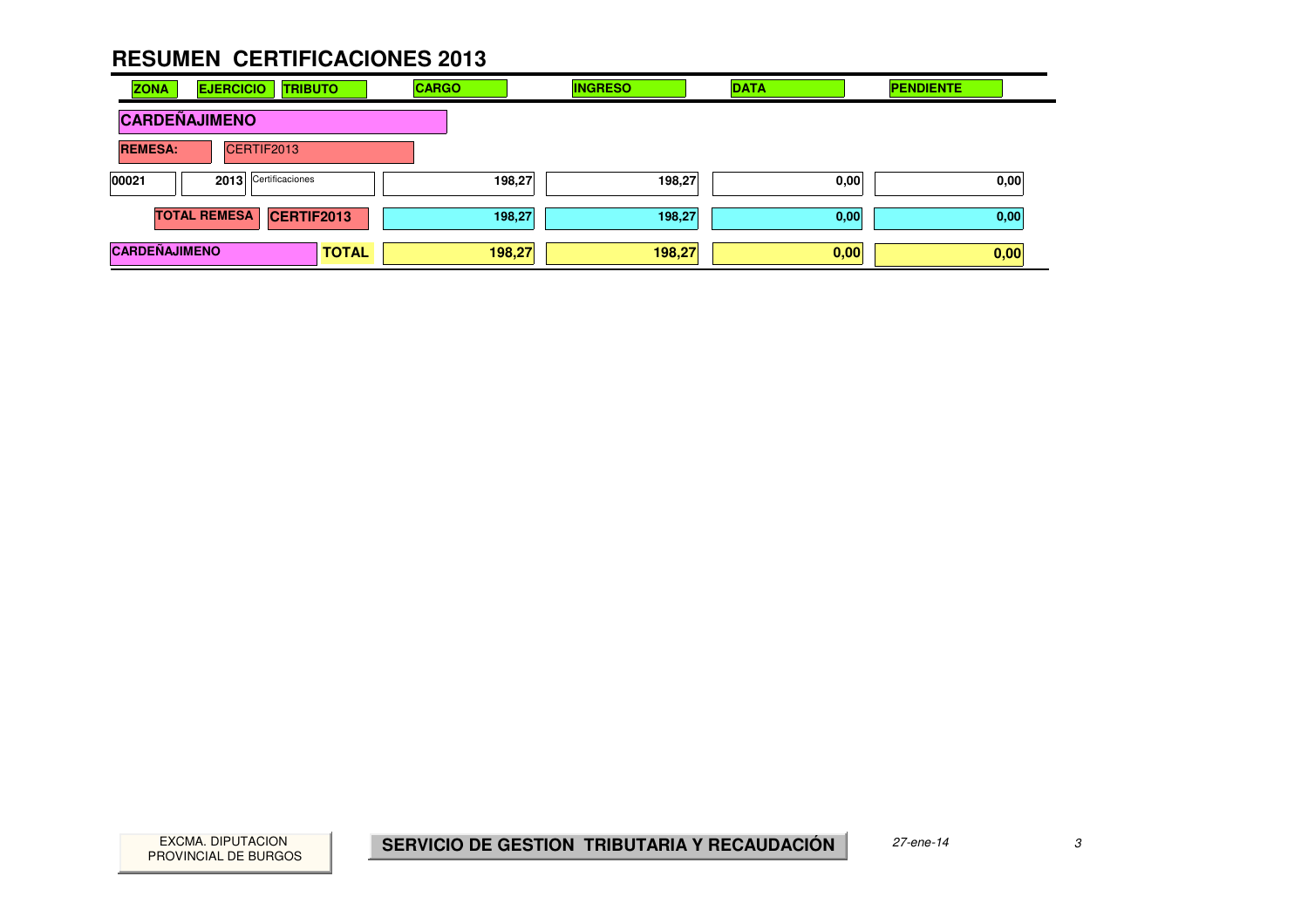| <b>ZONA</b>                | <b>EJERCICIO</b><br><b>TRIBUTO</b>       |              | <b>CARGO</b> | <b>INGRESO</b> | <b>DATA</b> | <b>PENDIENTE</b> |
|----------------------------|------------------------------------------|--------------|--------------|----------------|-------------|------------------|
|                            | <b>ESPINOSA DEL CAMINO</b>               |              |              |                |             |                  |
| <b>REMESA:</b>             | CERTIF2009                               |              |              |                |             |                  |
| 00021                      | 2008 Certificaciones                     |              | 994,99       | 0,00           | 994,99      | 0,00             |
|                            | <b>TOTAL REMESA</b><br><b>CERTIF2009</b> |              | 994,99       | 0,00           | 994,99      | 0,00             |
| <b>ESPINOSA DEL CAMINO</b> |                                          | <b>TOTAL</b> | 994,99       | 0,00           | 994,99      | 0,00             |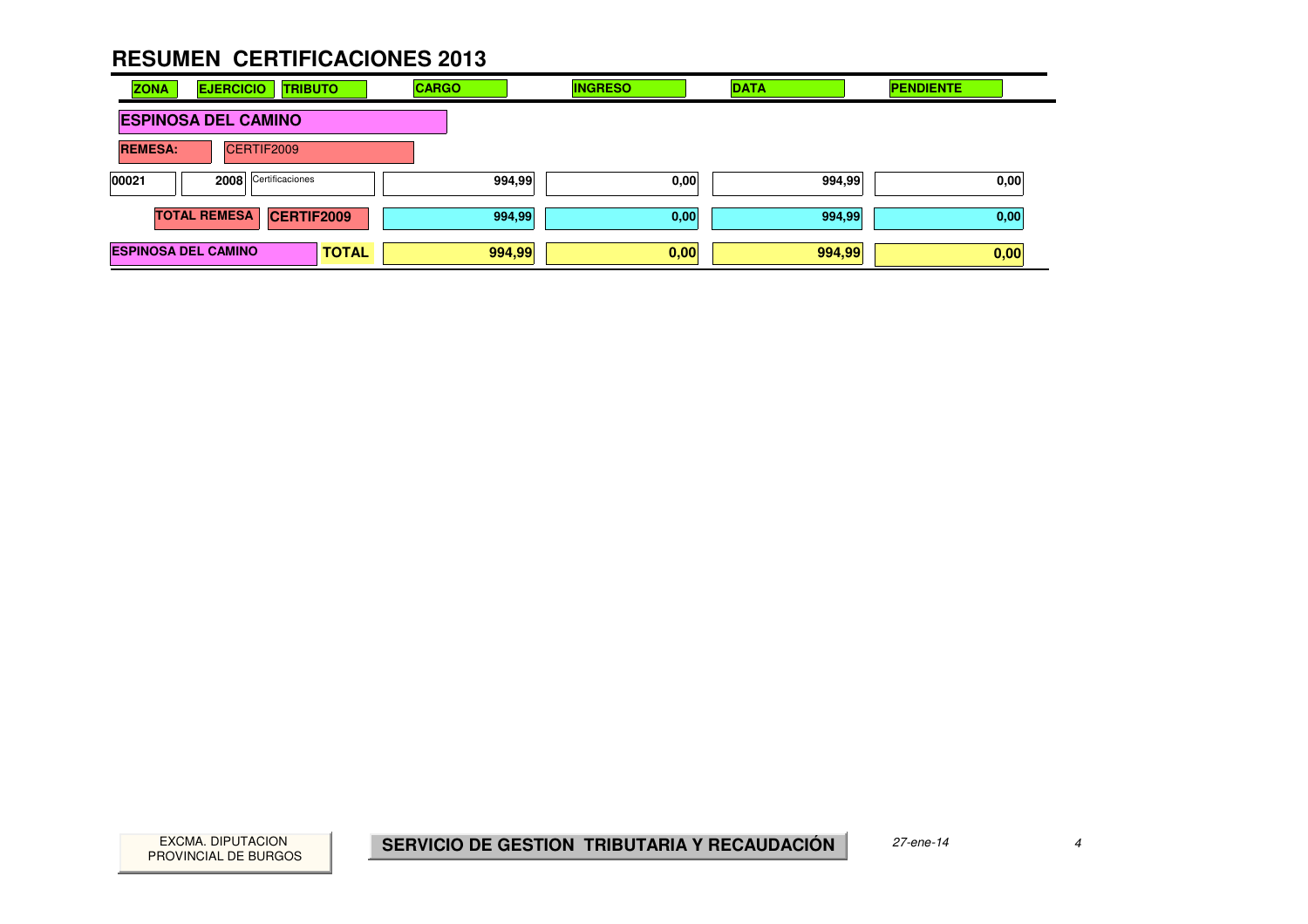| <b>ZONA</b>        | <b>EJERCICIO</b>    | <b>TRIBUTO</b>       |              | <b>CARGO</b> | <b>INGRESO</b> | <b>DATA</b> | <b>PENDIENTE</b> |
|--------------------|---------------------|----------------------|--------------|--------------|----------------|-------------|------------------|
| <b>FRANDOVINEZ</b> |                     |                      |              |              |                |             |                  |
| <b>REMESA:</b>     |                     | CERTIF2013           |              |              |                |             |                  |
| 00021              |                     | 2012 Certificaciones |              | 1.540,88     | 71,94          | 0,00        | 1.468,94         |
|                    |                     | 2013 Certificaciones |              | 4.523,70     | 0,00           | 0,00        | 4.523,70         |
|                    | <b>TOTAL REMESA</b> | CERTIF2013           |              | 6.064,58     | 71,94          | 0,00        | 5.992,64         |
| <b>FRANDOVINEZ</b> |                     |                      | <b>TOTAL</b> | 6.064,58     | 71,94          | 0,00        | 5.992,64         |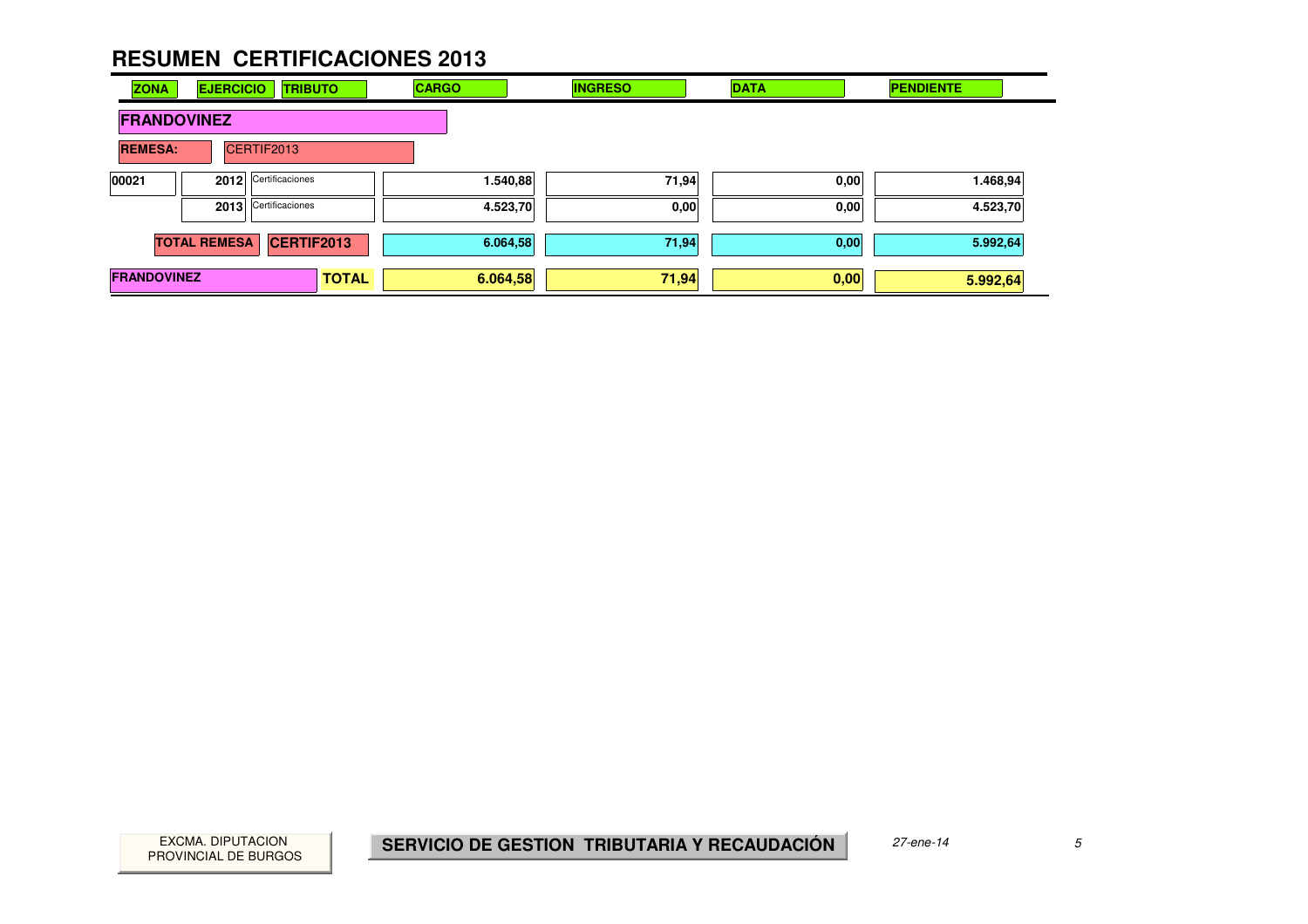| <b>ZONA</b><br><b>EJERCICIO</b><br><b>TRIBUTO</b> | <b>CARGO</b> | <b>INGRESO</b> | <b>DATA</b> | <b>PENDIENTE</b> |
|---------------------------------------------------|--------------|----------------|-------------|------------------|
| <b>HONTORIA DE LA CANTERA</b>                     |              |                |             |                  |
| CERTIF2013<br><b>REMESA:</b>                      |              |                |             |                  |
| 2011 Certificaciones<br>00021                     | 36.000,00    | 0,00           | 0,00        | 36.000,00        |
| <b>TOTAL REMESA</b><br>CERTIF2013                 | 36.000,00    | 0,00           | 0,00        | 36.000,00        |
| <b>HONTORIA DE LA CANTERA</b><br><b>TOTAL</b>     | 36.000,00    | 0,00           | 0,00        | 36.000,00        |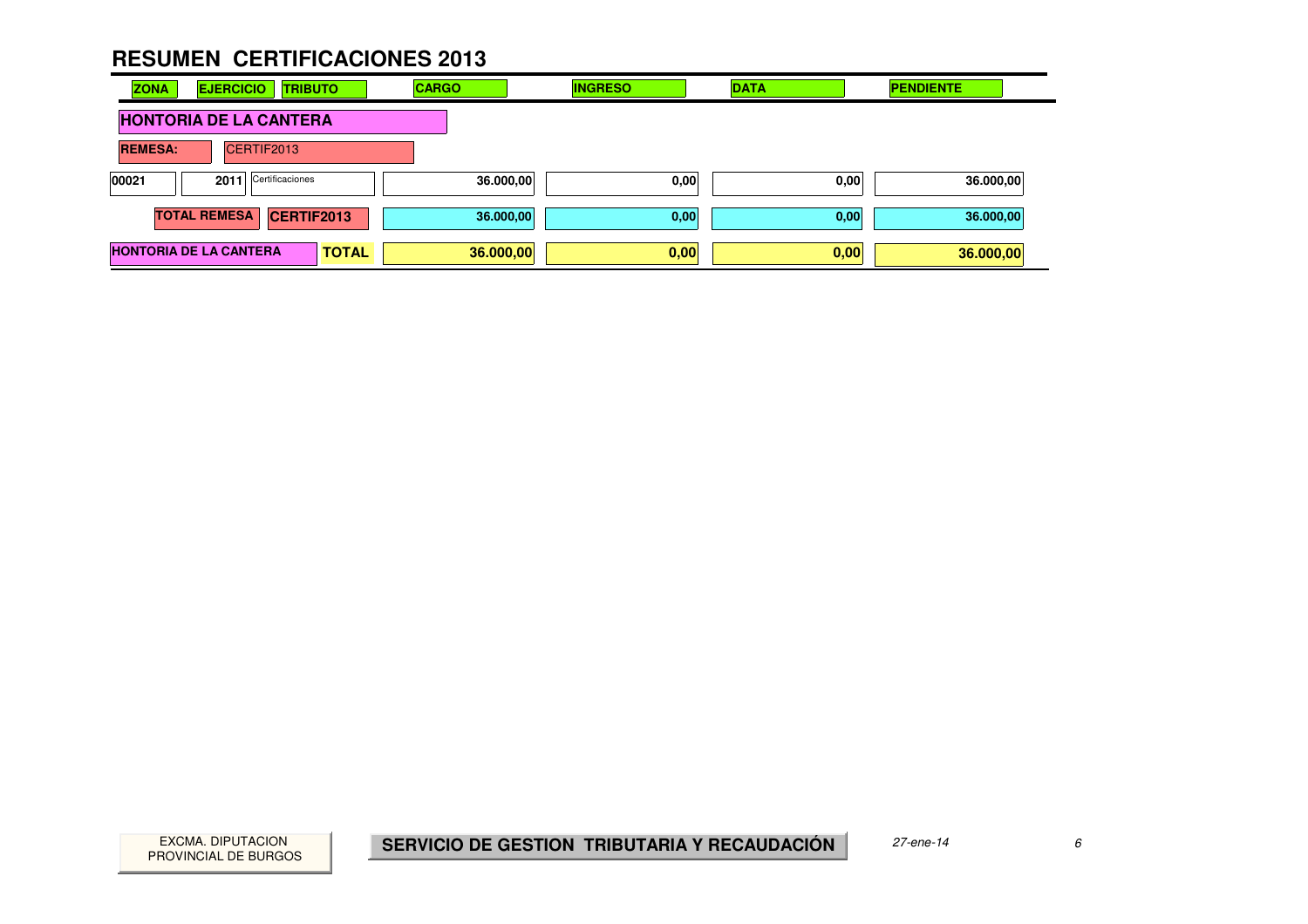| <b>ZONA</b>             | <b>EJERCICIO</b><br><b>TRIBUTO</b> |              | <b>CARGO</b> | <b>INGRESO</b> | <b>DATA</b> | <b>PENDIENTE</b> |
|-------------------------|------------------------------------|--------------|--------------|----------------|-------------|------------------|
| <b>IBEAS DE JUARROS</b> |                                    |              |              |                |             |                  |
| <b>REMESA:</b>          | CERTIF2012                         |              |              |                |             |                  |
| 00021                   | 2011 Certificaciones               |              | 14.230,10    | 0,00           | 0,00        | 14.230,10        |
| <b>TOTAL REMESA</b>     | <b>CERTIF2012</b>                  |              | 14.230,10    | 0,00           | 0,00        | 14.230,10        |
| <b>IBEAS DE JUARROS</b> |                                    | <b>TOTAL</b> | 14.230,10    | 0,00           | 0,00        | 14.230,10        |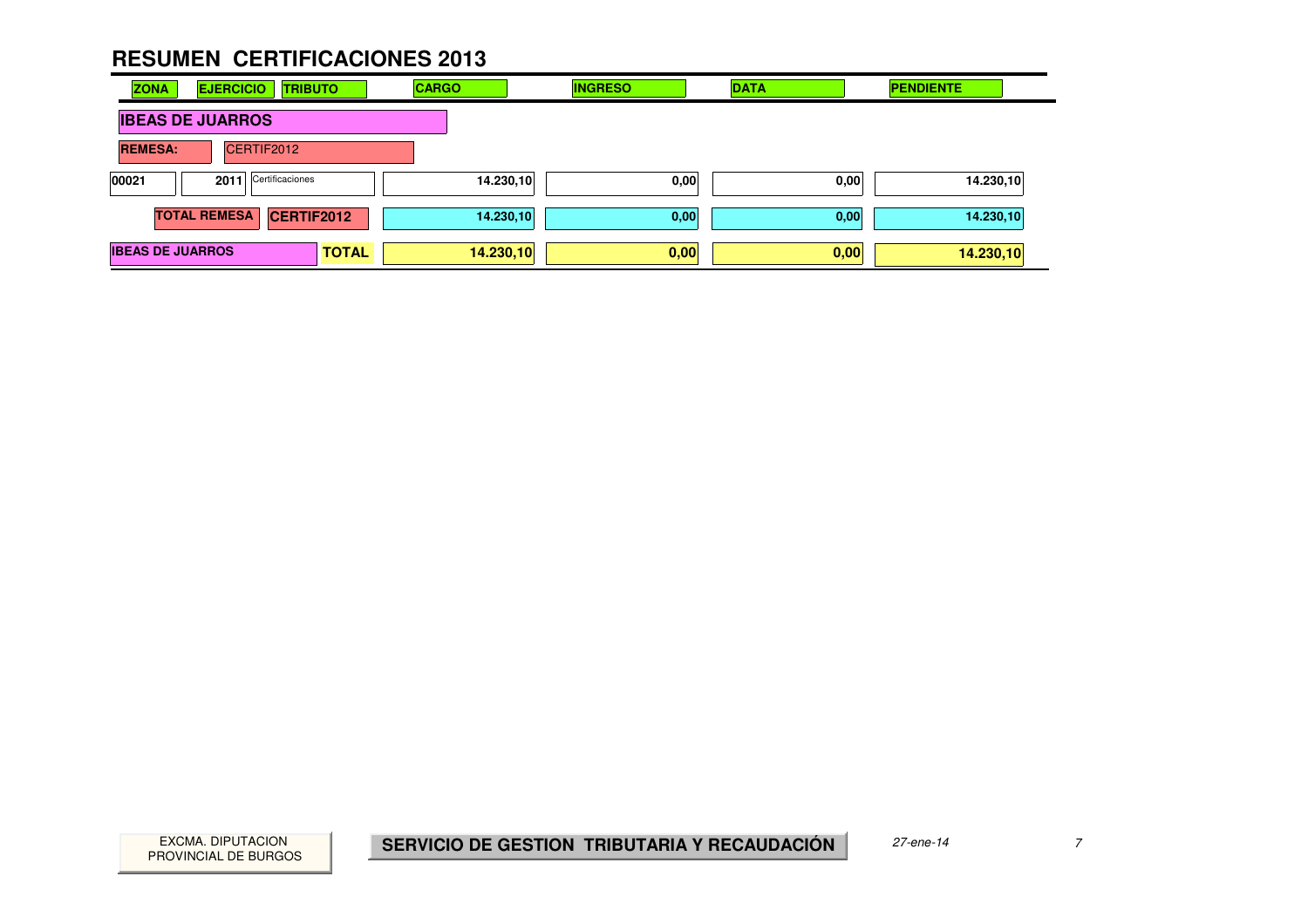| <b>ZONA</b>    | <b>EJERCICIO</b><br><b>TRIBUTO</b>       | <b>CARGO</b> | <b>INGRESO</b> | <b>DATA</b> | <b>PENDIENTE</b> |
|----------------|------------------------------------------|--------------|----------------|-------------|------------------|
| <b>ISAR</b>    |                                          |              |                |             |                  |
| <b>REMESA:</b> | CERTIF2013                               |              |                |             |                  |
| 00021          | 2012 Certificaciones                     | 1.036,00     | 0,00           | 0,00        | 1.036,00         |
|                | <b>TOTAL REMESA</b><br><b>CERTIF2013</b> | 1.036,00     | 0,00           | 0,00        | 1.036,00         |
| <b>ISAR</b>    | <b>TOTAL</b>                             | 1.036,00     | 0,00           | 0,00        | 1.036,00         |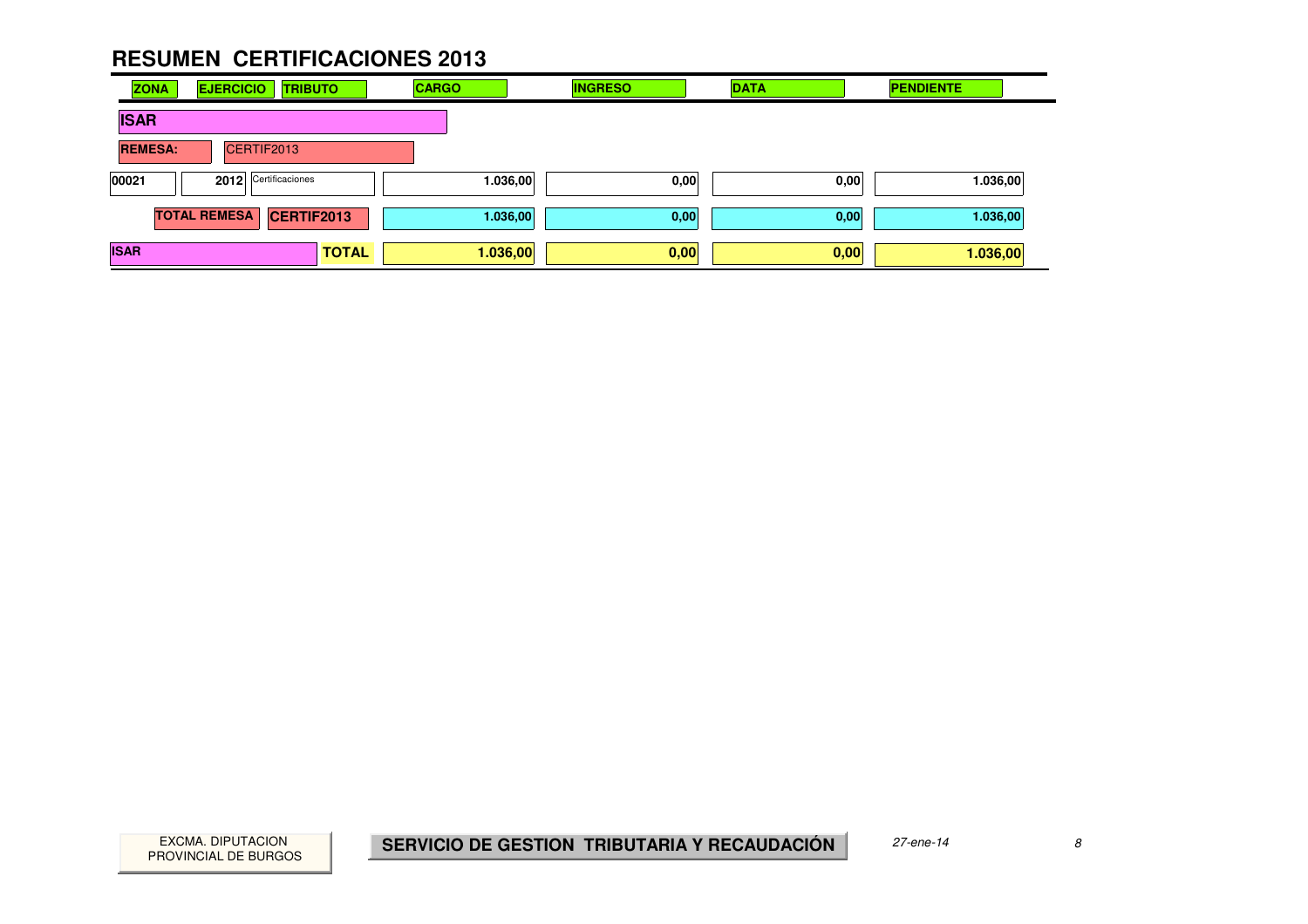| <b>ZONA</b>                   | <b>EJERCICIO</b><br><b>TRIBUTO</b>       |              | <b>CARGO</b> | <b>INGRESO</b> | <b>DATA</b> | <b>PENDIENTE</b> |
|-------------------------------|------------------------------------------|--------------|--------------|----------------|-------------|------------------|
|                               | <b>QUINTANILLAS, LAS</b>                 |              |              |                |             |                  |
| <b>REMESA:</b>                | CERTIF2013                               |              |              |                |             |                  |
| 2013 Certificaciones<br>00021 |                                          |              | 660,60       | 0,00           | 0,00        | 660,60           |
|                               | <b>TOTAL REMESA</b><br><b>CERTIF2013</b> |              | 660,60       | 0,00           | 0,00        | 660,60           |
| <b>QUINTANILLAS, LAS</b>      |                                          | <b>TOTAL</b> | 660,60       | 0,00           | 0,00        | 660,60           |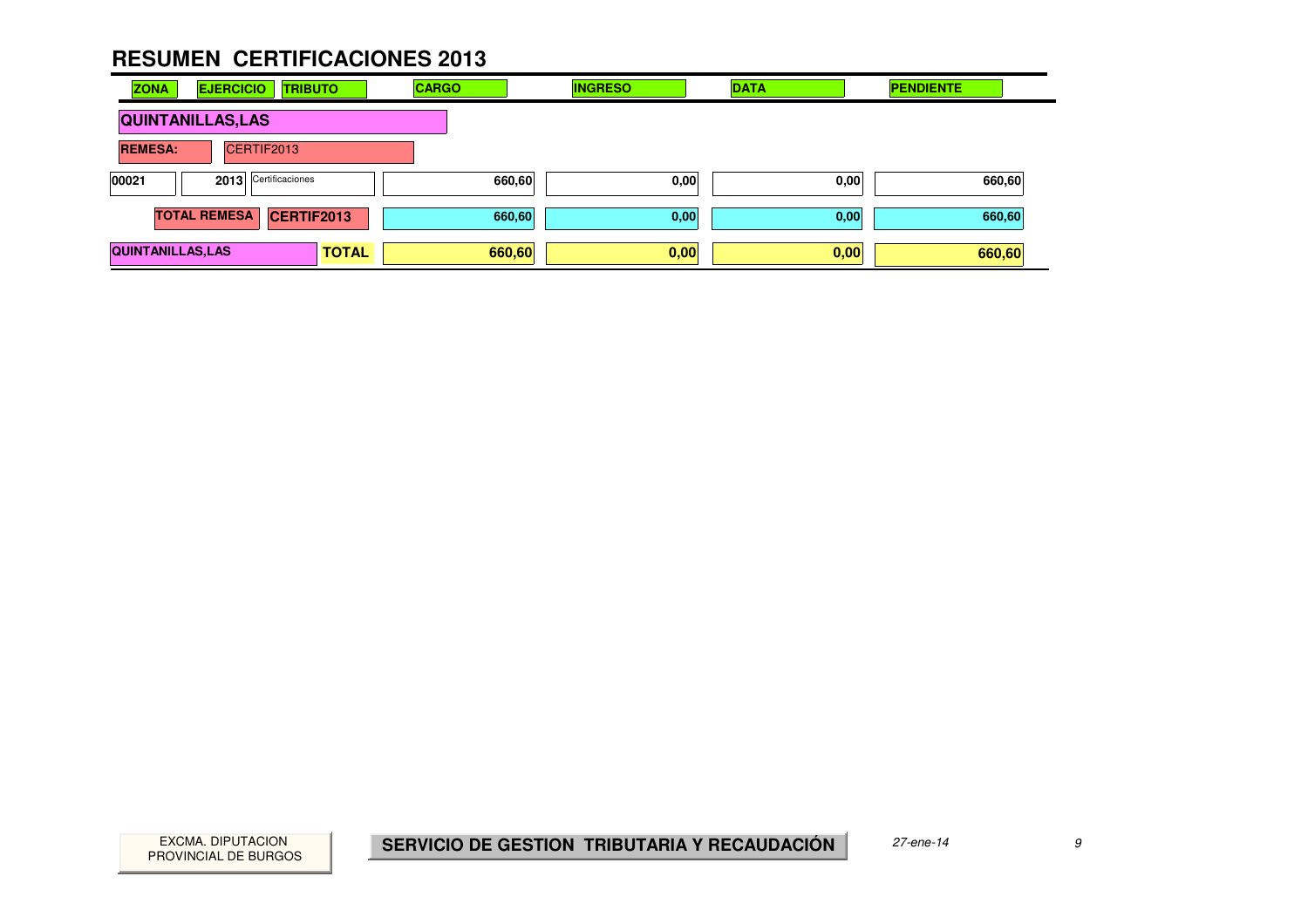| <b>ZONA</b>        | <b>EJERCICIO</b>    |            | <b>TRIBUTO</b>    |              | <b>CARGO</b> |          | <b>INGRESO</b> | <b>DATA</b> | <b>PENDIENTE</b> |  |
|--------------------|---------------------|------------|-------------------|--------------|--------------|----------|----------------|-------------|------------------|--|
| <b>REVILLARRUZ</b> |                     |            |                   |              |              |          |                |             |                  |  |
| <b>REMESA:</b>     |                     | CERTIF2009 |                   |              |              |          |                |             |                  |  |
| 00021              | 2008                |            | Certificaciones   |              |              | 2.396,04 | 0,00           | 2.070,23    | 325,81           |  |
|                    | <b>TOTAL REMESA</b> |            | <b>CERTIF2009</b> |              |              | 2.396,04 | 0,00           | 2.070,23    | 325,81           |  |
| <b>REVILLARRUZ</b> |                     |            |                   | <b>TOTAL</b> |              | 2.396,04 | 0,00           | 2.070,23    | 325,81           |  |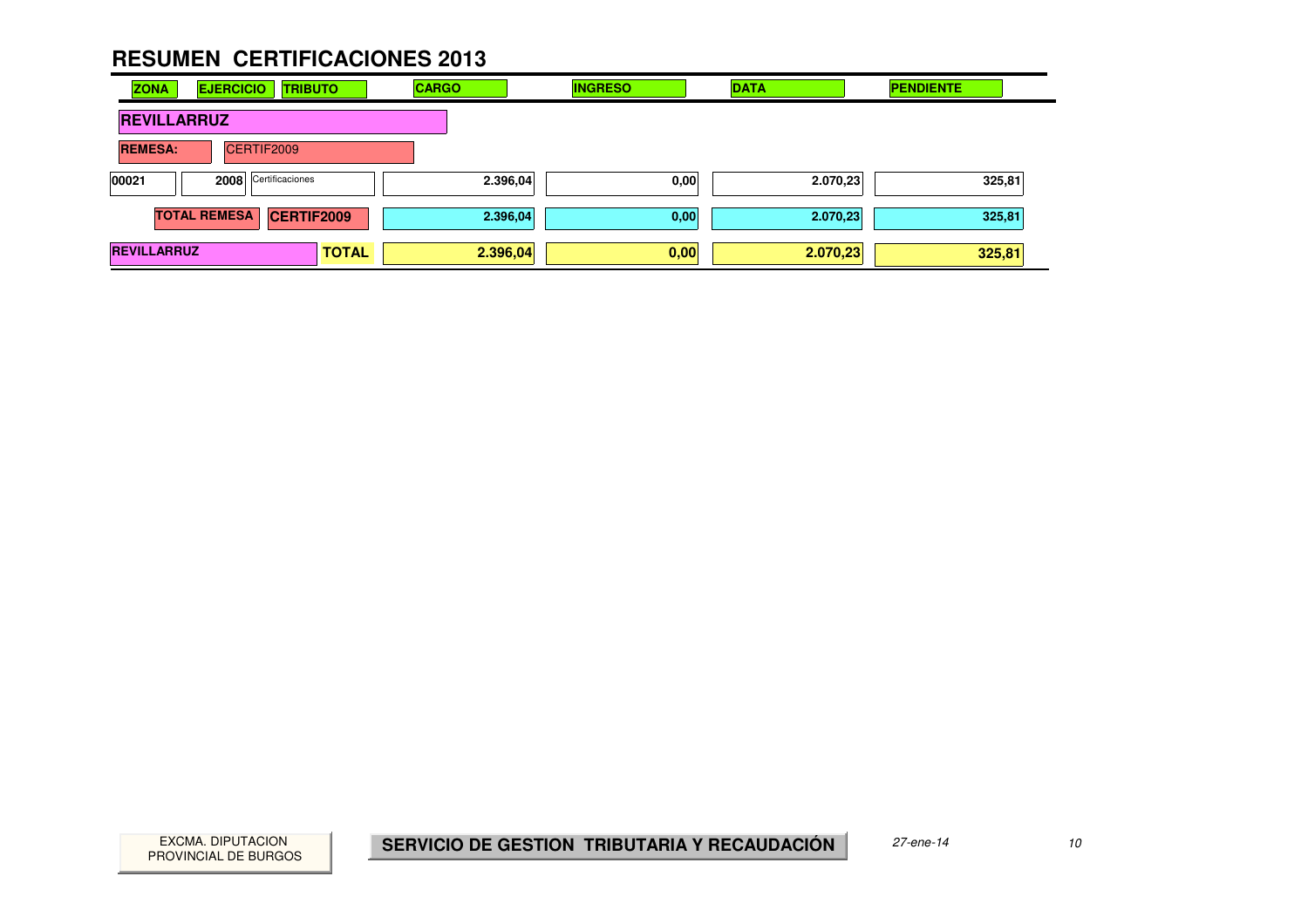| <b>ZONA</b>      | <b>EJERCICIO</b>    |                      | <b>TRIBUTO</b>    | <b>CARGO</b> |        | <b>INGRESO</b> | <b>DATA</b> |      | <b>PENDIENTE</b> |  |
|------------------|---------------------|----------------------|-------------------|--------------|--------|----------------|-------------|------|------------------|--|
| <b>SAN MAMES</b> |                     |                      |                   |              |        |                |             |      |                  |  |
| <b>REMESA:</b>   |                     | CERTIF2013           |                   |              |        |                |             |      |                  |  |
| 00021            |                     | 2012 Certificaciones |                   |              | 273,54 | 0,00           |             | 0,00 | 273,54           |  |
|                  | <b>TOTAL REMESA</b> |                      | <b>CERTIF2013</b> |              | 273,54 | 0,00           |             | 0,00 | 273,54           |  |
| <b>SAN MAMES</b> |                     |                      | <b>TOTAL</b>      |              | 273,54 | 0,00           |             | 0,00 | 273,54           |  |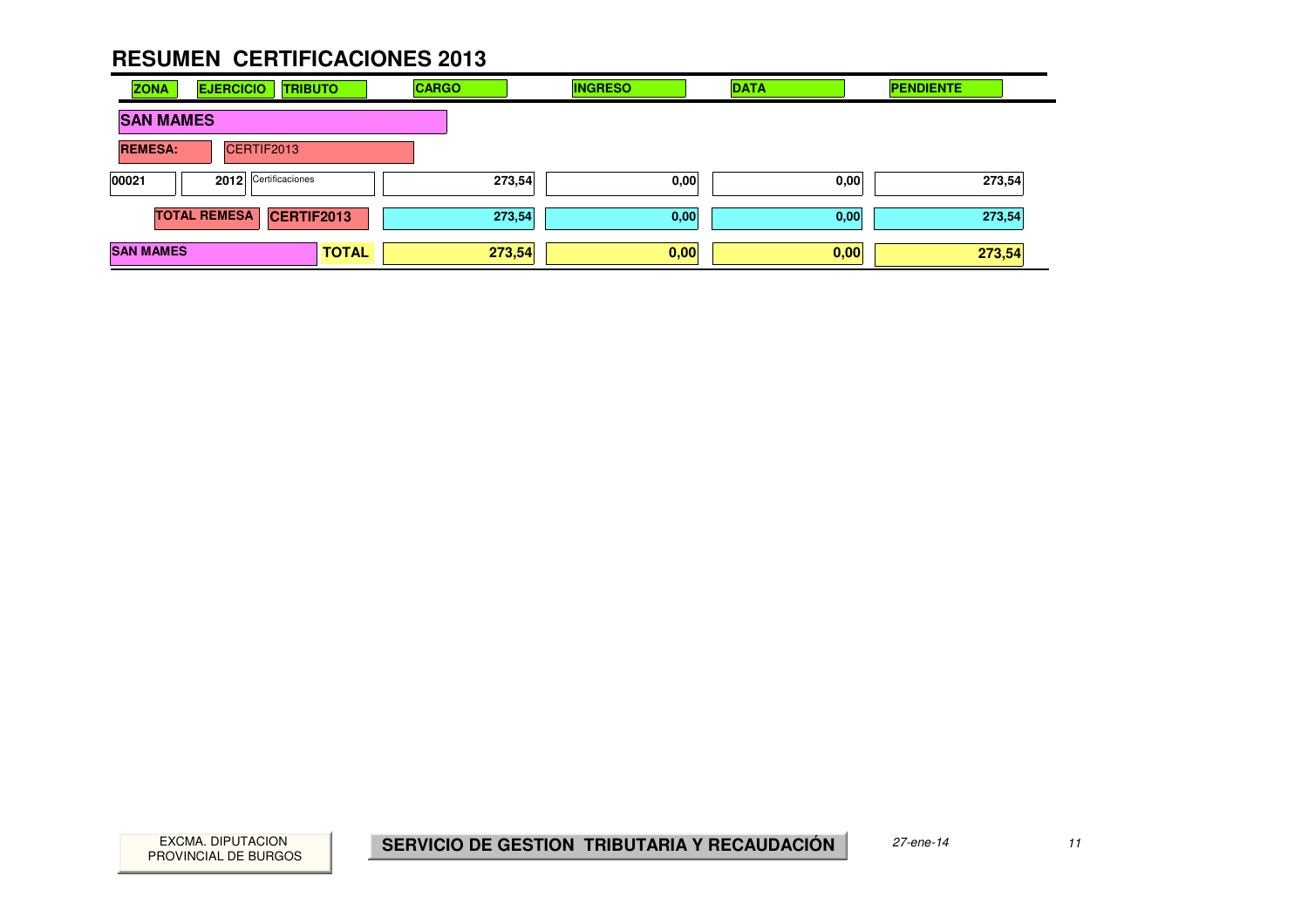| <b>ZONA</b>      | <b>EJERCICIO</b><br><b>TRIBUTO</b> |              | <b>CARGO</b> | <b>INGRESO</b> | <b>DATA</b> | <b>PENDIENTE</b> |
|------------------|------------------------------------|--------------|--------------|----------------|-------------|------------------|
| <b>SOTRAGERO</b> |                                    |              |              |                |             |                  |
| <b>REMESA:</b>   | CERTIF2007                         |              |              |                |             |                  |
| 00021            | 2005 Certificaciones               |              | 28.800,00    | 0,00           | 0,00        | 28.800,00        |
|                  | <b>TOTAL REMESA</b><br>CERTIF2007  |              | 28.800,00    | 0,00           | 0,00        | 28.800,00        |
| <b>SOTRAGERO</b> |                                    | <b>TOTAL</b> | 28.800,00    | 0,00           | 0,00        | 28.800,00        |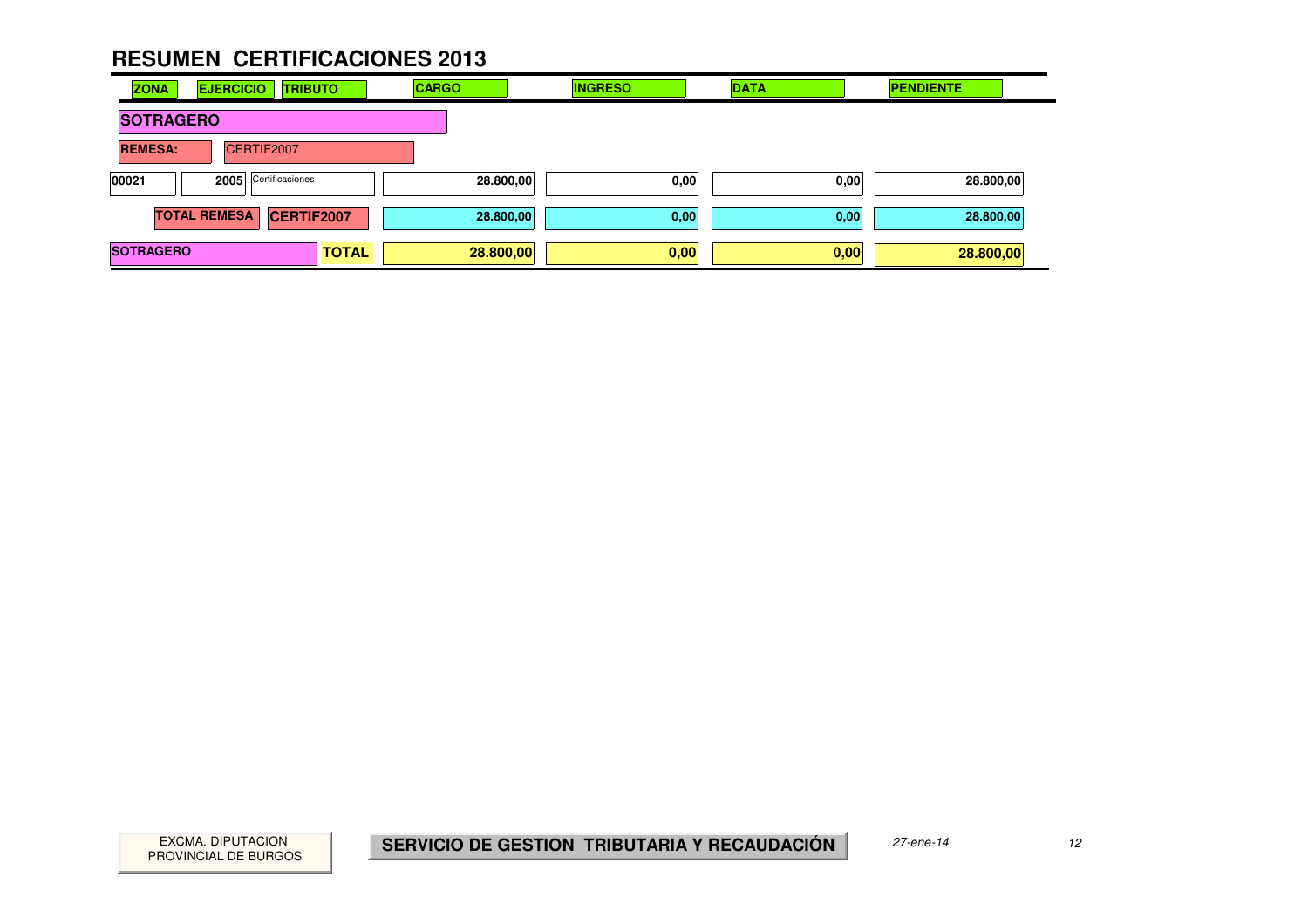

PROVINCIAL DE BURGOS

EXCMA. DIPUTACION **13 SERVICIO DE GESTION TRIBUTARIA Y RECAUDACIÓN** 27-ene-14 13<br>ROVINCIAL DE BURGOS **13**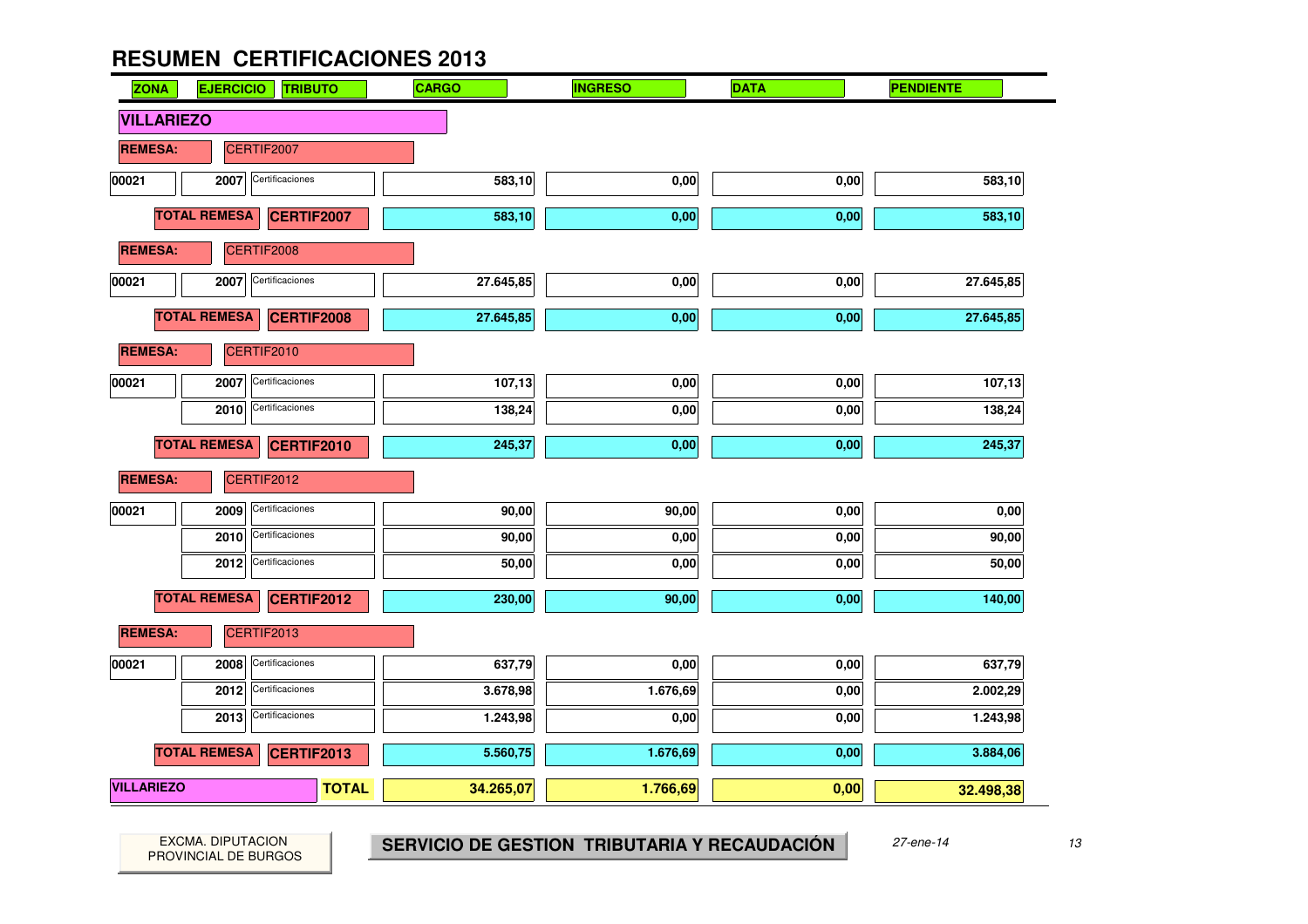#### **RESUMEN CERTIFICACIONES 2013** $\mathbf{r}$

| <b>ZONA</b> | <b>The Lines</b>  | .     | .          |          | .        | <b>The Second Second Service</b><br>. |  |
|-------------|-------------------|-------|------------|----------|----------|---------------------------------------|--|
|             | <b>TOTAL ZONA</b> | 00021 | 350.832,67 | 7.855.63 | 3.065.22 | 339.911,82                            |  |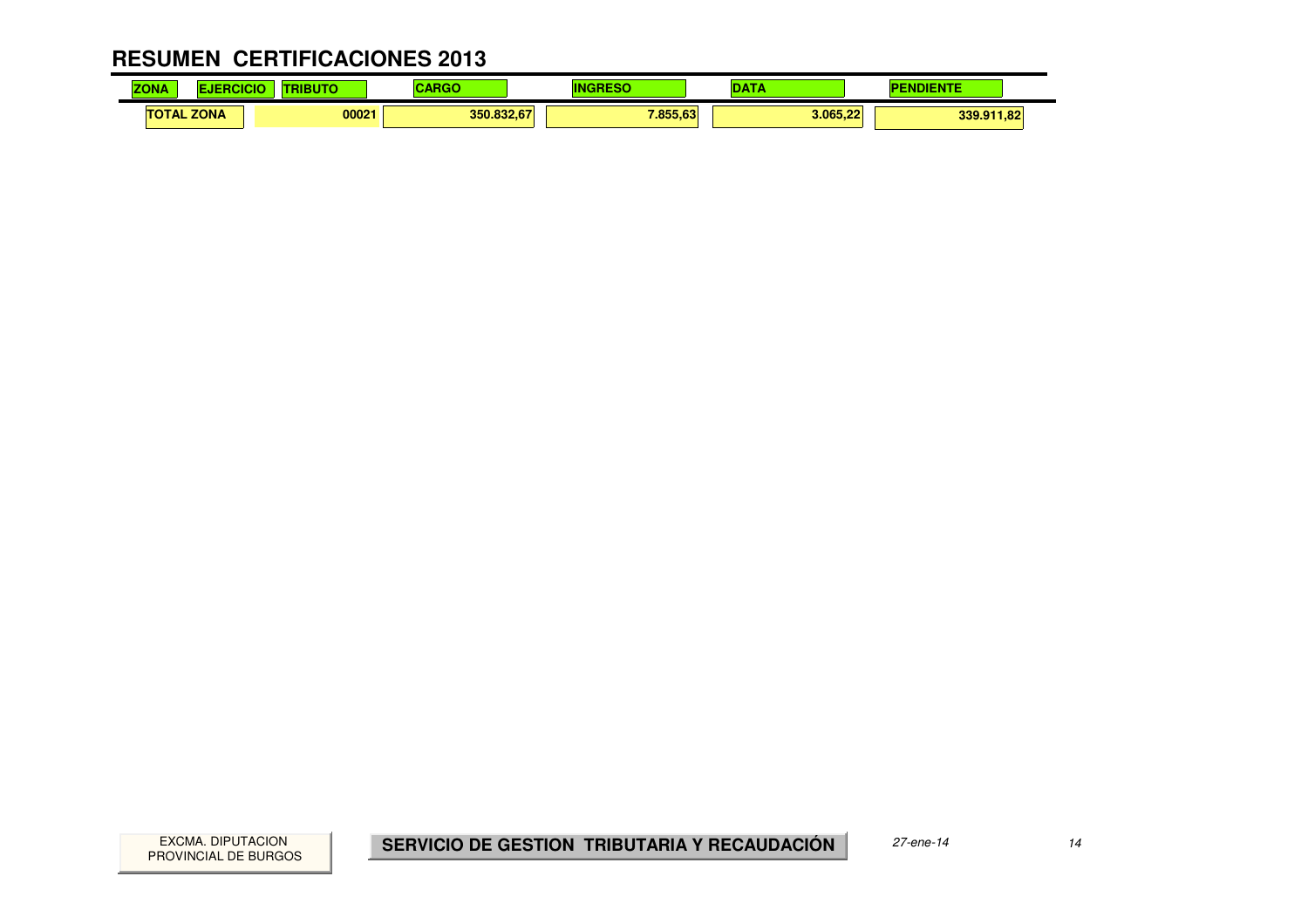| <b>ZONA</b>        | <b>EJERCICIO</b><br><b>TRIBUTO</b> |              | <b>CARGO</b> | <b>INGRESO</b> | <b>DATA</b> | <b>PENDIENTE</b> |
|--------------------|------------------------------------|--------------|--------------|----------------|-------------|------------------|
| <b>CASTROJERIZ</b> |                                    |              |              |                |             |                  |
| <b>REMESA:</b>     | CERTIF2010                         |              |              |                |             |                  |
| 00031              | 2007 Certificaciones               |              | 24.148,12    | 5.162,74       | 0,00        | 18.985,38        |
|                    | <b>TOTAL REMESA</b><br>CERTIF2010  |              | 24.148,12    | 5.162,74       | 0,00        | 18.985,38        |
| <b>CASTROJERIZ</b> |                                    | <b>TOTAL</b> | 24.148,12    | 5.162,74       | 0,00        | 18.985,38        |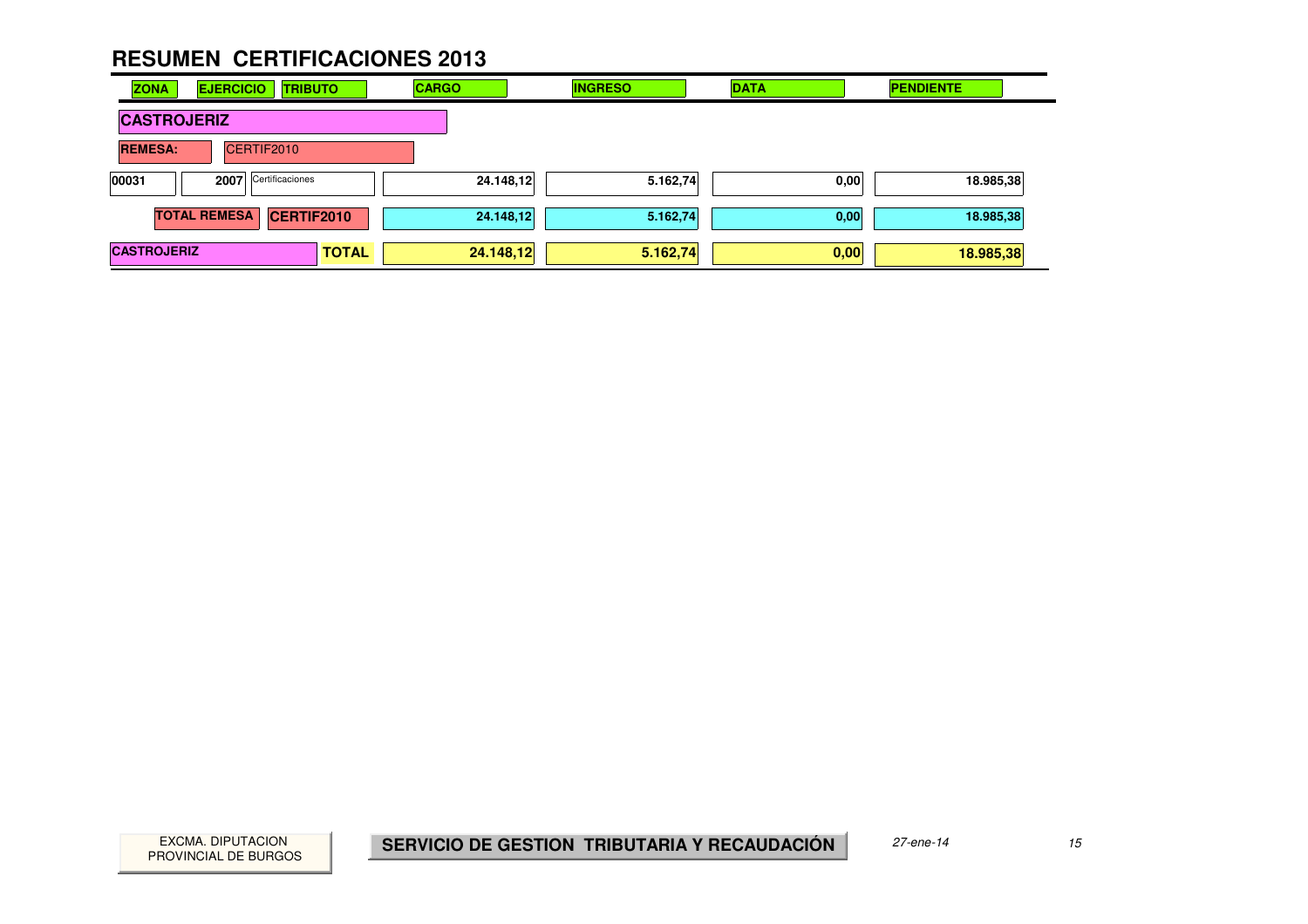| <b>ZONA</b>    | <b>EJERCICIO</b><br><b>TRIBUTO</b>       |              | <b>CARGO</b> | <b>INGRESO</b> | <b>DATA</b> | <b>PENDIENTE</b> |
|----------------|------------------------------------------|--------------|--------------|----------------|-------------|------------------|
| <b>HUMADA</b>  |                                          |              |              |                |             |                  |
| <b>REMESA:</b> | CERTIF2009                               |              |              |                |             |                  |
| 00031          | 2002 Certificaciones                     |              | 2.951,59     | 536,73         | 0,00        | 2.414,86         |
|                | <b>TOTAL REMESA</b><br><b>CERTIF2009</b> |              | 2.951,59     | 536,73         | 0,00        | 2.414,86         |
| <b>HUMADA</b>  |                                          | <b>TOTAL</b> | 2.951,59     | 536,73         | 0,00        | 2.414,86         |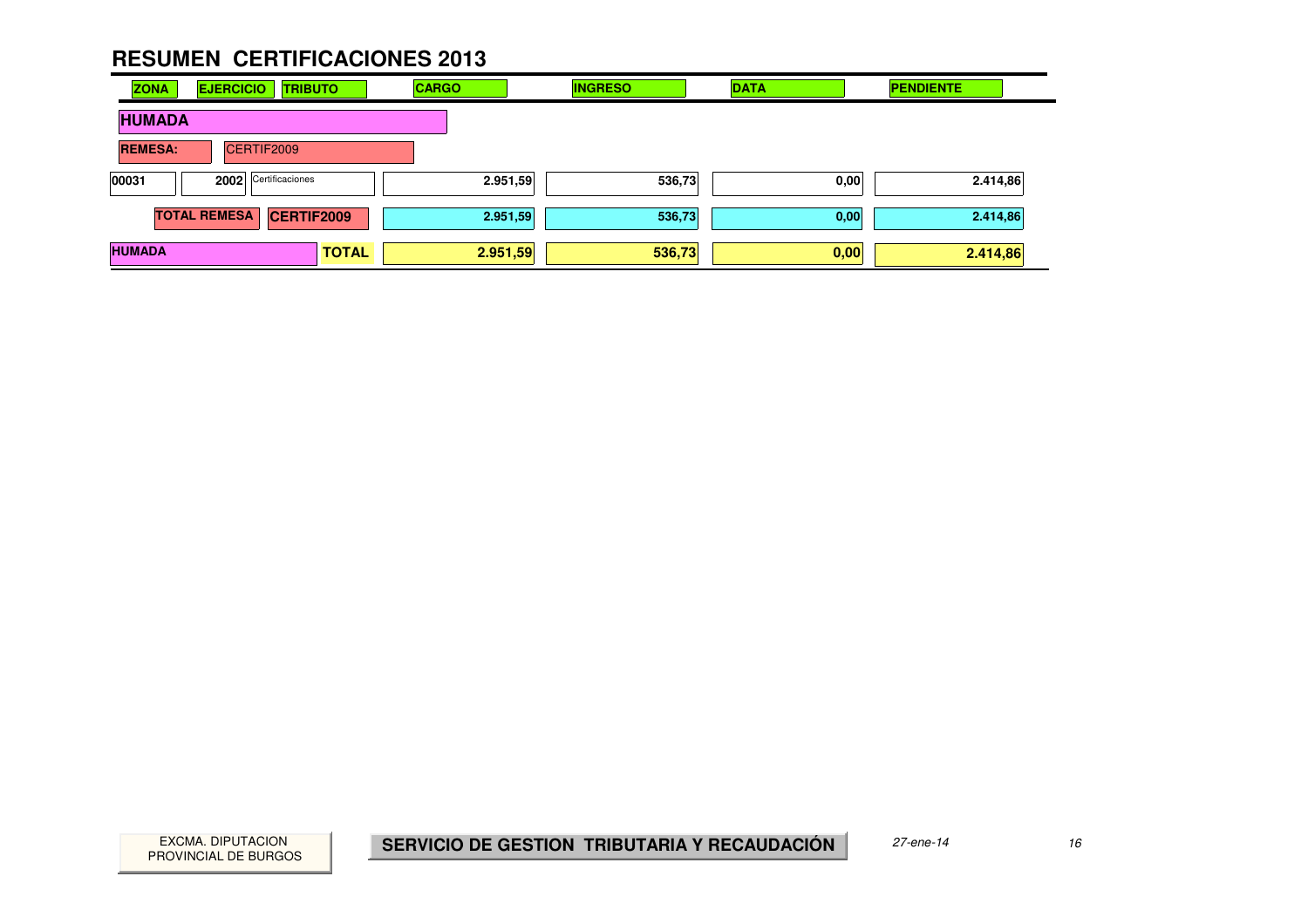| <b>ZONA</b>    | <b>EJERCICIO</b><br><b>TRIBUTO</b>       |              | <b>CARGO</b> | <b>INGRESO</b> | <b>DATA</b> | <b>PENDIENTE</b> |
|----------------|------------------------------------------|--------------|--------------|----------------|-------------|------------------|
|                | <b>SARGENTES DE LA LORA</b>              |              |              |                |             |                  |
| <b>REMESA:</b> | CERTIF2001                               |              |              |                |             |                  |
| 00031          | 1998 Certificaciones                     |              | 207,99       | 0,00           | 207,99      | 0,00             |
|                | <b>TOTAL REMESA</b><br><b>CERTIF2001</b> |              | 207,99       | 0,00           | 207,99      | 0,00             |
|                | <b>SARGENTES DE LA LORA</b>              | <b>TOTAL</b> | 207,99       | 0,00           | 207,99      | 0,00             |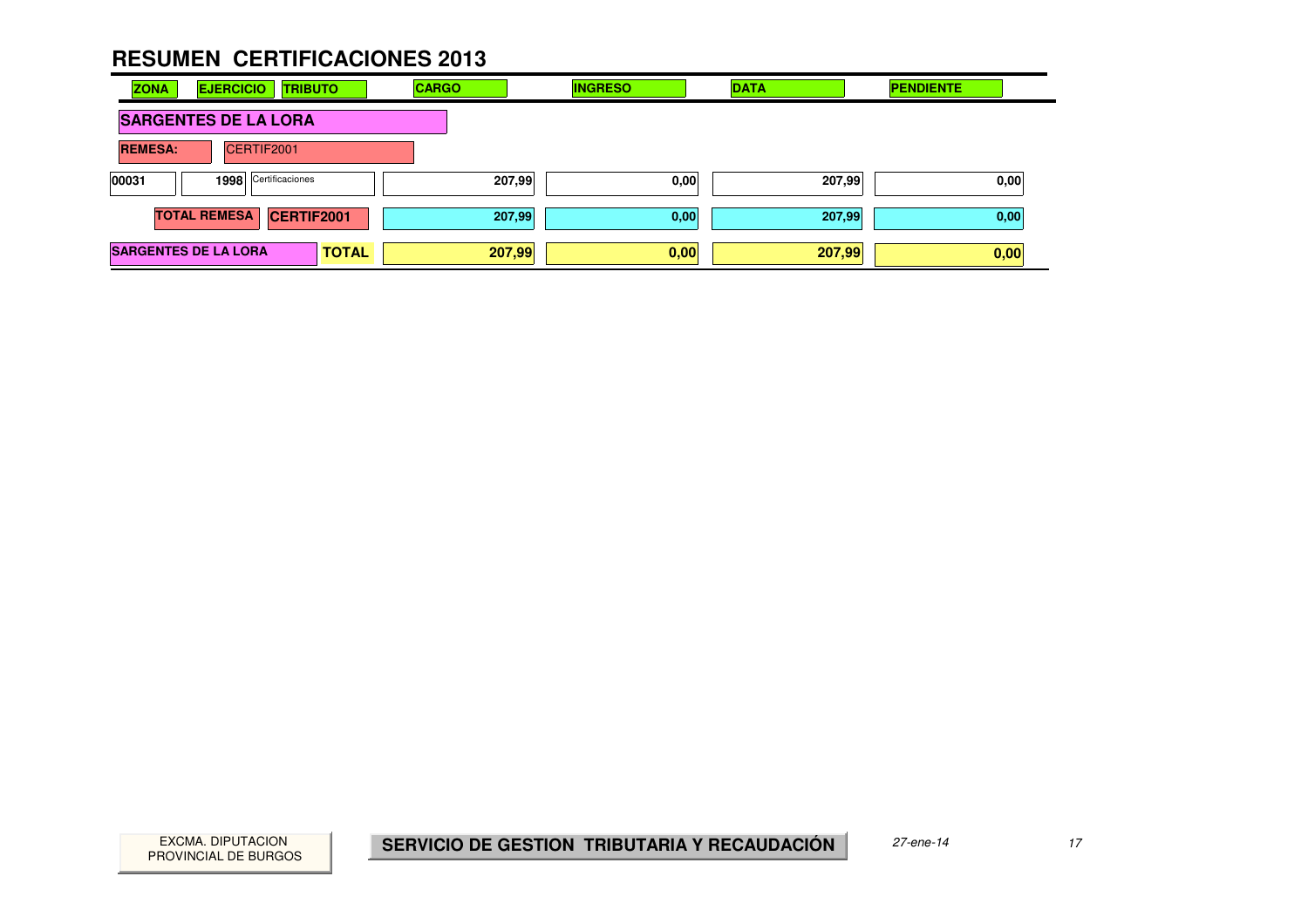| <b>ZONA</b>    | <b>EJERCICIO</b><br><b>TRIBUTO</b> |              | <b>CARGO</b> | <b>INGRESO</b> | <b>DATA</b> | <b>PENDIENTE</b> |
|----------------|------------------------------------|--------------|--------------|----------------|-------------|------------------|
|                | <b>VILLAMAYOR DE TREVIÑO</b>       |              |              |                |             |                  |
| <b>REMESA:</b> | CERTIF2013                         |              |              |                |             |                  |
| 00031          | 2012 Certificaciones               |              | 360,00       | 0,00           | 0,00        | 360,00           |
|                | <b>TOTAL REMESA</b><br>CERTIF2013  |              | 360,00       | 0,00           | 0,00        | 360,00           |
|                | <b>VILLAMAYOR DE TREVIÑO</b>       | <b>TOTAL</b> | 360,00       | 0,00           | 0,00        | 360,00           |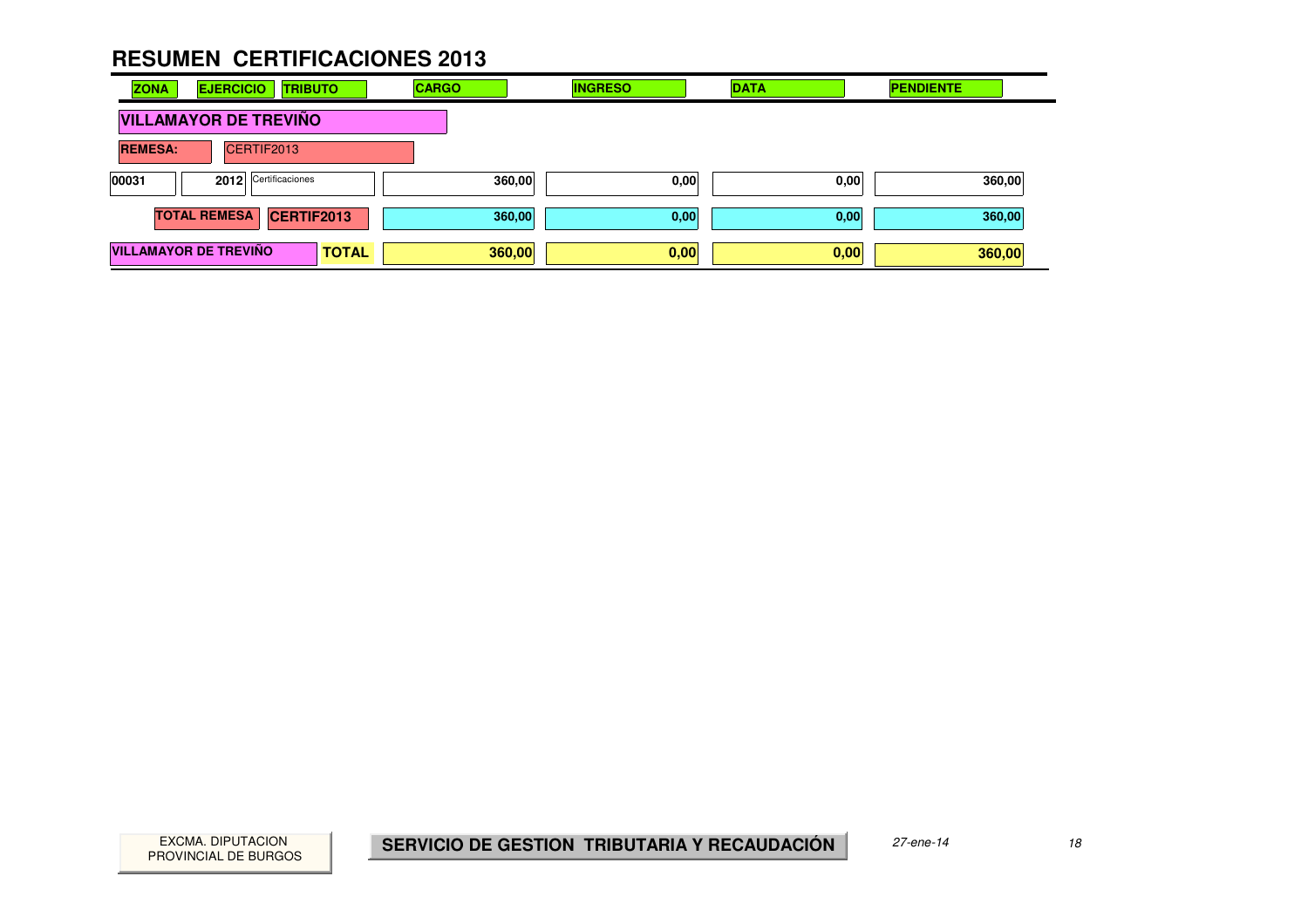| <b>ZONA</b>         | <b>EJERCICIO</b><br><b>TRIBUTO</b> |              | <b>CARGO</b> | <b>INGRESO</b> | <b>DATA</b> | <b>PENDIENTE</b> |
|---------------------|------------------------------------|--------------|--------------|----------------|-------------|------------------|
| <b>VILLAZOPEQUE</b> |                                    |              |              |                |             |                  |
| <b>REMESA:</b>      | CERTIF2012                         |              |              |                |             |                  |
| 00031               | Certificaciones<br>2009            |              | 4.696,45     | 0,00           | 0,00        | 4.696,45         |
|                     | <b>TOTAL REMESA</b><br>CERTIF2012  |              | 4.696,45     | 0,00           | 0,00        | 4.696,45         |
| <b>VILLAZOPEQUE</b> |                                    | <b>TOTAL</b> | 4.696,45     | 0,00           | 0,00        | 4.696,45         |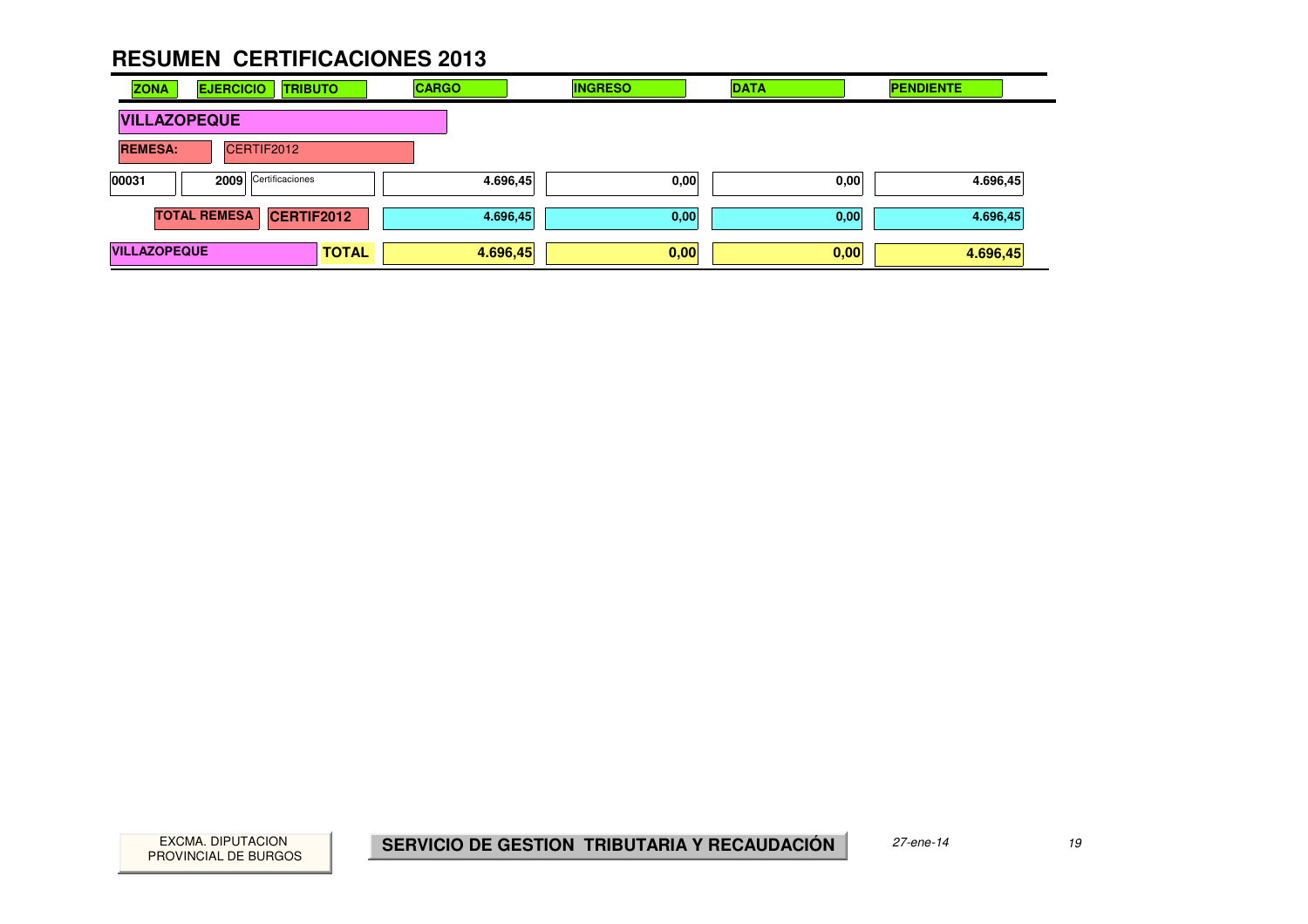#### **RESUMEN CERTIFICACIONES 2013** $\mathbf{r}$

| <b>ZONA</b>       | <b>ALCOHOL:</b><br>3 U | $\sim$ $\sim$ $\sim$ $\sim$ |          | $-$    | <b><i><u>Property</u></i></b><br>. |
|-------------------|------------------------|-----------------------------|----------|--------|------------------------------------|
| <b>TOTAL ZONA</b> |                        | 00031<br>32.364,15          | 5.699.47 | 207.99 | 26.456,69                          |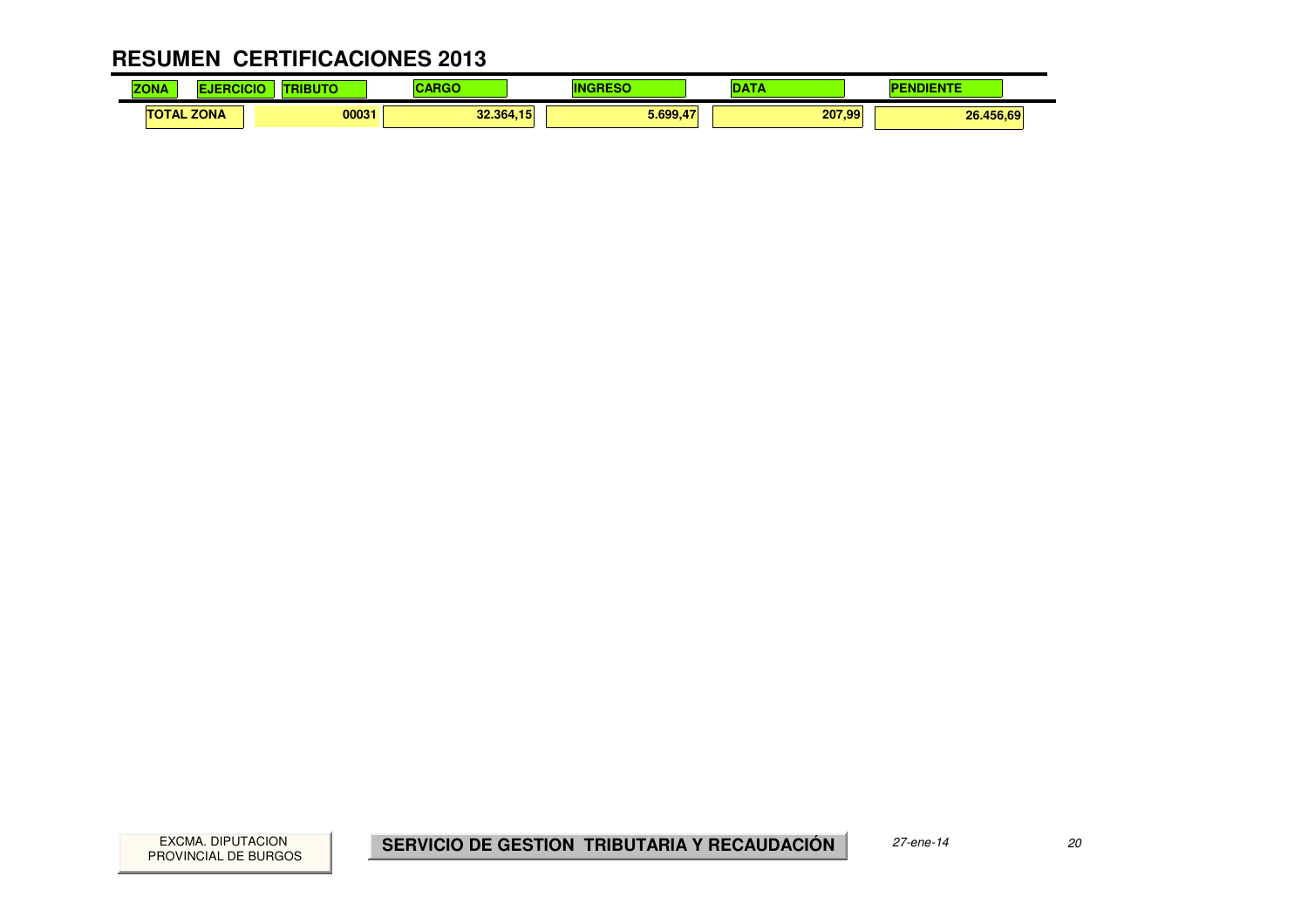| <b>ZONA</b><br><b>EJERCICIO</b> | <b>TRIBUTO</b>       | <b>CARGO</b> | <b>INGRESO</b> | <b>DATA</b> | <b>PENDIENTE</b> |
|---------------------------------|----------------------|--------------|----------------|-------------|------------------|
| <b>CASTRILLO DE LA VEGA</b>     |                      |              |                |             |                  |
| <b>REMESA:</b>                  | CERTIF2012           |              |                |             |                  |
| 00041                           | 2011 Certificaciones | 2.266,97     | 51,33          | 0,00        | 2.215,64         |
| <b>TOTAL REMESA</b>             | <b>CERTIF2012</b>    | 2.266,97     | 51,33          | 0,00        | 2.215,64         |
| <b>CASTRILLO DE LA VEGA</b>     | <b>TOTAL</b>         | 2.266,97     | 51,33          | 0,00        | 2.215,64         |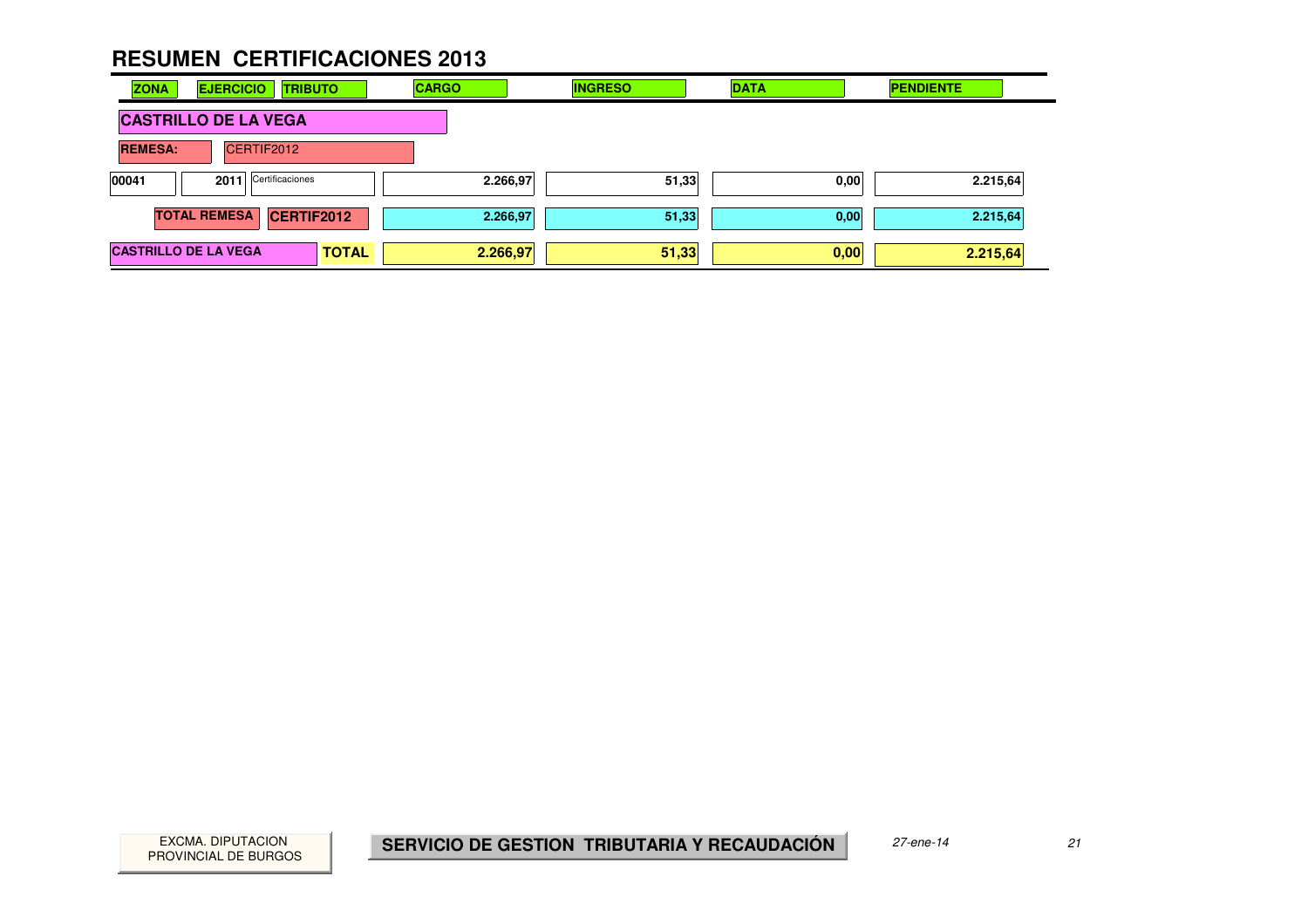| <b>EJERCICIO</b><br><b>ZONA</b><br><b>TRIBUTO</b> | <b>CARGO</b> | <b>INGRESO</b> | <b>DATA</b> | <b>PENDIENTE</b> |
|---------------------------------------------------|--------------|----------------|-------------|------------------|
| <b>HONTANGAS</b>                                  |              |                |             |                  |
| CERTIF2011<br><b>REMESA:</b>                      |              |                |             |                  |
| Certificaciones<br>00041<br>2010                  | 10.001,00    | 0,00           | 10.001,00   | 0,00             |
| <b>TOTAL REMESA</b><br>CERTIF2011                 | 10.001,00    | 0,00           | 10.001,00   | 0,00             |
| <b>REMESA:</b><br>CERTIF2012                      |              |                |             |                  |
| Certificaciones<br>00041<br>2011                  | 1.000,00     | 0,00           | 1.000,00    | 0,00             |
| <b>TOTAL REMESA</b><br>CERTIF2012                 | 1.000,00     | 0,00           | 1.000,00    | 0,00             |
| <b>HONTANGAS</b><br><b>TOTAL</b>                  | 11.001,00    | 0,00           | 11.001,00   | 0,00             |

and a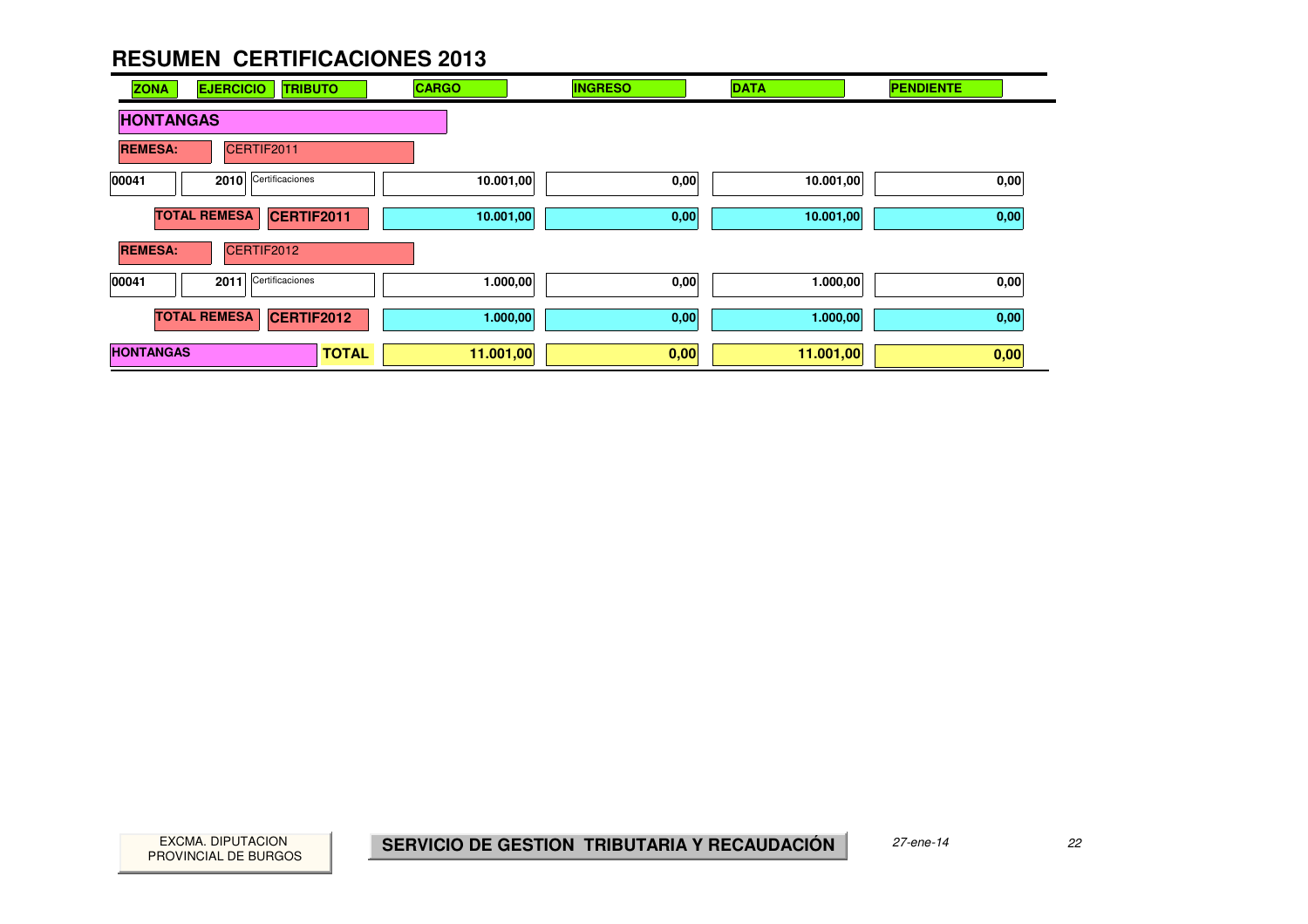| <b>ZONA</b>         | <b>EJERCICIO</b><br><b>TRIBUTO</b> | <b>CARGO</b> |            | <b>INGRESO</b> | <b>DATA</b> | <b>PENDIENTE</b> |
|---------------------|------------------------------------|--------------|------------|----------------|-------------|------------------|
| <b>ROA DE DUERO</b> |                                    |              |            |                |             |                  |
| <b>REMESA:</b>      | CERROA2012                         |              |            |                |             |                  |
| 00041               | Certificaciones<br>2012            |              | 8.328,28   | 6.378,59       | 369,98      | 1.579,71         |
|                     | Certificaciones<br>2013            |              | 1.112,01   | 1.112,01       | 0,00        | 0,00             |
|                     | <b>TOTAL REMESA</b><br>CERROA2012  |              | 9.440,29   | 7.490,60       | 369,98      | 1.579,71         |
| <b>REMESA:</b>      | CERROA2013                         |              |            |                |             |                  |
| 00041               | Certificaciones<br>2013            |              | 117.667,70 | 52.430,96      | 1.561,62    | 63.675,12        |
|                     | <b>TOTAL REMESA</b><br>CERROA2013  |              | 117.667,70 | 52.430,96      | 1.561,62    | 63.675,12        |
| <b>ROA DE DUERO</b> |                                    | <b>TOTAL</b> | 127.107,99 | 59.921,56      | 1.931,60    | 65.254,83        |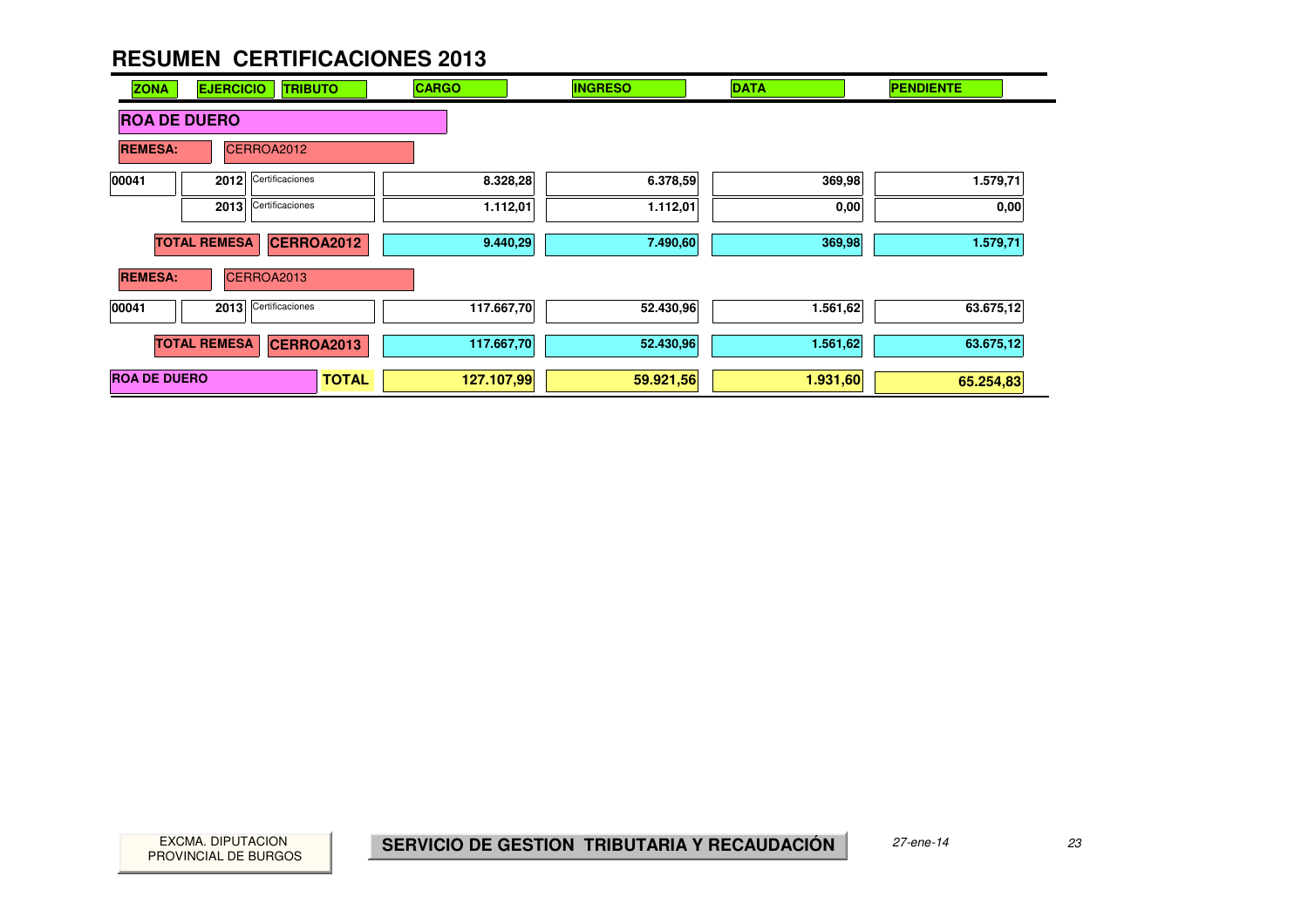| <b>ZONA</b>    | <b>EJERCICIO</b>    |            | <b>TRIBUTO</b>  |              | <b>CARGO</b> |          | <b>INGRESO</b> | <b>DATA</b> |      | <b>PENDIENTE</b> |  |
|----------------|---------------------|------------|-----------------|--------------|--------------|----------|----------------|-------------|------|------------------|--|
| <b>ZAZUAR</b>  |                     |            |                 |              |              |          |                |             |      |                  |  |
| <b>REMESA:</b> |                     | CERTIF2006 |                 |              |              |          |                |             |      |                  |  |
| 00041          | 2006                |            | Certificaciones |              |              | 5.763,74 | 0,00           |             | 0,00 | 5.763,74         |  |
|                | <b>TOTAL REMESA</b> |            | CERTIF2006      |              |              | 5.763,74 | 0,00           |             | 0,00 | 5.763,74         |  |
| <b>ZAZUAR</b>  |                     |            |                 | <b>TOTAL</b> | 5.763,74     |          | 0,00           |             | 0,00 | 5.763,74         |  |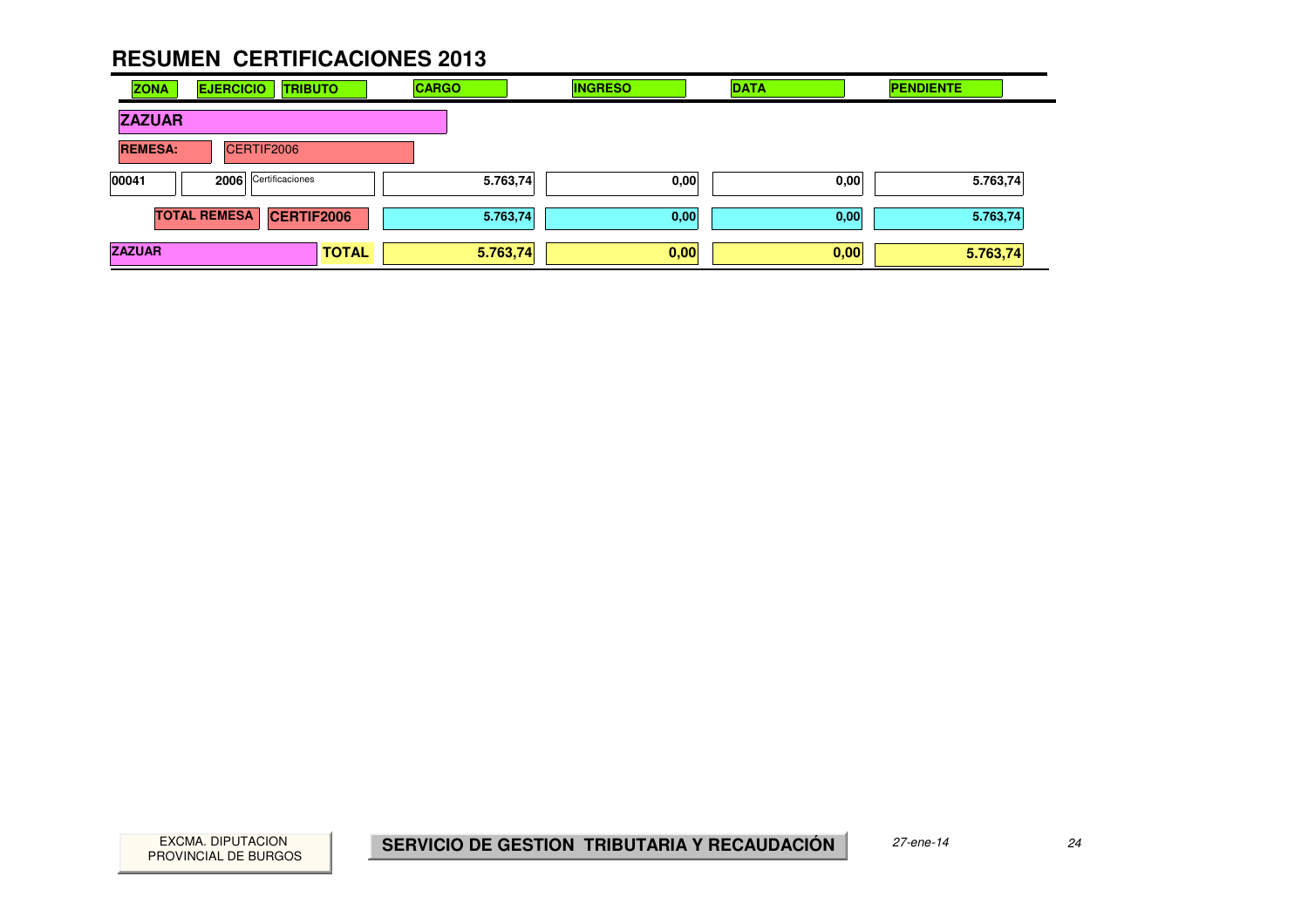| <b>ZON/</b>              | and the property | --         |           |           | .                              |
|--------------------------|------------------|------------|-----------|-----------|--------------------------------|
| <b>ZONA</b><br>ТΟ<br>TAL | 00041            | 146.139.70 | 59.972,89 | 12.932.60 | <b>70.004.01</b><br>ا ٤.٤٥٩,٤١ |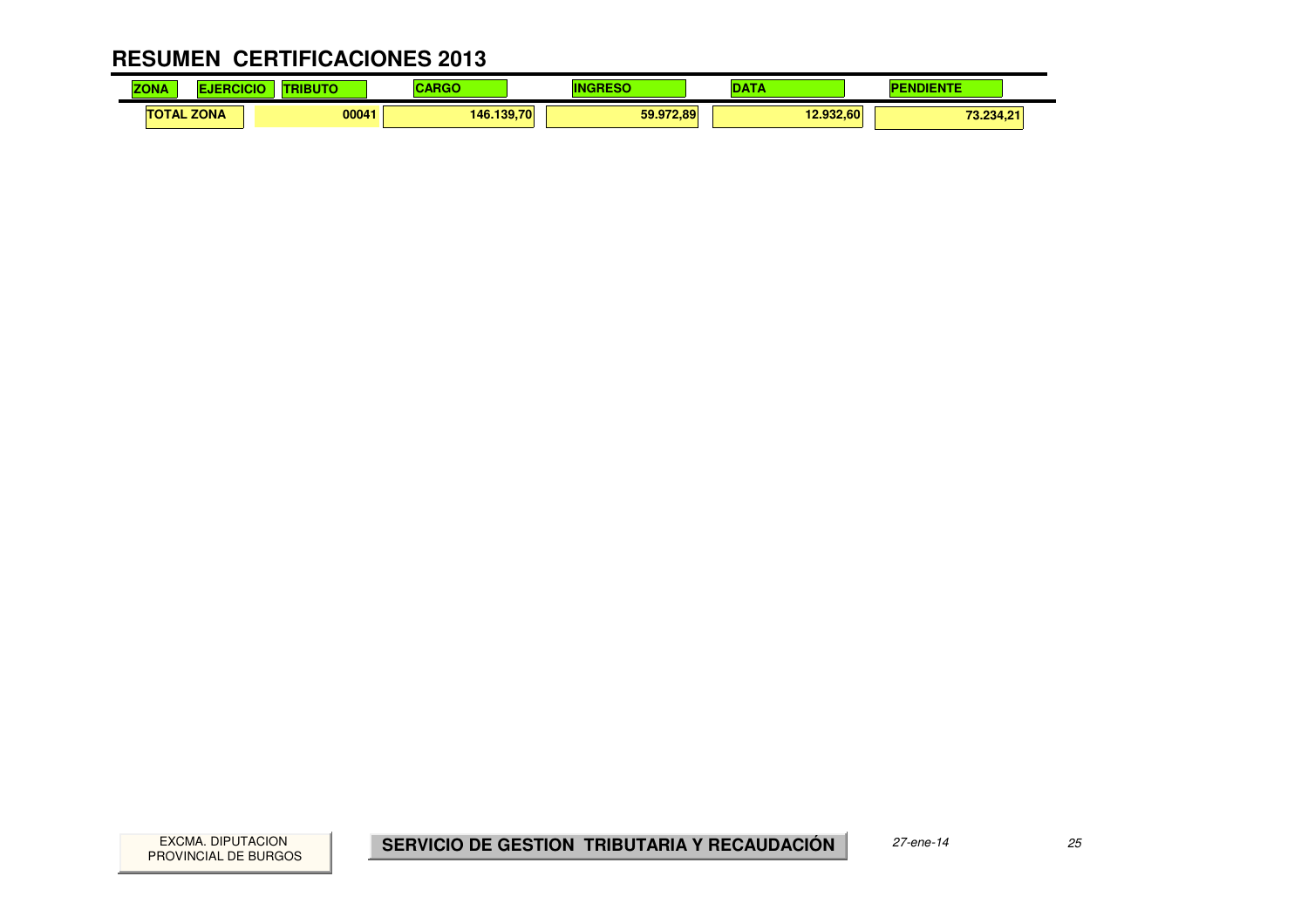| <b>ZONA</b>                 | <b>EJERCICIO</b>    | <b>TRIBUTO</b>       |              | <b>CARGO</b> | <b>INGRESO</b> | <b>DATA</b> | <b>PENDIENTE</b> |
|-----------------------------|---------------------|----------------------|--------------|--------------|----------------|-------------|------------------|
| <b>CASCAJARES DE BUREBA</b> |                     |                      |              |              |                |             |                  |
| <b>REMESA:</b>              |                     | CERTIF2013           |              |              |                |             |                  |
| 00061                       |                     | 2012 Certificaciones |              |              | 210,80         | 210,80      | 0,00<br>0,00     |
|                             |                     | 2013 Certificaciones |              |              | 40,50          | 0,00        | 0,00<br>40,50    |
|                             | <b>TOTAL REMESA</b> | CERTIF2013           |              |              | 251,30         | 210,80      | 40,50<br>0,00    |
| <b>CASCAJARES DE BUREBA</b> |                     |                      | <b>TOTAL</b> |              | 251,30         | 210,80      | 0,00<br>40,50    |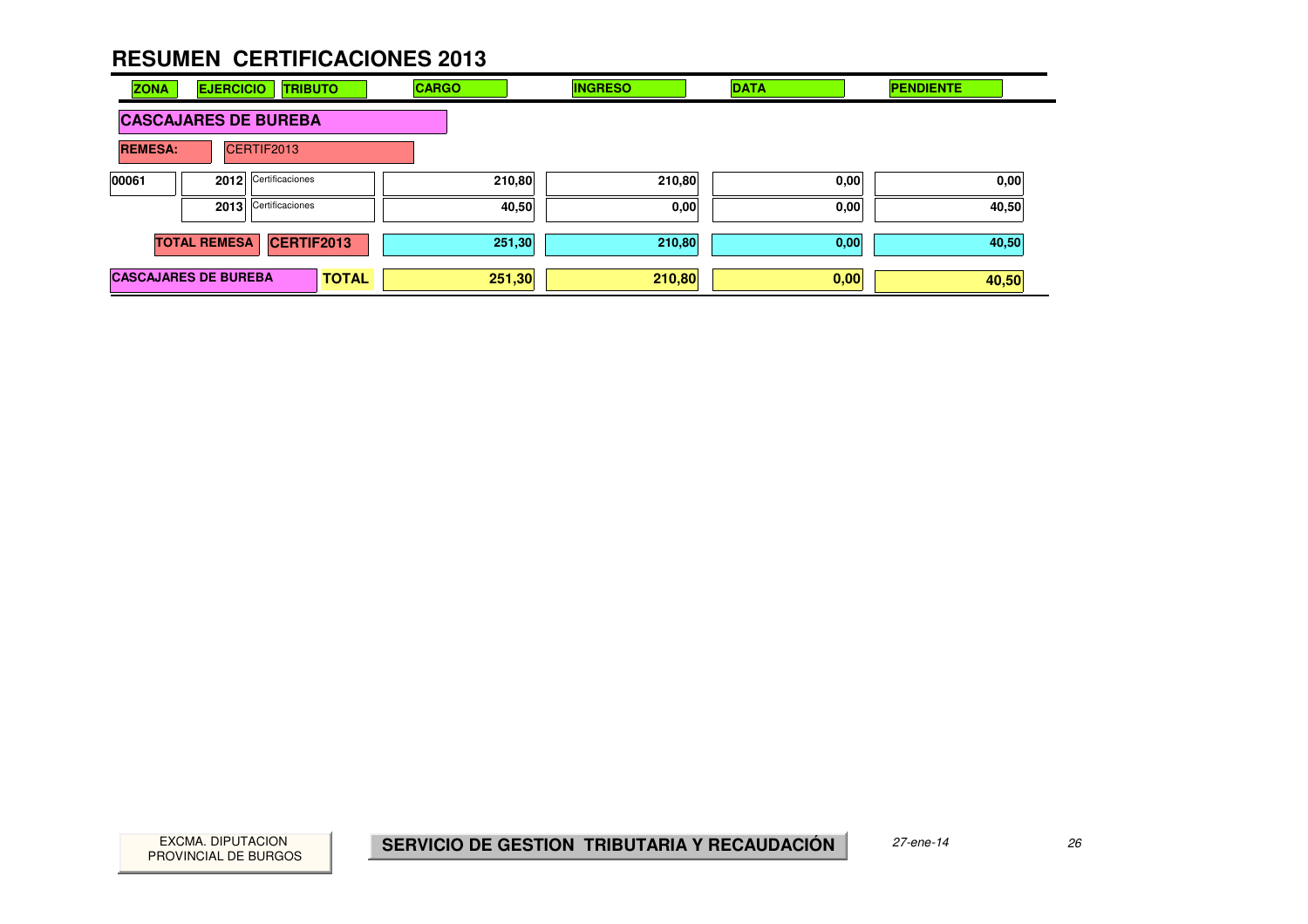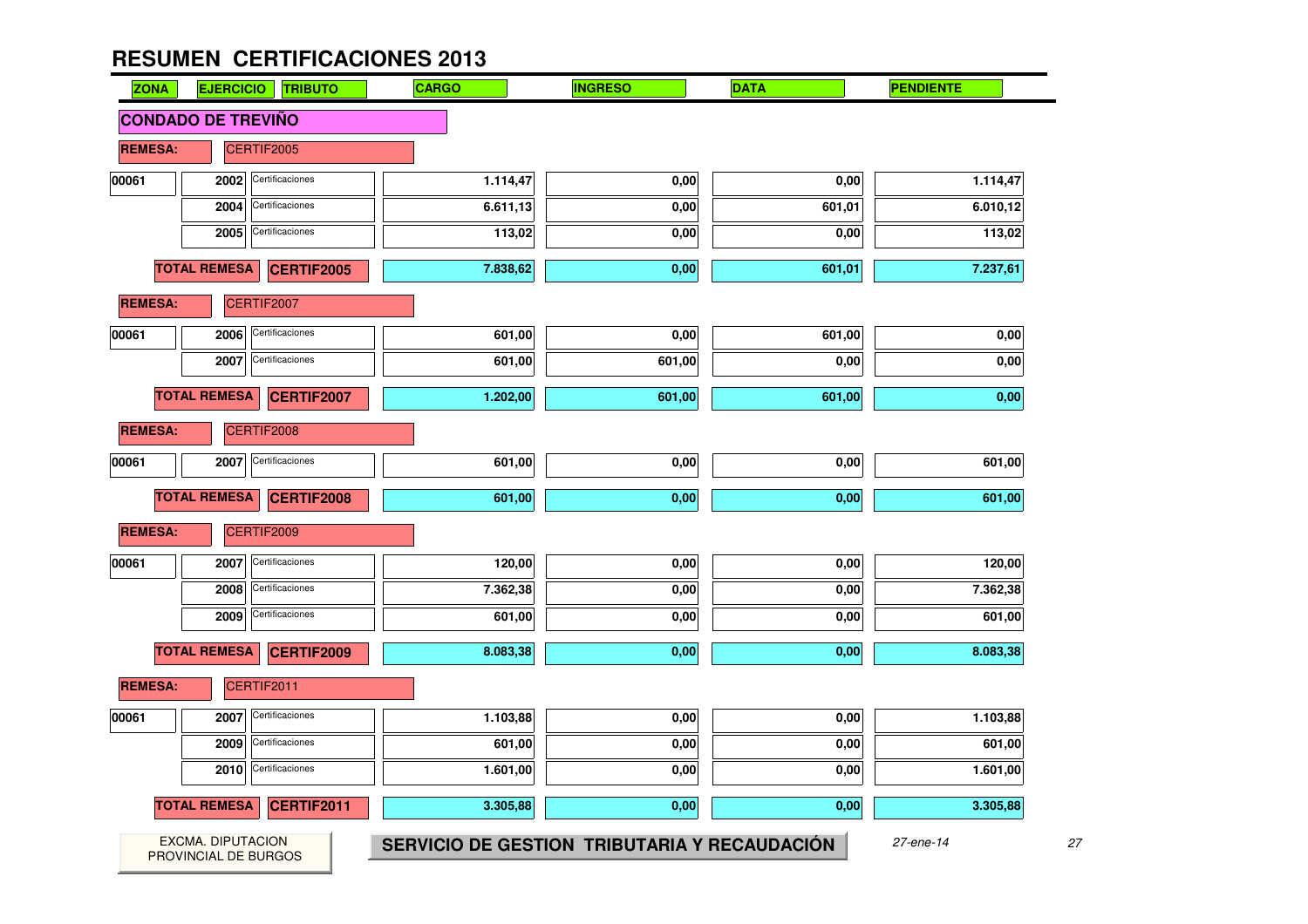| <b>ZONA</b>               | <b>EJERCICIO</b>    | <b>TRIBUTO</b>    | <b>CARGO</b> | <b>INGRESO</b> | <b>DATA</b> | <b>PENDIENTE</b> |
|---------------------------|---------------------|-------------------|--------------|----------------|-------------|------------------|
| <b>REMESA:</b>            |                     | CERTIF2012        |              |                |             |                  |
| 00061                     | 2009                | Certificaciones   | 610,24       | 0,00           | 0,00        | 610,24           |
|                           | 2010                | Certificaciones   | 364,00       | 0,00           | 0,00        | 364,00           |
|                           | 2011                | Certificaciones   | 2.936,75     | 0,00           | 0,00        | 2.936,75         |
|                           | <b>TOTAL REMESA</b> | CERTIF2012        | 3.910,99     | 0,00           | 0,00        | 3.910,99         |
| <b>REMESA:</b>            |                     | CERTIF2013        |              |                |             |                  |
| 00061                     | 2011                | Certificaciones   | 2.041,64     | 0,00           | 0,00        | 2.041,64         |
|                           | 2012                | Certificaciones   | 19.114,75    | 0,00           | 0,00        | 19.114,75        |
|                           | <b>TOTAL REMESA</b> | <b>CERTIF2013</b> | 21.156,39    | 0,00           | 0,00        | 21.156,39        |
| <b>CONDADO DE TREVIÑO</b> |                     | <b>TOTAL</b>      | 46.098,26    | 601,00         | 1.202,01    | 44.295,25        |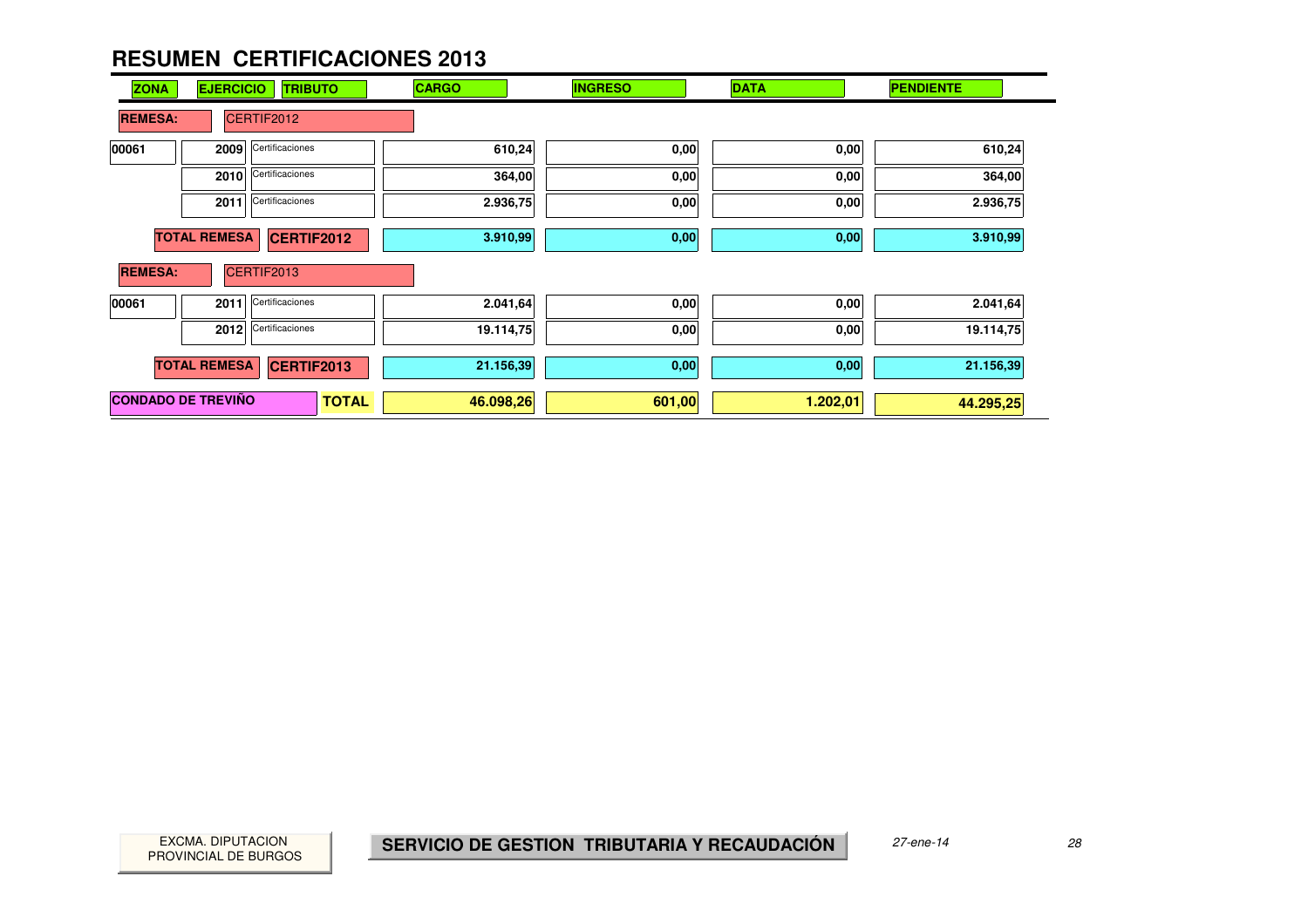| <b>ZONA</b>     | <b>EJERCICIO</b>    | <b>TRIBUTO</b>    | <b>CARGO</b> |          | <b>INGRESO</b> | <b>DATA</b> | <b>PENDIENTE</b> |
|-----------------|---------------------|-------------------|--------------|----------|----------------|-------------|------------------|
| <b>PANCORBO</b> |                     |                   |              |          |                |             |                  |
| <b>REMESA:</b>  |                     | CERTIF2011        |              |          |                |             |                  |
| 00061           | 2007                | Certificaciones   |              | 1.900,40 | 0,00           | 0,00        | 1.900,40         |
|                 | 2008                | Certificaciones   |              | 33,00    | 0,00           | 0,00        | 33,00            |
|                 | 2009                | Certificaciones   |              | 33,00    | 0,00           | 0,00        | 33,00            |
|                 | 2010                | Certificaciones   |              | 33,00    | 0,00           | 0,00        | 33,00            |
|                 | <b>TOTAL REMESA</b> | CERTIF2011        |              | 1.999,40 | 0,00           | 0,00        | 1.999,40         |
| <b>REMESA:</b>  |                     | CERTIF2012        |              |          |                |             |                  |
| 00061           | 2011                | Certificaciones   |              | 33,00    | 0,00           | 0,00        | 33,00            |
|                 | <b>TOTAL REMESA</b> | <b>CERTIF2012</b> |              | 33,00    | 0,00           | 0,00        | 33,00            |
| <b>PANCORBO</b> |                     |                   | <b>TOTAL</b> | 2.032,40 | 0,00           | 0,00        | 2.032,40         |

PROVINCIAL DE BURGOS

 $\sim$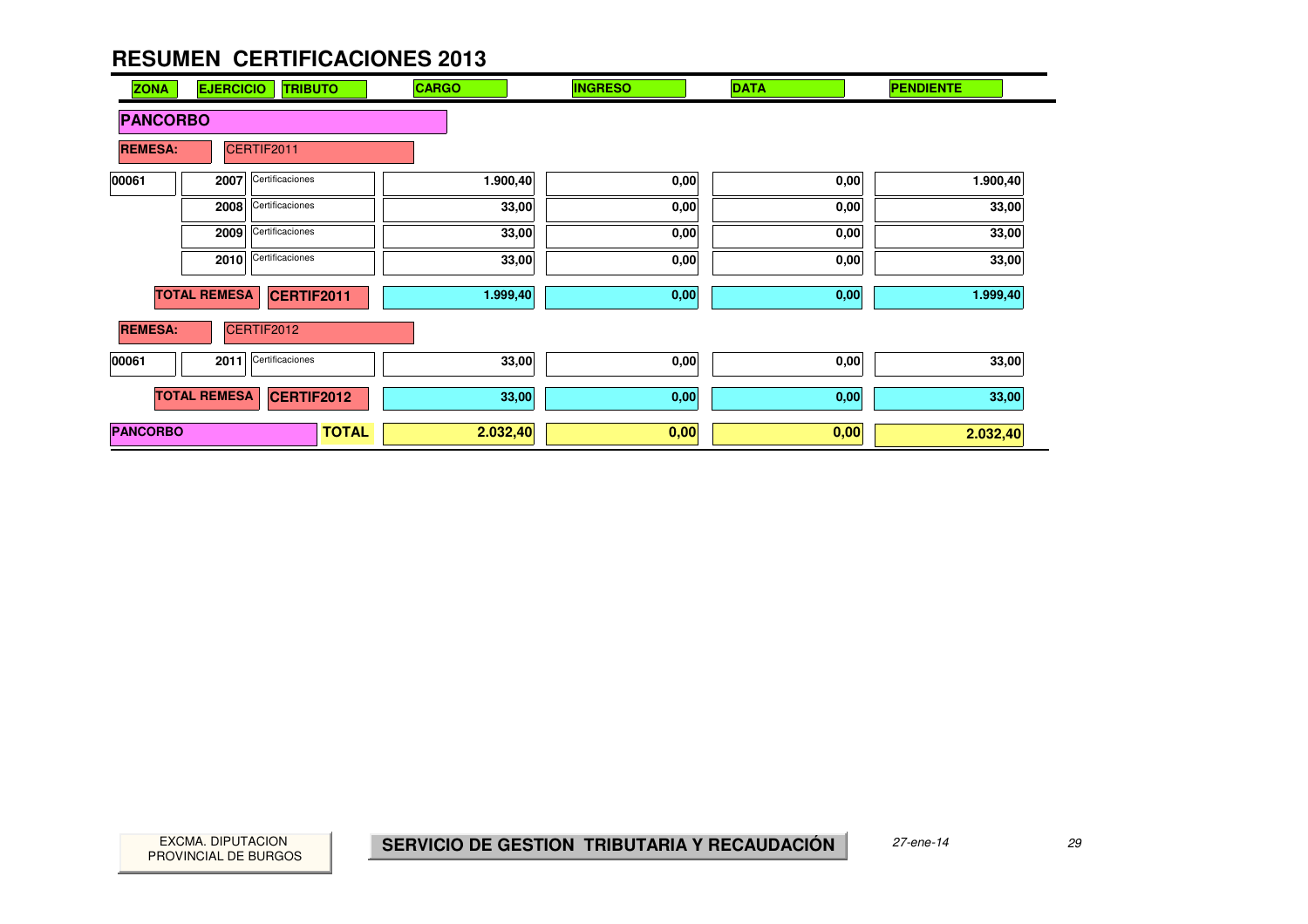| <b>ZONA</b>                   | <b>EJERCICIO</b><br><b>TRIBUTO</b>       |              | <b>CARGO</b> | <b>INGRESO</b> | <b>DATA</b> | <b>PENDIENTE</b> |
|-------------------------------|------------------------------------------|--------------|--------------|----------------|-------------|------------------|
| <b>QUINTANAELEZ</b>           |                                          |              |              |                |             |                  |
| CERTIF2012<br><b>REMESA:</b>  |                                          |              |              |                |             |                  |
| 2012 Certificaciones<br>00061 |                                          |              | 100,00       | 100,00         | 0,00        | 0,00             |
|                               | <b>TOTAL REMESA</b><br><b>CERTIF2012</b> |              | 100,00       | 100,00         | 0,00        | 0,00             |
| <b>QUINTANAELEZ</b>           |                                          | <b>TOTAL</b> | 100,00       | 100,00         | 0,00        | 0,00             |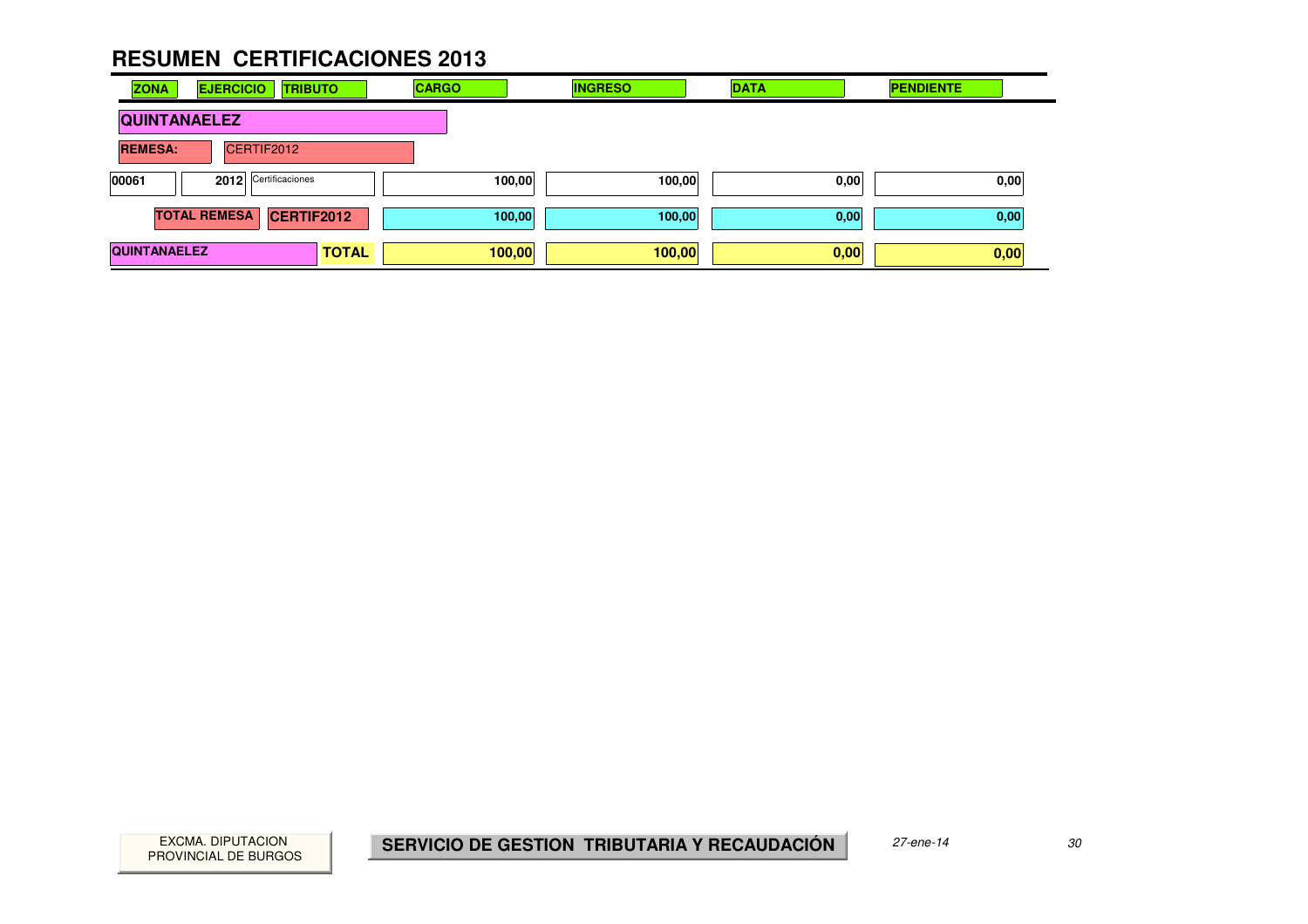#### **RESUMEN CERTIFICACIONES 2013** $\mathbf{r}$

| 70M<br>NÆ<br>zv | . .         | .     | $ -$      | m                                     | . .     |           |
|-----------------|-------------|-------|-----------|---------------------------------------|---------|-----------|
| ΤО<br>TAL       | <b>ZONA</b> | 00061 | 48.481.96 | $-01$<br>$\mathsf{J11.80}^\textsf{T}$ | .202.01 | 46.368,15 |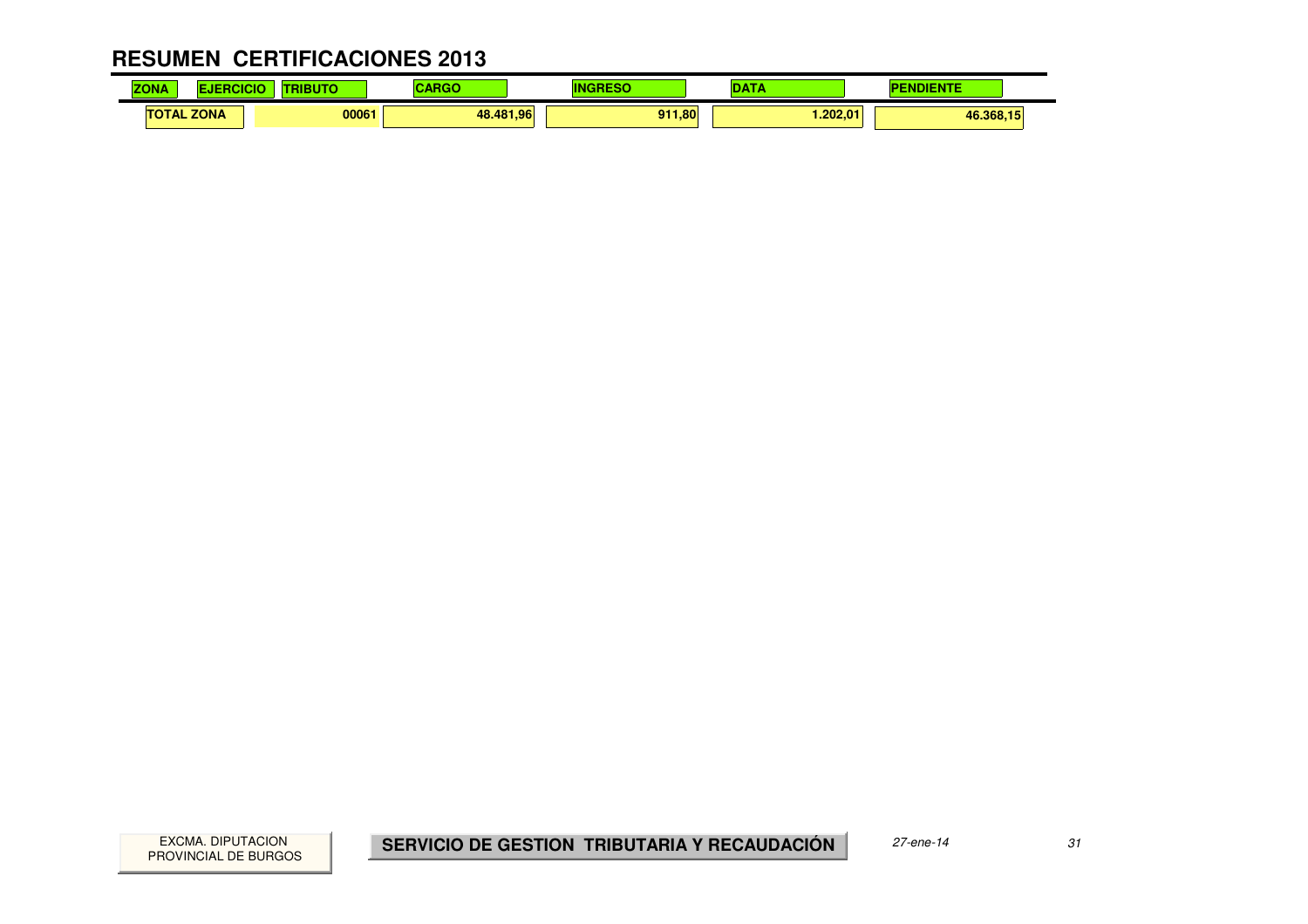| <b>ZONA</b>                  | <b>EJERCICIO</b><br><b>TRIBUTO</b> |              | <b>CARGO</b> | <b>INGRESO</b> | <b>DATA</b> | <b>PENDIENTE</b> |
|------------------------------|------------------------------------|--------------|--------------|----------------|-------------|------------------|
| <b>FONTIOSO</b>              |                                    |              |              |                |             |                  |
| CERTIF2013<br><b>REMESA:</b> |                                    |              |              |                |             |                  |
| 00081                        | 2013 Certificaciones               |              | 7.381,00     | 0,00           | 0,00        | 7.381,00         |
|                              | <b>TOTAL REMESA</b><br>CERTIF2013  |              | 7.381,00     | 0,00           | 0,00        | 7.381,00         |
| <b>FONTIOSO</b>              |                                    | <b>TOTAL</b> | 7.381,00     | 0,00           | 0,00        | 7.381,00         |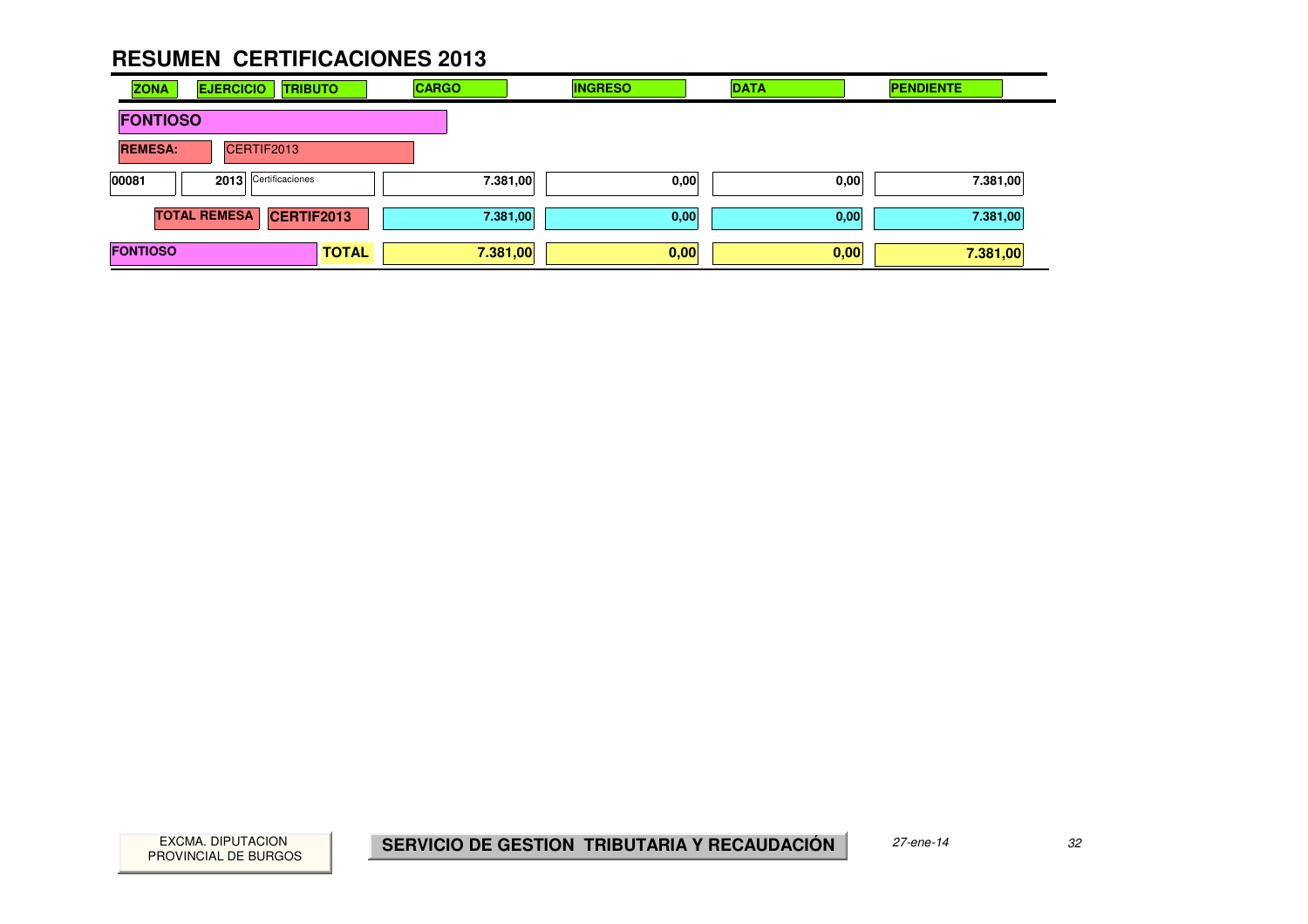| <b>ZONA</b>                  | <b>EJERCICIO</b><br><b>TRIBUTO</b>       |              | <b>CARGO</b> | <b>INGRESO</b> | <b>DATA</b> | <b>PENDIENTE</b> |
|------------------------------|------------------------------------------|--------------|--------------|----------------|-------------|------------------|
| <b>LERMA</b>                 |                                          |              |              |                |             |                  |
| CERTIF2006<br><b>REMESA:</b> |                                          |              |              |                |             |                  |
| 00081                        | Certificaciones<br>2003                  |              | 82,10        | 0,00           | 82,10       | 0,00             |
|                              | Certificaciones<br>2004                  |              | 327,80       | 0,00           | 327,80      | 0,00             |
|                              | <b>TOTAL REMESA</b><br>CERTIF2006        |              | 409,90       | 0,00           | 409,90      | 0,00             |
| <b>REMESA:</b>               | CERTIF2009                               |              |              |                |             |                  |
| 00081                        | Certificaciones<br>2007                  |              | 14.504,88    | 0,00           | 0,00        | 14.504,88        |
|                              | <b>TOTAL REMESA</b><br><b>CERTIF2009</b> |              | 14.504,88    | 0,00           | 0,00        | 14.504,88        |
| <b>LERMA</b>                 |                                          | <b>TOTAL</b> | 14.914,78    | 0,00           | 409,90      | 14.504,88        |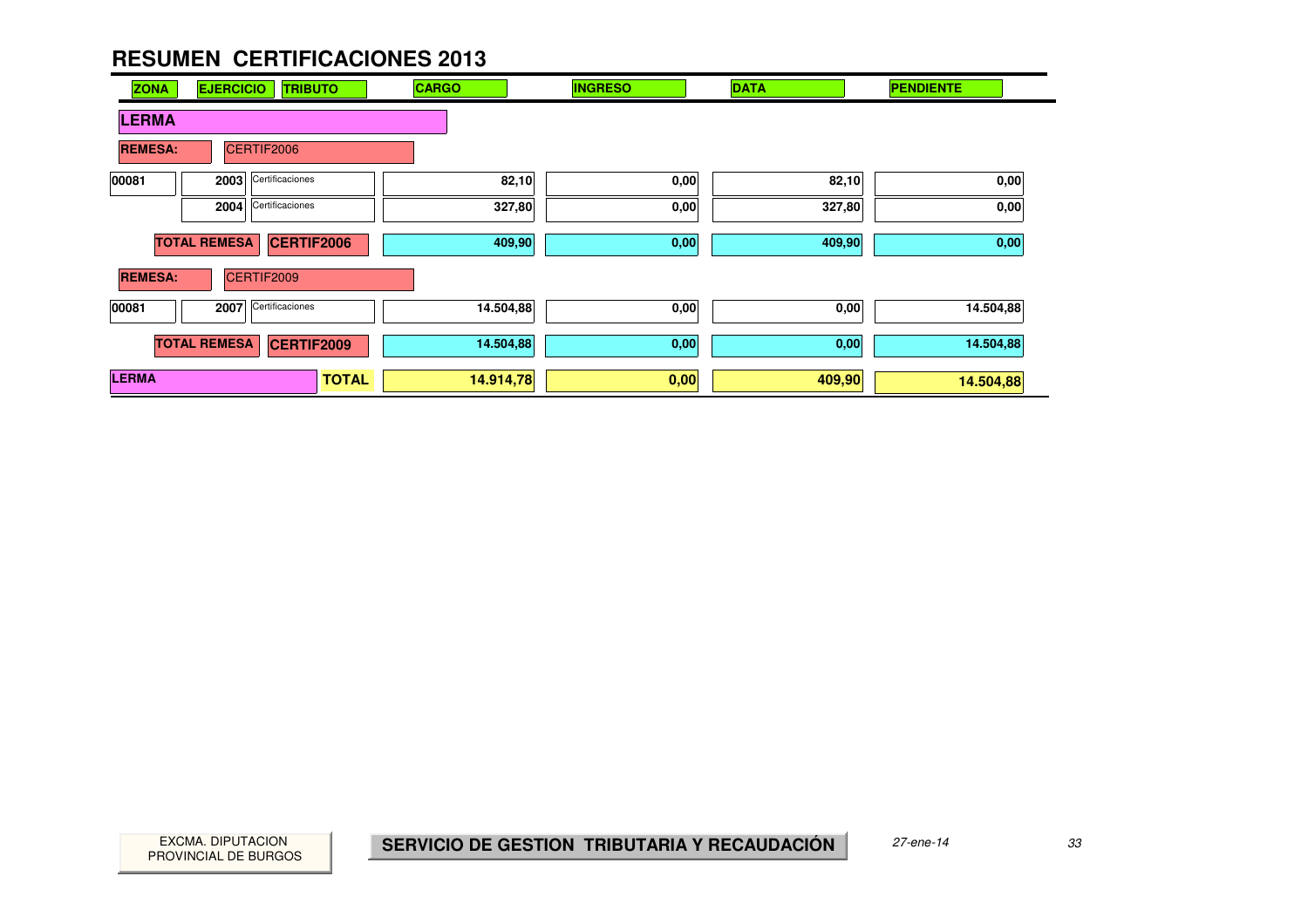| <b>ZONA</b>               | <b>EJERCICIO</b><br><b>TRIBUTO</b> |              | <b>CARGO</b> | <b>INGRESO</b> | <b>DATA</b> | <b>PENDIENTE</b> |
|---------------------------|------------------------------------|--------------|--------------|----------------|-------------|------------------|
| <b>MADRIGAL DEL MONTE</b> |                                    |              |              |                |             |                  |
| <b>REMESA:</b>            | CERTIF2012                         |              |              |                |             |                  |
| 00081                     | 2011 Certificaciones               |              | 78.039,40    | 0,00           | 0,00        | 78.039,40        |
|                           | <b>TOTAL REMESA</b><br>CERTIF2012  |              | 78.039,40    | 0,00           | 0,00        | 78.039,40        |
| <b>MADRIGAL DEL MONTE</b> |                                    | <b>TOTAL</b> | 78.039,40    | 0,00           | 0,00        | 78.039,40        |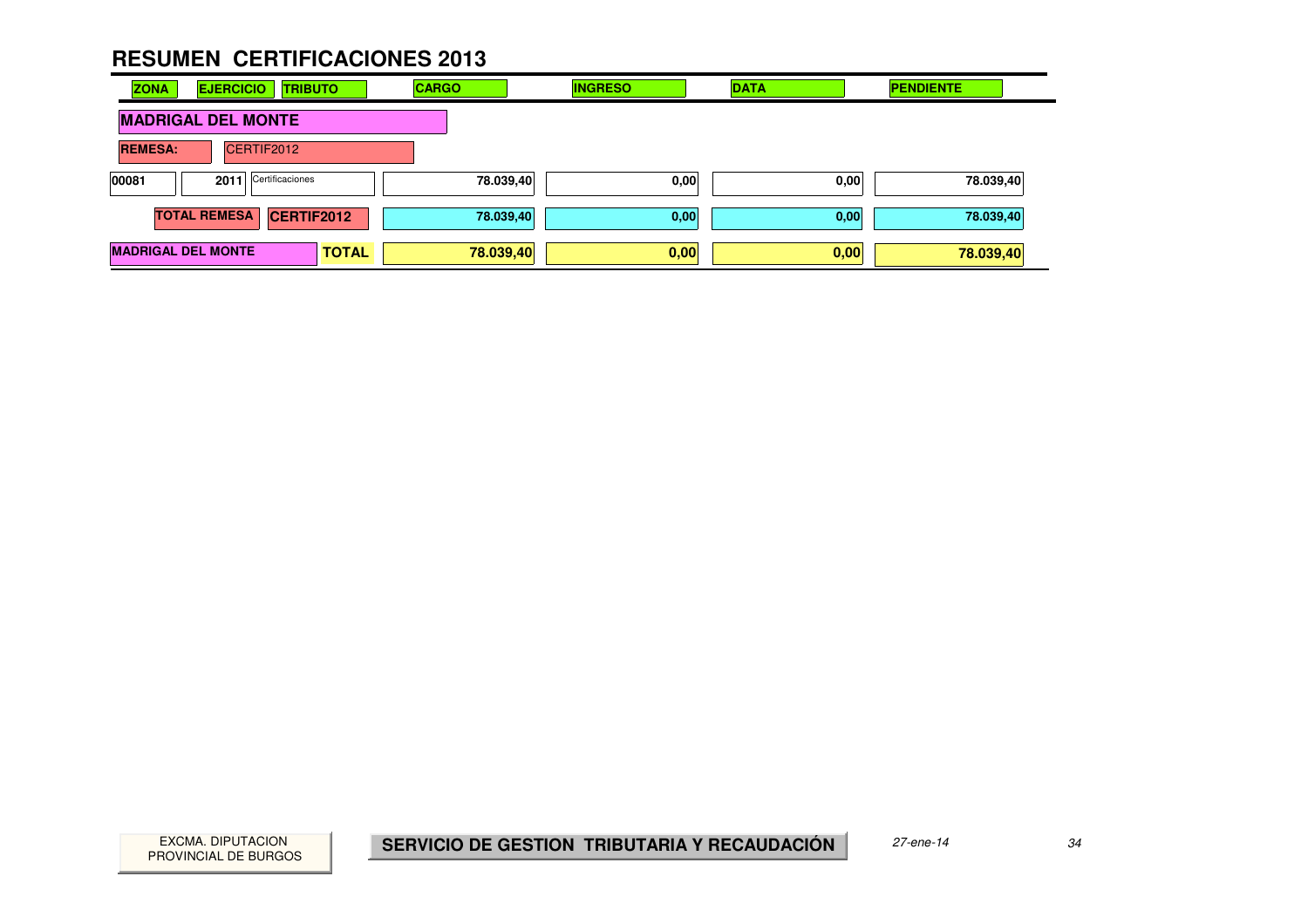| <b>ZONA</b>        | <b>EJERCICIO</b><br><b>TRIBUTO</b> |              | <b>CARGO</b> | <b>INGRESO</b> | <b>DATA</b> | <b>PENDIENTE</b> |
|--------------------|------------------------------------|--------------|--------------|----------------|-------------|------------------|
|                    | <b>VILLAFRUELA</b>                 |              |              |                |             |                  |
| <b>REMESA:</b>     | CERTIF2013                         |              |              |                |             |                  |
| 00081              | 2013 Certificaciones               |              | 3.175,04     | 3.175,04       | 0,00        | 0,00             |
|                    | <b>TOTAL REMESA</b><br>CERTIF2013  |              | 3.175,04     | 3.175,04       | 0,00        | 0,00             |
| <b>VILLAFRUELA</b> |                                    | <b>TOTAL</b> | 3.175,04     | 3.175,04       | 0,00        | 0,00             |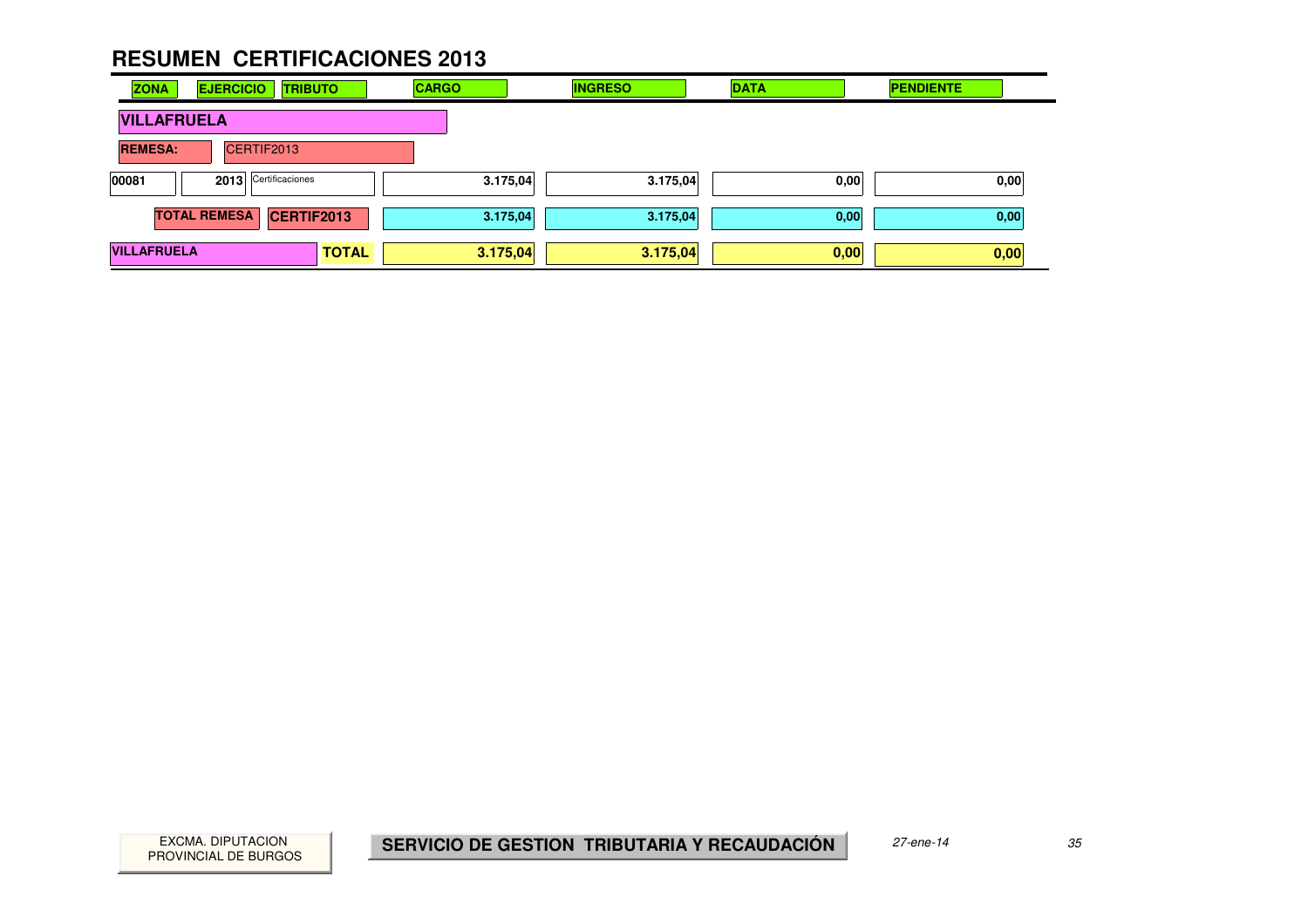| .<br><b>ZO</b><br>. |             | and a street | <b>BAA</b> |          |        | $-1$      |
|---------------------|-------------|--------------|------------|----------|--------|-----------|
| ТΟ<br>IAL           | <b>ZONA</b> | 00081        | 103.510.22 | 3.175,04 | 409.90 | 99.925,28 |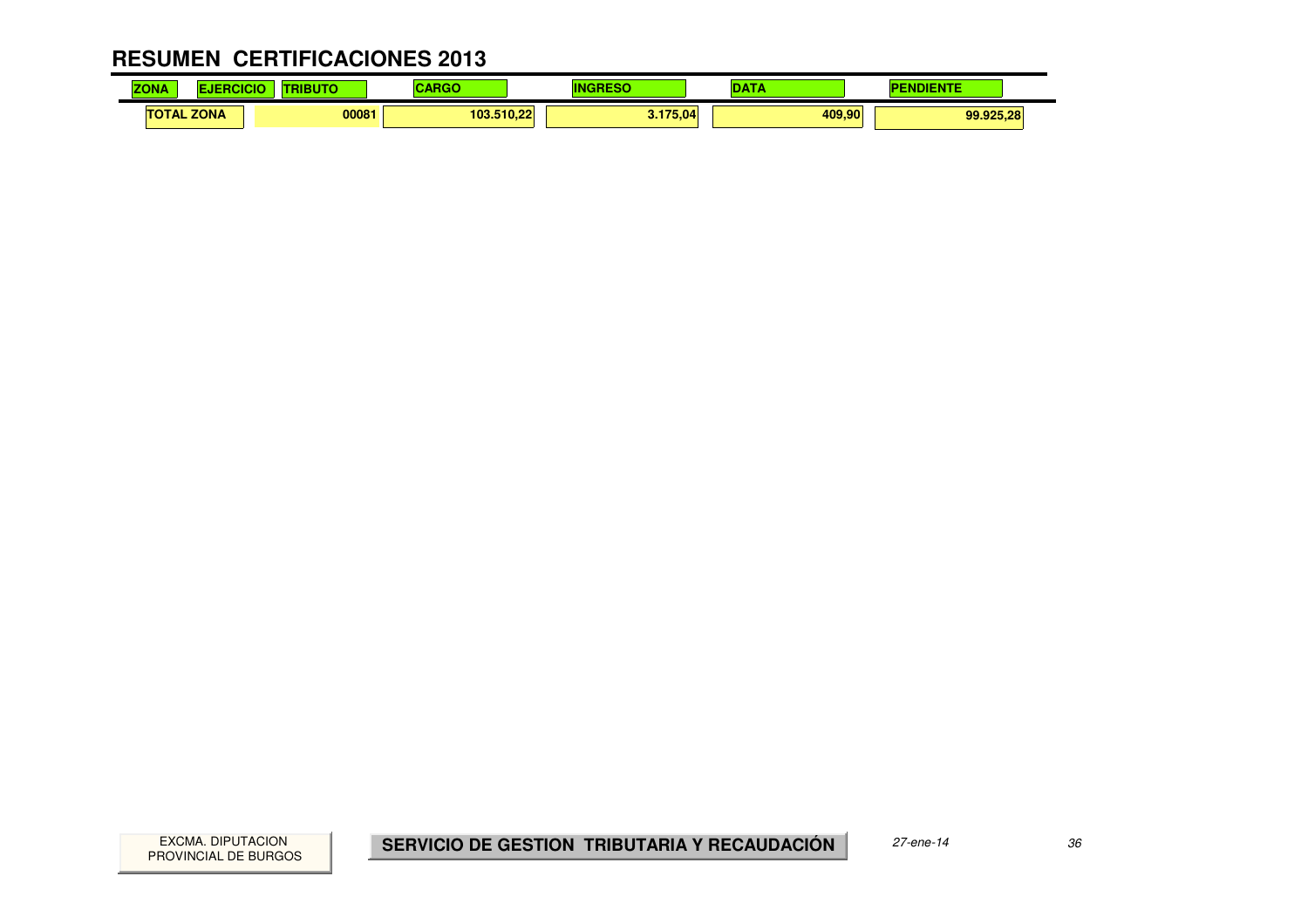

PROVINCIAL DE BURGOS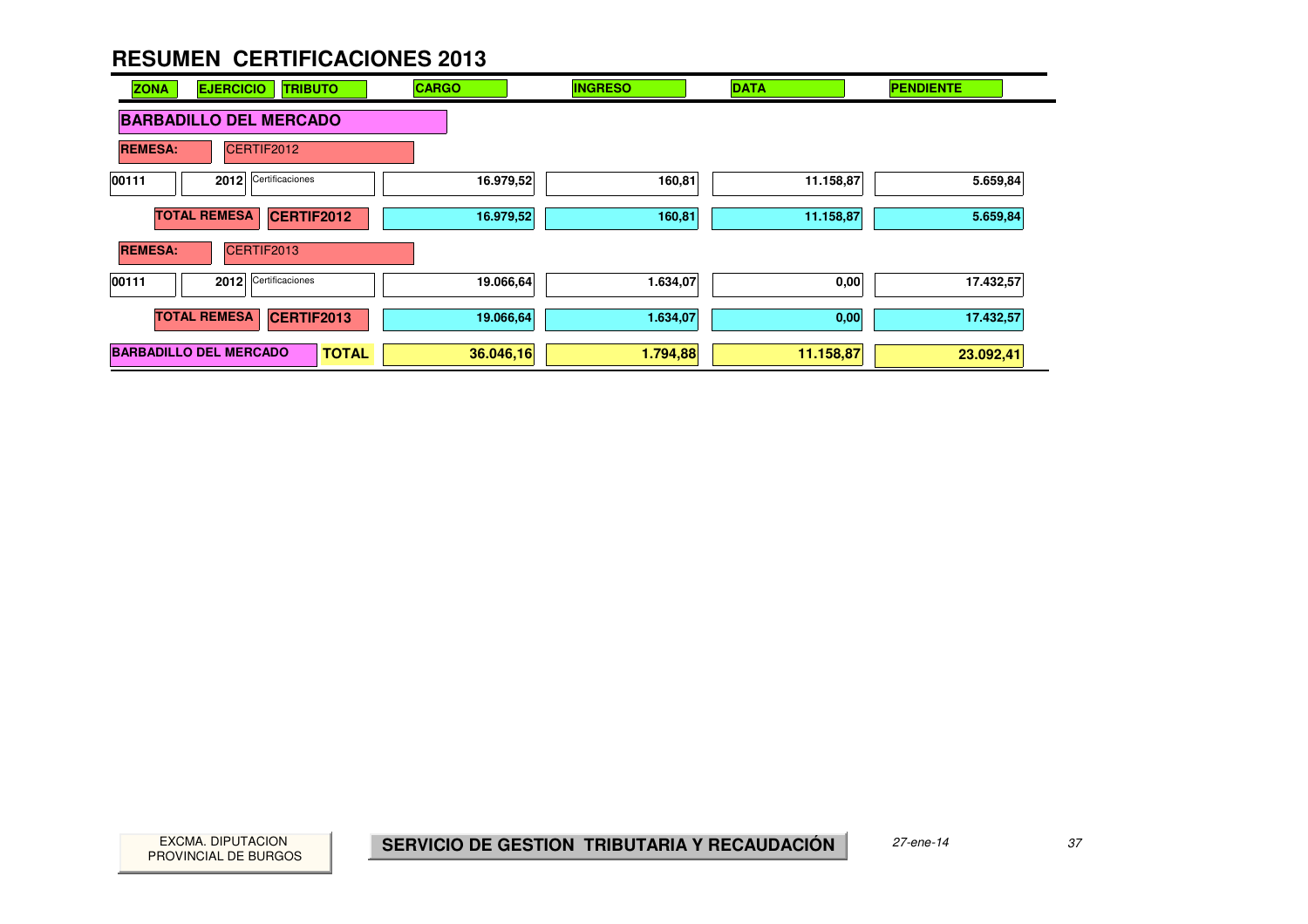| <b>ZONA</b><br><b>EJERCICIO</b><br><b>TRIBUTO</b> | <b>CARGO</b> | <b>INGRESO</b> | <b>DATA</b> | <b>PENDIENTE</b> |
|---------------------------------------------------|--------------|----------------|-------------|------------------|
| <b>HUERTA DEL REY</b>                             |              |                |             |                  |
| CERTIF2003<br><b>REMESA:</b>                      |              |                |             |                  |
| Certificaciones<br>00111<br>1999                  | 2.628,07     | 0,00           | 2.628,07    | 0,00             |
| <b>TOTAL REMESA</b><br>CERTIF2003                 | 2.628,07     | 0,00           | 2.628,07    | 0,00             |
| <b>REMESA:</b><br>CERTIF2005                      |              |                |             |                  |
| Certificaciones<br>00111<br>2003                  | 18,00        | 0,00           | 18,00       | 0,00             |
| <b>TOTAL REMESA</b><br><b>CERTIF2005</b>          | 18,00        | 0,00           | 18,00       | 0,00             |
| <b>HUERTA DEL REY</b><br><b>TOTAL</b>             | 2.646,07     | 0,00           | 2.646,07    | 0,00             |

PROVINCIAL DE BURGOS

and a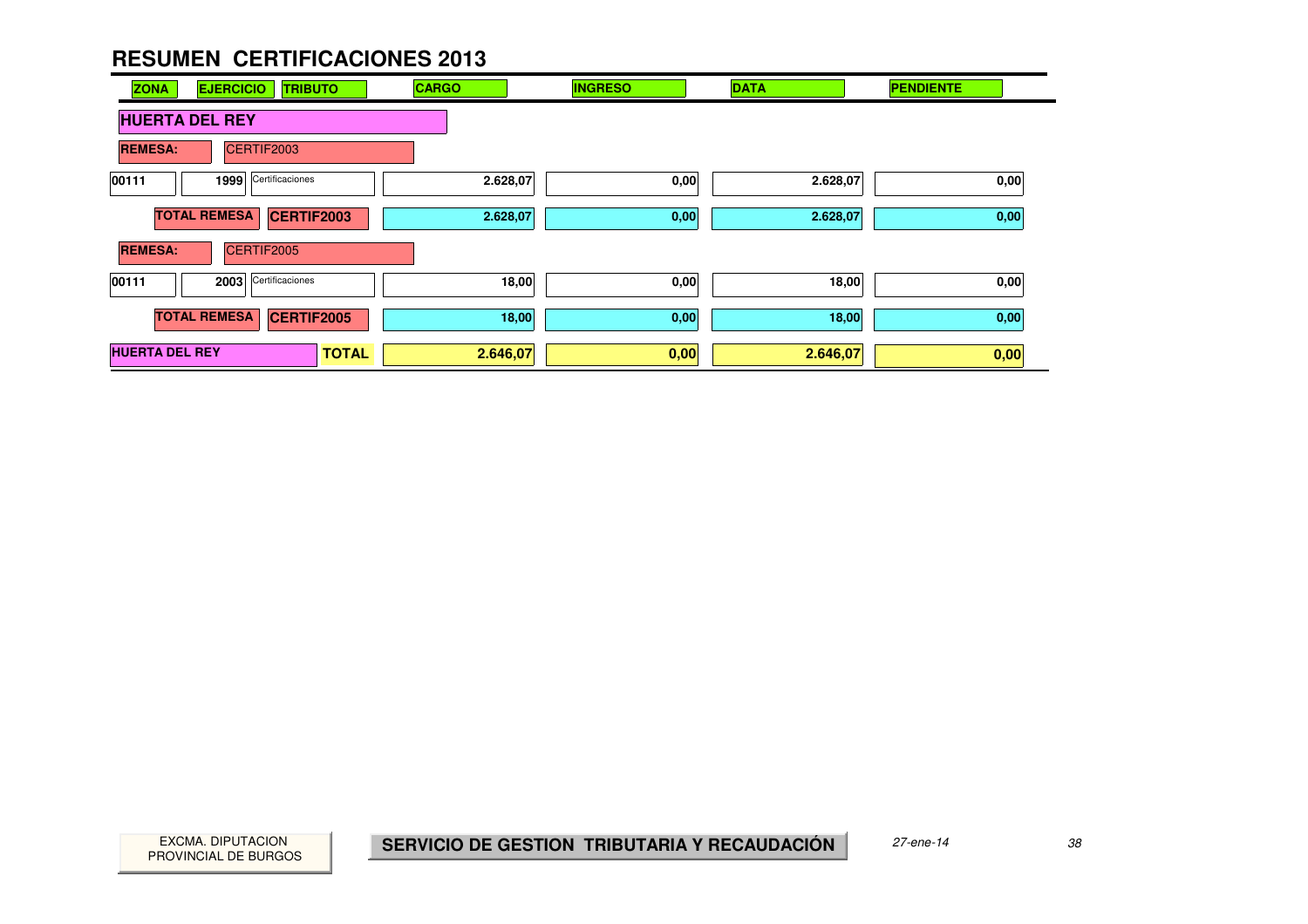| <b>ZONA</b>                   | <b>EJERCICIO</b><br><b>TRIBUTO</b> |              | <b>CARGO</b> | <b>INGRESO</b> | <b>DATA</b> | <b>PENDIENTE</b> |
|-------------------------------|------------------------------------|--------------|--------------|----------------|-------------|------------------|
| <b>QUINTANAR DE LA SIERRA</b> |                                    |              |              |                |             |                  |
| <b>REMESA:</b>                | CERTIF2011                         |              |              |                |             |                  |
| 00111                         | 2011 Certificaciones               |              | 251.116,32   | 0,00           | 0,00        | 251.116,32       |
|                               | <b>TOTAL REMESA</b><br>CERTIF2011  |              | 251.116,32   | 0,00           | 0,00        | 251.116,32       |
|                               | <b>QUINTANAR DE LA SIERRA</b>      | <b>TOTAL</b> | 251.116,32   | 0,00           | 0,00        | 251.116,32       |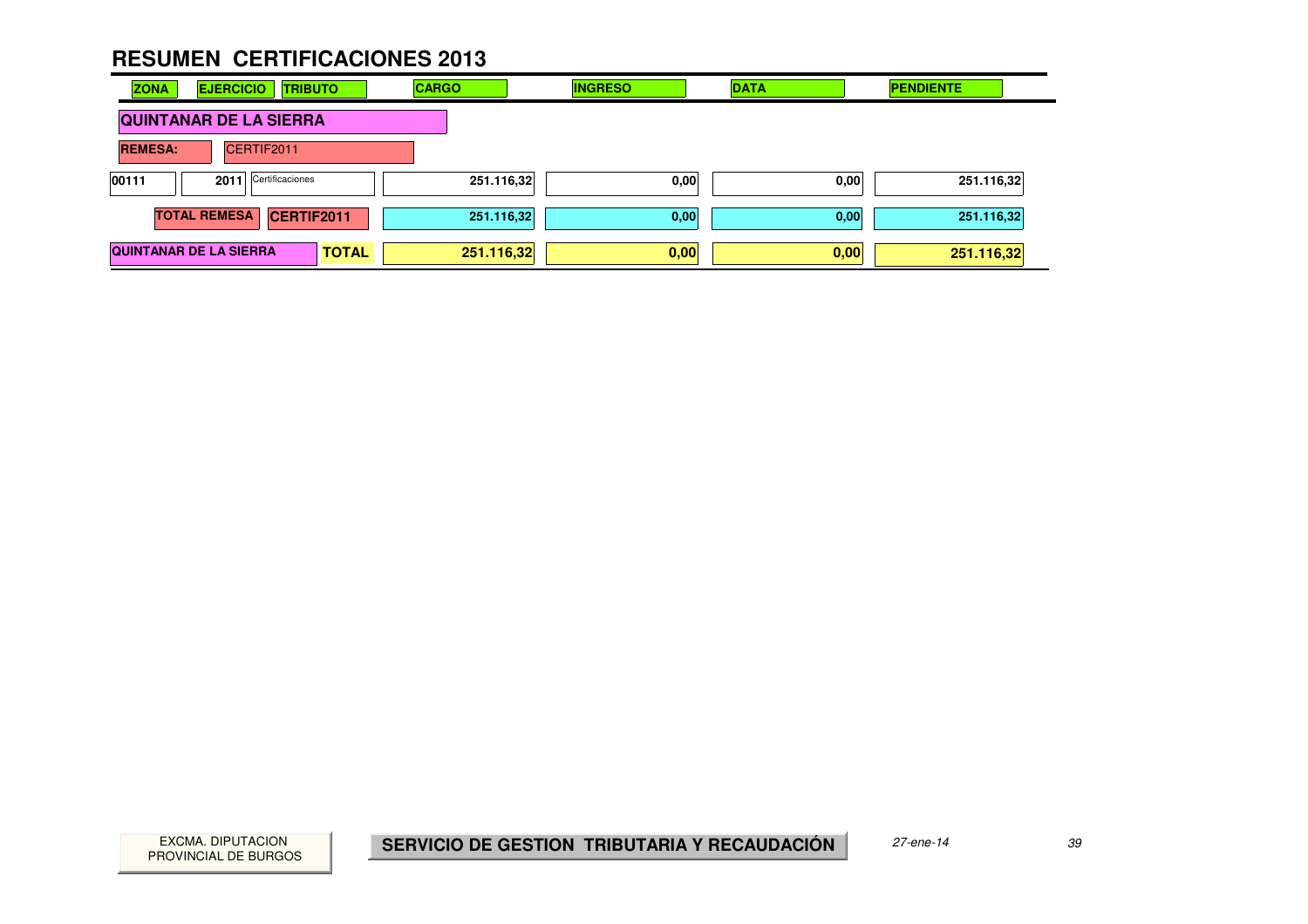| <b>ZONA</b>                       | <b>EJERCICIO</b>    | <b>TRIBUTO</b>               | <b>CARGO</b> | <b>INGRESO</b> | <b>DATA</b> | <b>PENDIENTE</b> |
|-----------------------------------|---------------------|------------------------------|--------------|----------------|-------------|------------------|
|                                   |                     | <b>SALAS DE LOS INFANTES</b> |              |                |             |                  |
| <b>REMESA:</b>                    |                     | CERTIF2010                   |              |                |             |                  |
| 00111                             | 2005                | Certificaciones              | 182,88       | 0,00           | 182,88      | 0,00             |
|                                   | 2009                | Certificaciones              | 27.339,83    | 0,00           | 0,00        | 27.339,83        |
|                                   | <b>TOTAL REMESA</b> | <b>CERTIF2010</b>            | 27.522,71    | 0,00           | 182,88      | 27.339,83        |
| <b>REMESA:</b>                    |                     | CERTIF2011                   |              |                |             |                  |
| 00111                             | 2010                | Certificaciones              | 150,71       | 0,00           | 0,00        | 150,71           |
| <b>TOTAL REMESA</b><br>CERTIF2011 |                     |                              | 150,71       | 0,00           | 0,00        | 150,71           |
| <b>REMESA:</b>                    |                     | CERTIF2013                   |              |                |             |                  |
| 00111                             | 2005                | Certificaciones              | 266,86       | 266,86         | 0,00        | 0,00             |
|                                   | 2010                | Certificaciones              | 149,89       | 77,20          | 0,00        | 72,69            |
|                                   | 2011                | Certificaciones              | 290,11       | 218,38         | 0,00        | 71,73            |
|                                   | 2012                | Certificaciones              | 5.450,19     | 429,29         | 5.020,90    | 0,00             |
|                                   | 2013                | Certificaciones              | 135,32       | 135,32         | 0,00        | 0,00             |
|                                   | <b>TOTAL REMESA</b> | <b>CERTIF2013</b>            | 6.292,37     | 1.127,05       | 5.020,90    | 144,42           |
| <b>SALAS DE LOS INFANTES</b>      |                     | <b>TOTAL</b>                 | 33.965,79    | 1.127,05       | 5.203,78    | 27.634,96        |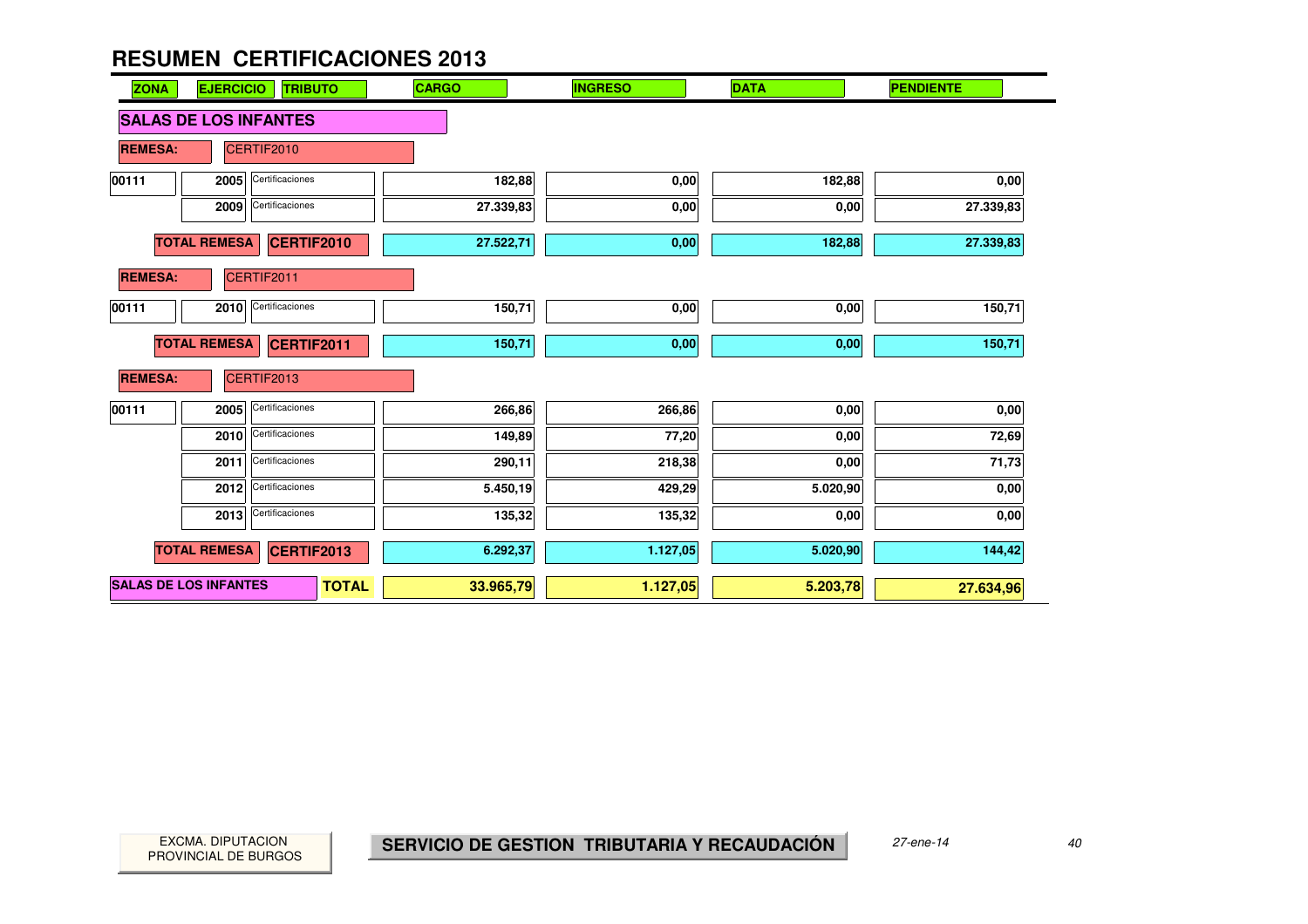#### **RESUMEN CERTIFICACIONES 2013** $\mathbf{r}$

| <b>ZONA</b>       | œ<br>ш | <b>STILL</b> | $\sim$ $\sim$ $\sim$<br>. . | m                   | ---       | $\sim$     |
|-------------------|--------|--------------|-----------------------------|---------------------|-----------|------------|
| <b>TOTAL ZONA</b> |        | 00111        | 323.77                      | 2.921.93<br>.774.34 | 19.008.72 | 301.843,69 |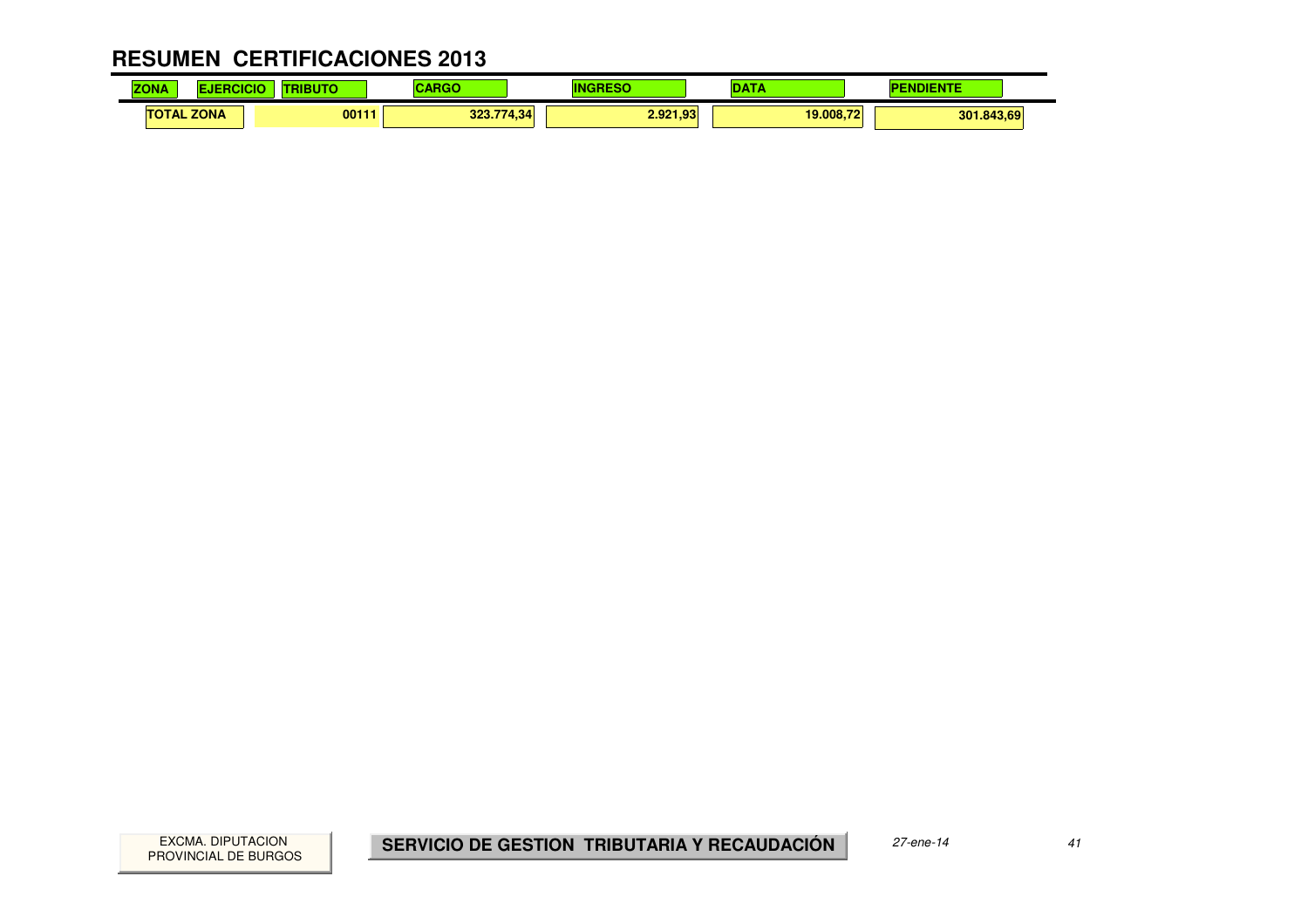| <b>ZONA</b><br><b>EJERCICIO</b><br><b>TRIBUTO</b> | <b>CARGO</b> | <b>INGRESO</b> | <b>DATA</b> | <b>PENDIENTE</b> |
|---------------------------------------------------|--------------|----------------|-------------|------------------|
| <b>ESPINOSA DE LOS MONTEROS</b>                   |              |                |             |                  |
| CERTIF2001<br><b>REMESA:</b>                      |              |                |             |                  |
| 1998 Certificaciones<br>00141                     | 27,05        | 0,00           | 27,05       | 0,00             |
| <b>TOTAL REMESA</b><br>CERTIF2001                 | 27,05        | 0,00           | 27,05       | 0,00             |
| <b>ESPINOSA DE LOS MONTEROS</b><br><b>TOTAL</b>   | 27,05        | 0,00           | 27,05       | 0,00             |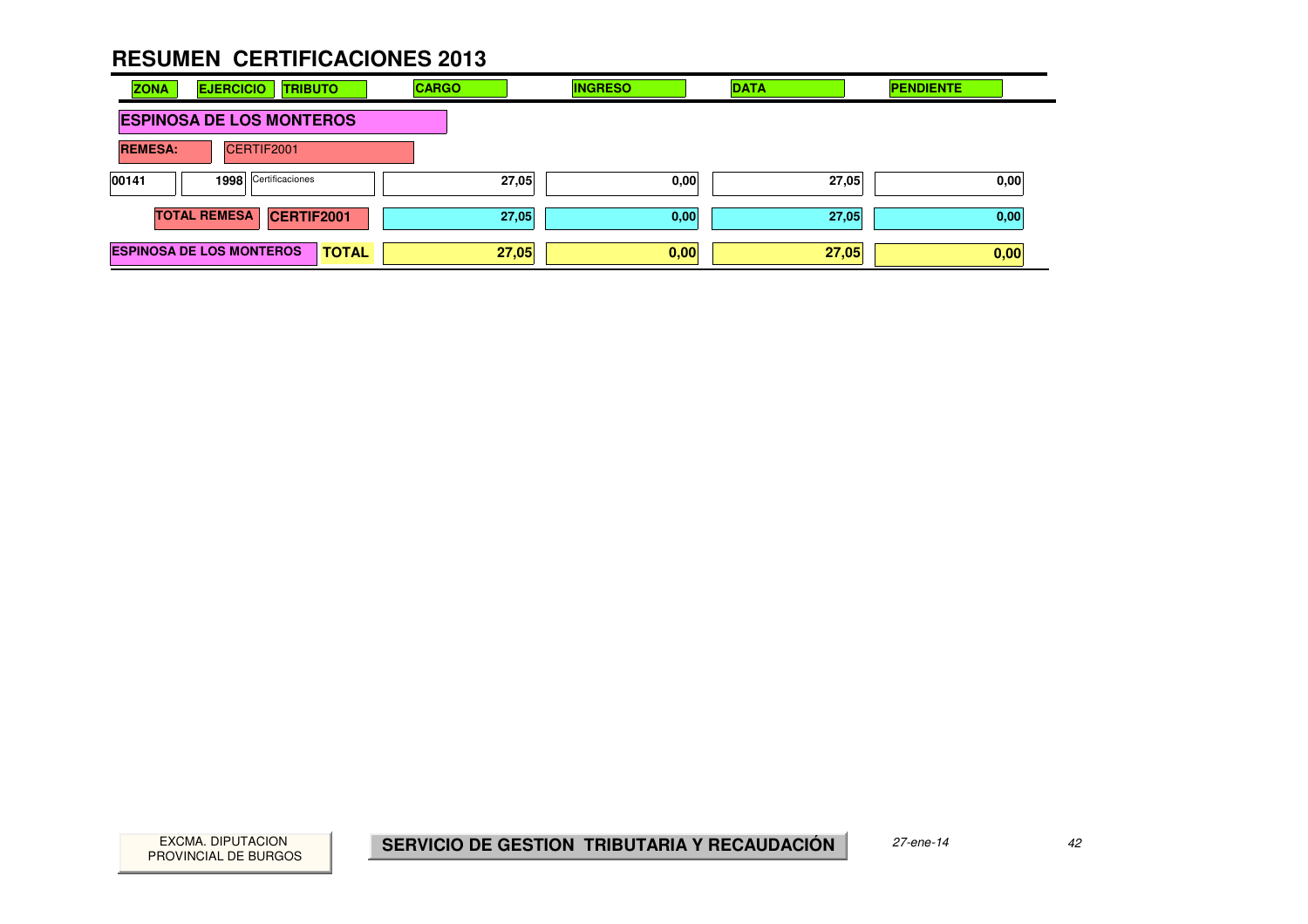| <b>ZONA</b>                | <b>EJERCICIO</b><br><b>TRIBUTO</b>       | <b>CARGO</b> | <b>INGRESO</b> | <b>DATA</b> | <b>PENDIENTE</b> |
|----------------------------|------------------------------------------|--------------|----------------|-------------|------------------|
|                            | <b>MERINDAD DE MONTIJA</b>               |              |                |             |                  |
| <b>REMESA:</b>             | CERTIF2001                               |              |                |             |                  |
| 00141                      | Certificaciones<br>1998                  | 861,85       | 0,00           | 861,85      | 0,00             |
|                            | <b>TOTAL REMESA</b><br>CERTIF2001        | 861,85       | 0,00           | 861,85      | 0,00             |
| <b>REMESA:</b>             | CERTIF2008                               |              |                |             |                  |
| 00141                      | Certificaciones<br>2008                  | 19.673,60    | 0,00           | 0,00        | 19.673,60        |
|                            | <b>TOTAL REMESA</b><br><b>CERTIF2008</b> | 19.673,60    | 0,00           | 0,00        | 19.673,60        |
| <b>REMESA:</b>             | CERTIF2009                               |              |                |             |                  |
| 00141                      | Certificaciones<br>2008                  | 1.246,20     | 1.246,20       | 0,00        | 0,00             |
|                            | <b>TOTAL REMESA</b><br><b>CERTIF2009</b> | 1.246,20     | 1.246,20       | 0,00        | 0,00             |
| <b>REMESA:</b>             | CERTIF2010                               |              |                |             |                  |
| 00141                      | Certificaciones<br>2009                  | 12.966,13    | 3.423,00       | 0,00        | 9.543,13         |
|                            | <b>TOTAL REMESA</b><br><b>CERTIF2010</b> | 12.966,13    | 3.423,00       | 0,00        | 9.543,13         |
| <b>REMESA:</b>             | CERTIF2012                               |              |                |             |                  |
| 00141                      | Certificaciones<br>2011                  | 3.753,81     | 0,00           | 0,00        | 3.753,81         |
|                            | <b>TOTAL REMESA</b><br><b>CERTIF2012</b> | 3.753,81     | 0,00           | 0,00        | 3.753,81         |
| <b>MERINDAD DE MONTIJA</b> | <b>TOTAL</b>                             | 38.501,59    | 4.669,20       | 861,85      | 32.970,54        |

 $\mathcal{L}_{\mathcal{A}}$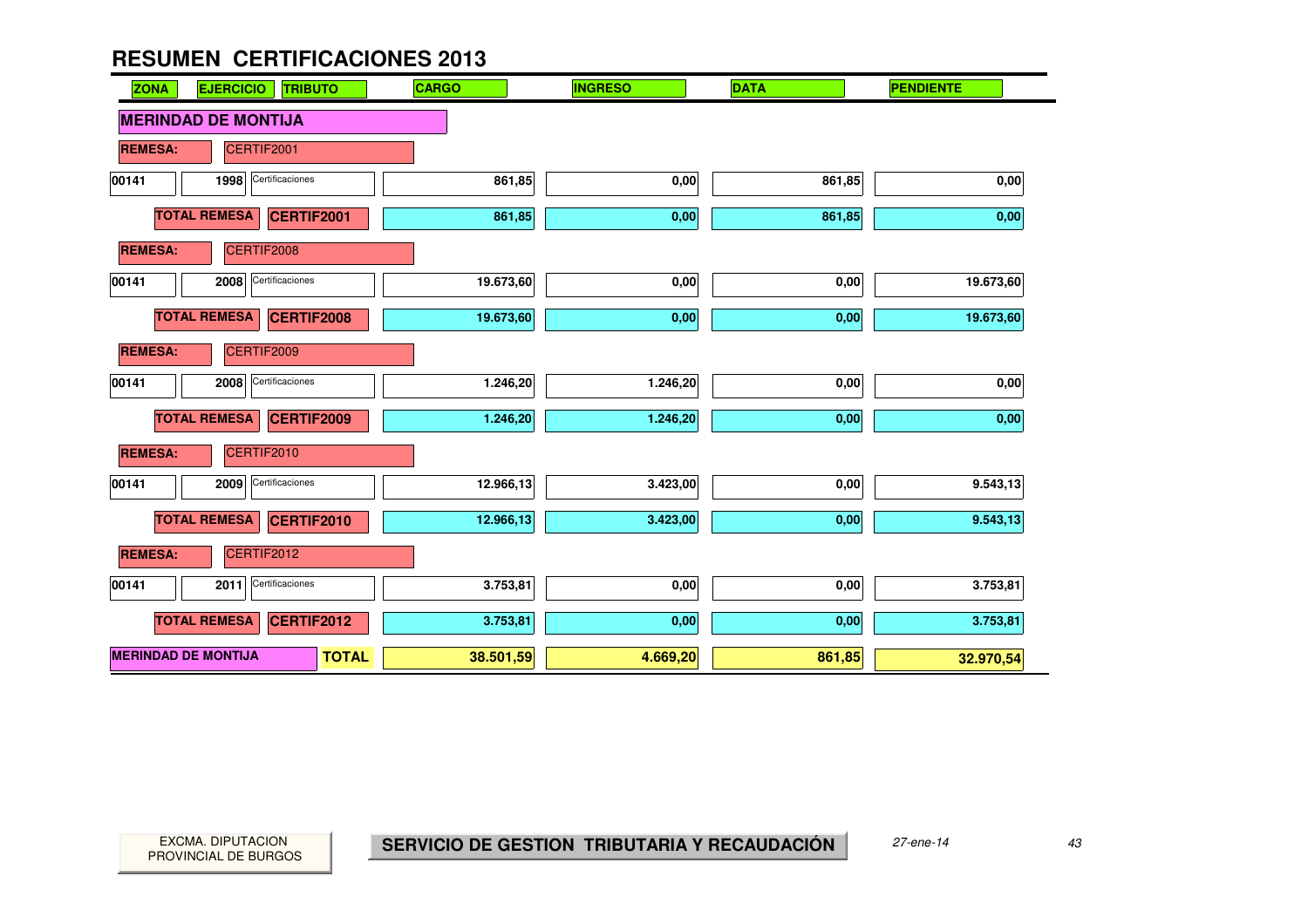| <b>ZONA</b>                                    | <b>EJERCICIO</b>    |                      | <b>TRIBUTO</b> | <b>CARGO</b> |          | <b>INGRESO</b> | <b>DATA</b> | <b>PENDIENTE</b> |      |
|------------------------------------------------|---------------------|----------------------|----------------|--------------|----------|----------------|-------------|------------------|------|
| <b>MERINDAD DE VALDIVIELSO</b>                 |                     |                      |                |              |          |                |             |                  |      |
| CERTIF2001<br><b>REMESA:</b>                   |                     |                      |                |              |          |                |             |                  |      |
| 00141                                          |                     | 1998 Certificaciones |                |              | 1.232,07 | 0,00           | 1.232,07    |                  | 0,00 |
|                                                | <b>TOTAL REMESA</b> |                      | CERTIF2001     |              | 1.232,07 | 0,00           | 1.232,07    |                  | 0,00 |
| <b>MERINDAD DE VALDIVIELSO</b><br><b>TOTAL</b> |                     |                      |                | 1.232,07     | 0,00     | 1.232,07       |             | 0,00             |      |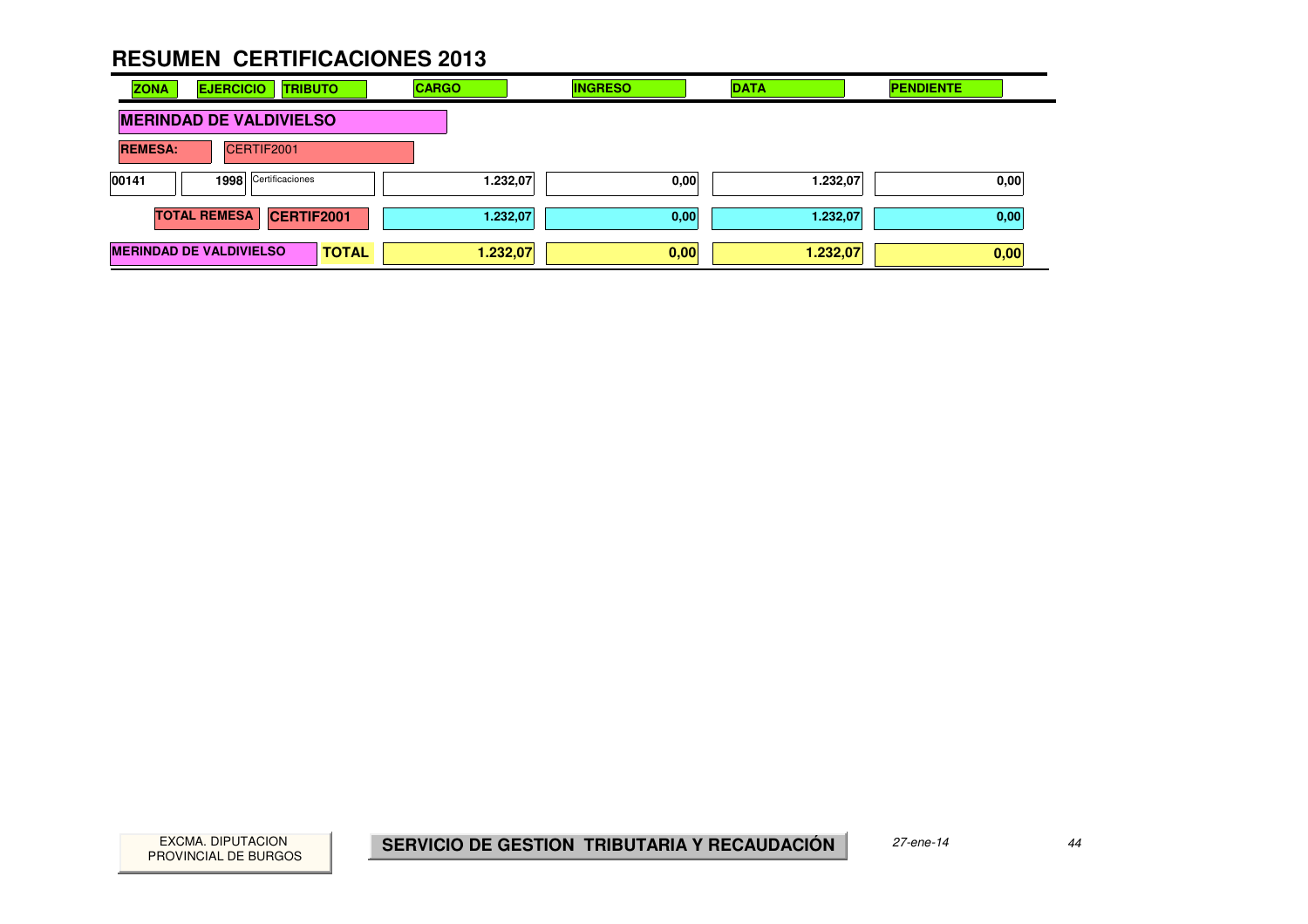| <b>ZONA</b>          | <b>EJERCICIO</b><br><b>TRIBUTO</b>       | <b>CARGO</b> | <b>INGRESO</b> | <b>DATA</b> | <b>PENDIENTE</b> |
|----------------------|------------------------------------------|--------------|----------------|-------------|------------------|
| <b>VALLE DE LOSA</b> |                                          |              |                |             |                  |
| <b>REMESA:</b>       | CERTIF2001                               |              |                |             |                  |
| 00141                | Certificaciones<br>1998                  | 1.081,82     | 0,00           | 1.081,82    | 0,00             |
|                      | <b>TOTAL REMESA</b><br><b>CERTIF2001</b> | 1.081,82     | 0,00           | 1.081,82    | 0,00             |
| <b>REMESA:</b>       | CERTIF2012                               |              |                |             |                  |
| 00141                | Certificaciones<br>2008                  | 7.851,42     | 0,00           | 0,00        | 7.851,42         |
|                      | Certificaciones<br>2010                  | 232,19       | 0,00           | 0,00        | 232,19           |
|                      | Certificaciones<br>2011                  | 186,48       | 0,00           | 0,00        | 186,48           |
|                      | <b>TOTAL REMESA</b><br><b>CERTIF2012</b> | 8.270,09     | 0,00           | 0,00        | 8.270,09         |
| <b>REMESA:</b>       | CERTIF2013                               |              |                |             |                  |
| 00141                | Certificaciones<br>2012                  | 600,00       | 0,00           | 0,00        | 600,00           |
|                      | <b>TOTAL REMESA</b><br><b>CERTIF2013</b> | 600,00       | 0,00           | 0,00        | 600,00           |
| <b>VALLE DE LOSA</b> | <b>TOTAL</b>                             | 9.951,91     | 0,00           | 1.081,82    | 8.870,09         |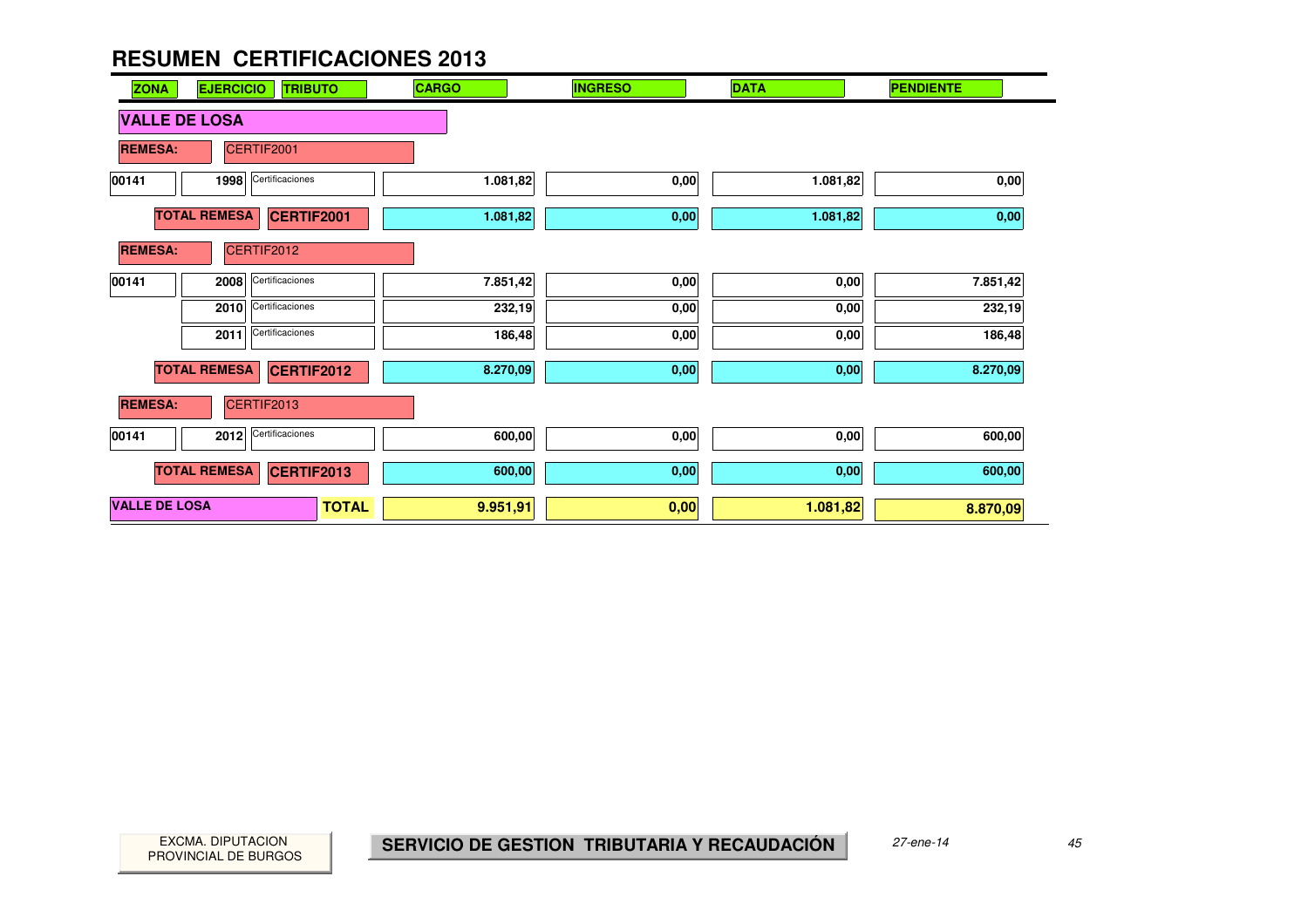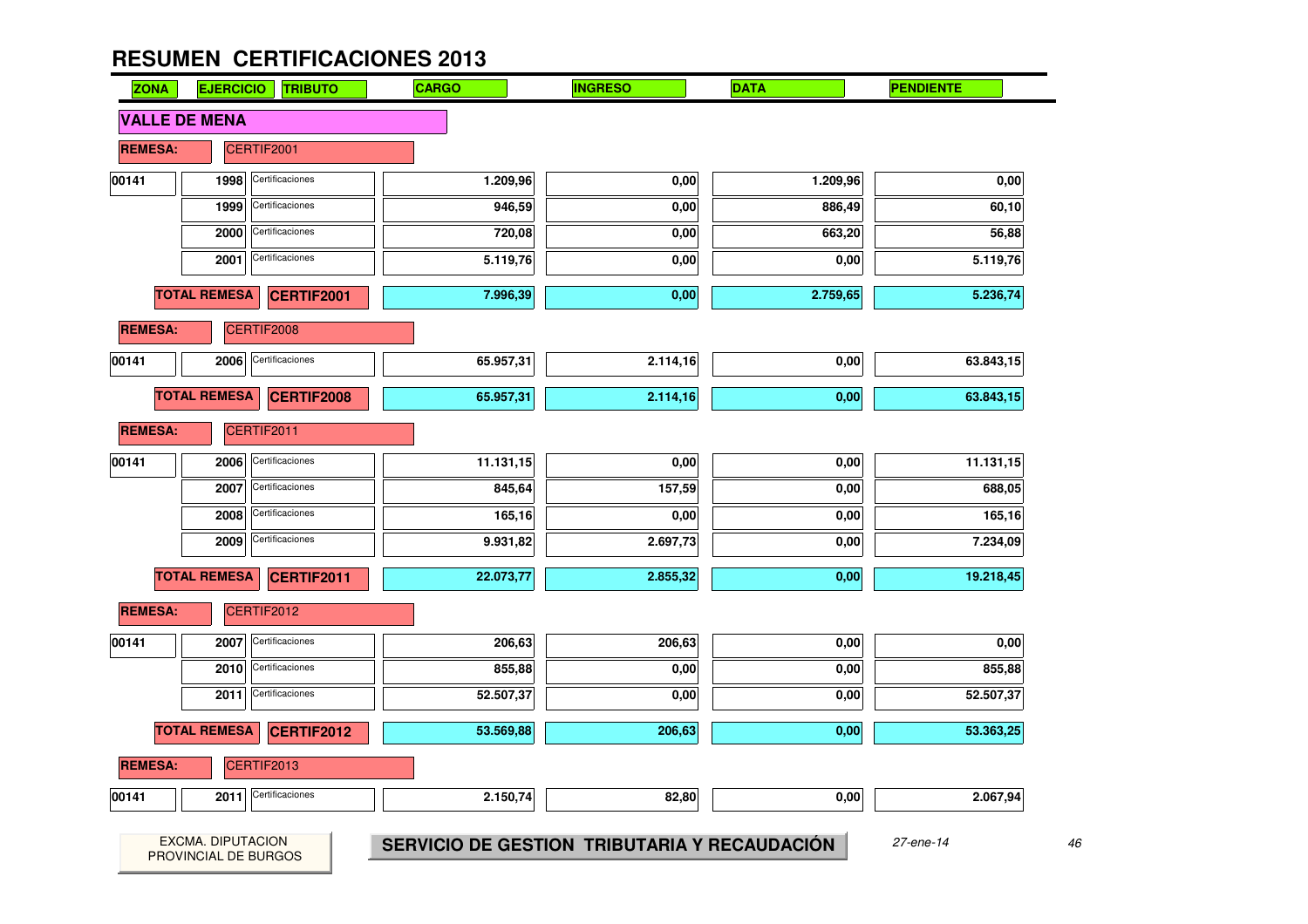| <b>ZONA</b>          | <b>EJERCICIO</b>    | <b>TRIBUTO</b>       | <b>CARGO</b> | <b>INGRESO</b> | <b>DATA</b> | <b>PENDIENTE</b> |
|----------------------|---------------------|----------------------|--------------|----------------|-------------|------------------|
| 00141                |                     | 2012 Certificaciones | 13,80        | 0.00           | 0,00        | 13,80            |
|                      |                     | 2013 Certificaciones | 104,50       | 104,50         | 0,00        | 0,00             |
|                      | <b>TOTAL REMESA</b> | CERTIF2013           | 2.269.04     | 187,30         | 0,00        | 2.081,74         |
| <b>VALLE DE MENA</b> |                     | <b>TOTAL</b>         | 151.866,39   | 5.363,41       | 2.759,65    | 143.743,33       |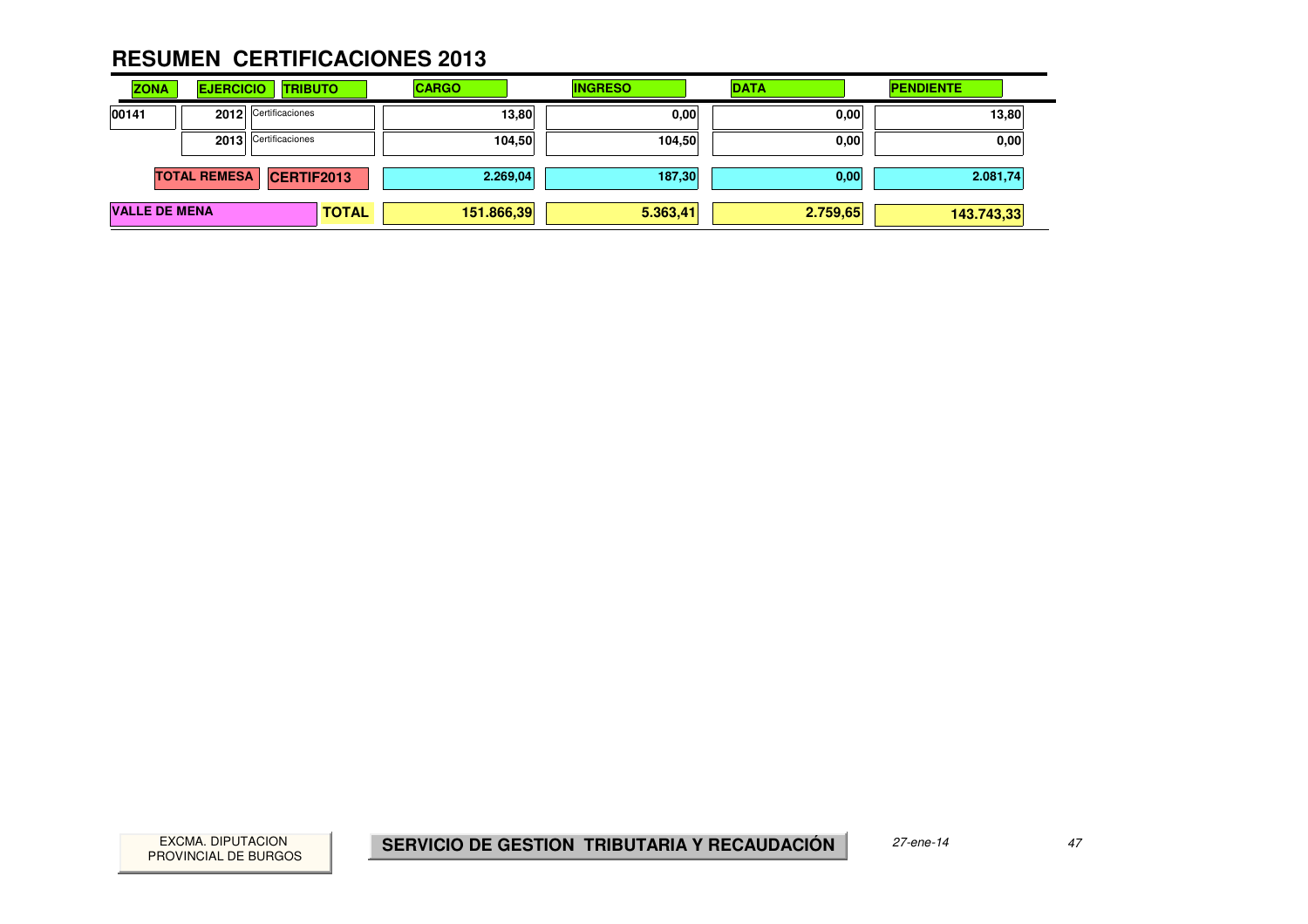| <b>ZONA</b>       | <b>EJERCICIO</b>    | <b>TRIBUTO</b>    | CARGO     | <b>INGRESO</b> | <b>DATA</b> | <b>PENDIENTE</b> |
|-------------------|---------------------|-------------------|-----------|----------------|-------------|------------------|
| <b>VILLARCAYO</b> |                     |                   |           |                |             |                  |
| <b>REMESA:</b>    |                     | CERTIF2010        |           |                |             |                  |
| 00141             | 2006                | Certificaciones   | 966,25    | 43,40          | 0,00        | 922,85           |
|                   | 2007                | Certificaciones   | 2.196,29  | 120,14         | 0,00        | 2.076,15         |
|                   | 2008                | Certificaciones   | 5.833,00  | 0,00           | 0,00        | 5.833,00         |
|                   | 2009                | Certificaciones   | 651,02    | 0,00           | 0,00        | 651,02           |
|                   | <b>TOTAL REMESA</b> | <b>CERTIF2010</b> | 9.646,56  | 163,54         | 0,00        | 9.483,02         |
| <b>REMESA:</b>    |                     | CERTIF2012        |           |                |             |                  |
| 00141             | 2008                | Certificaciones   | 2.662,53  | 959,36         | 75,52       | 1.627,65         |
|                   | 2009                | Certificaciones   | 1.752,68  | 301,79         | 0,00        | 1.450,89         |
|                   | 2010                | Certificaciones   | 1.951,49  | 513,55         | 0,00        | 1.437,94         |
|                   | 2011                | Certificaciones   | 267,34    | 30,14          | 61,92       | 175,28           |
|                   | <b>TOTAL REMESA</b> | <b>CERTIF2012</b> | 6.634,04  | 1.804,84       | 137,44      | 4.691,76         |
| <b>REMESA:</b>    |                     | CERTIF2013        |           |                |             |                  |
| 00141             | 2009                | Certificaciones   | 4.779,08  | 3.112,31       | 247,76      | 1.419,01         |
|                   | 2010                | Certificaciones   | 829,84    | 99,93          | 0,00        | 729,91           |
|                   | 2011                | Certificaciones   | 11.921,14 | 8.302,16       | 3.072,77    | 546,21           |
|                   | 2012                | Certificaciones   | 2.456,75  | 396,08         | 664,18      | 1.396,49         |
|                   | <b>TOTAL REMESA</b> | <b>CERTIF2013</b> | 19.986,81 | 11.910,48      | 3.984,71    | 4.091,62         |
| <b>VILLARCAYO</b> |                     | <b>TOTAL</b>      | 36.267,41 | 13.878,86      | 4.122,15    | 18.266,40        |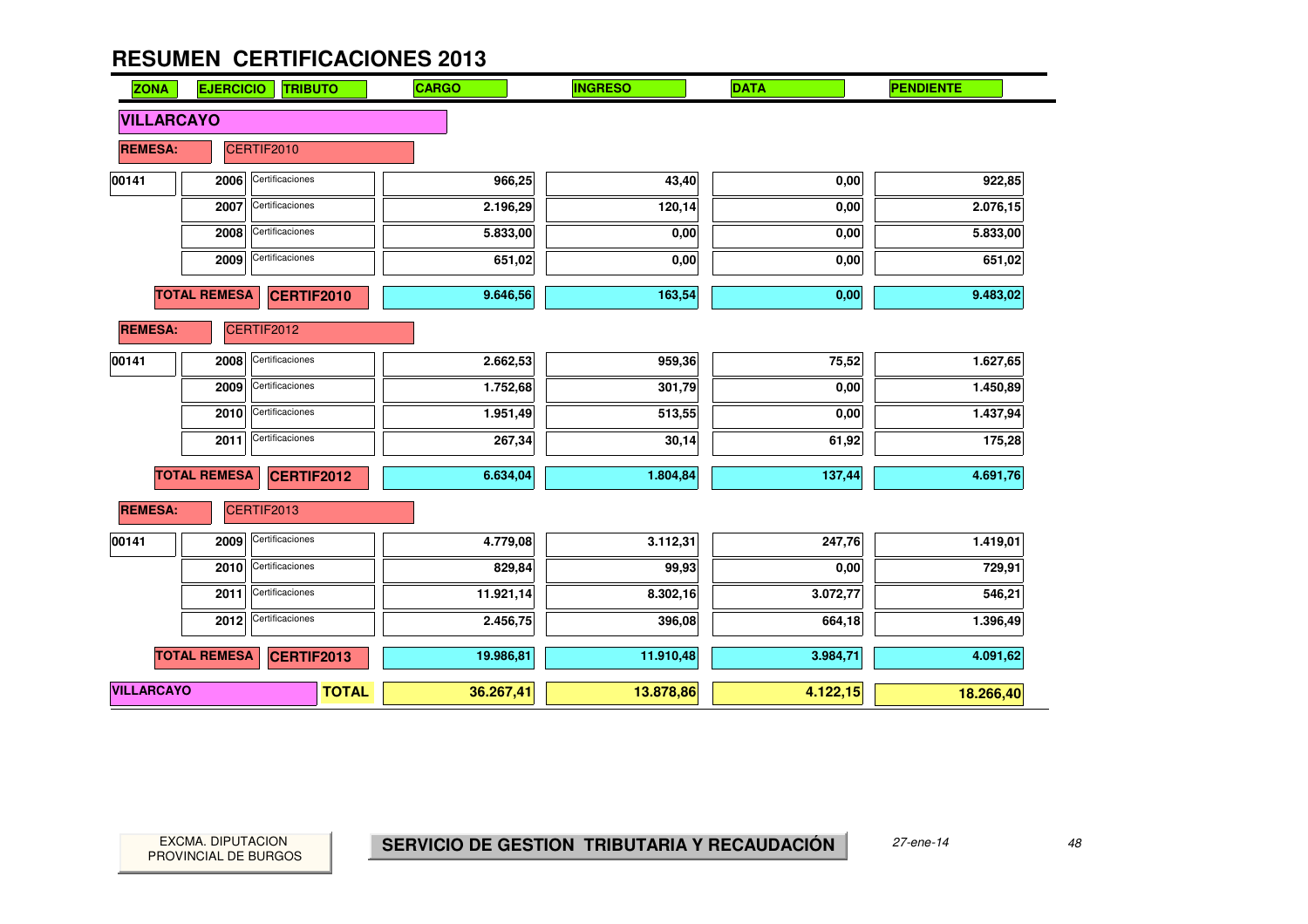#### **RESUMEN CERTIFICACIONES 2013** $\mathbf{r}$

| .<br>70<br><b>ZUNA</b>          | .     | --         |                          | --        | .          |
|---------------------------------|-------|------------|--------------------------|-----------|------------|
| <b>ZONA</b><br><b>TAL</b><br>ΤО | 00141 | 237.846,42 | 23.91<br>$\overline{47}$ | 10.084.59 | 203.850,36 |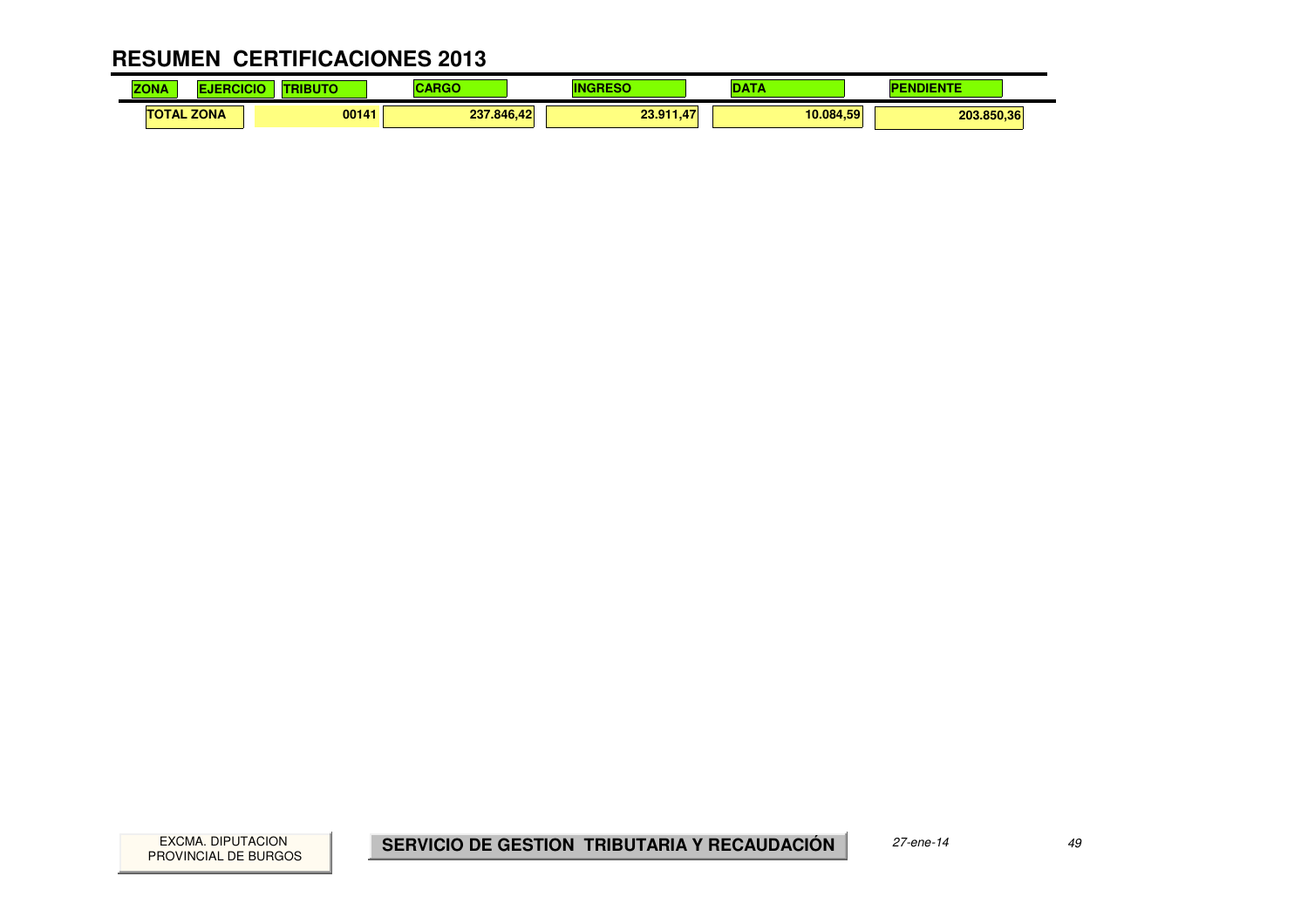| <b>ZONA</b>    | <b>EJERCICIO</b><br><b>TRIBUTO</b>       | <b>CARGO</b> | <b>INGRESO</b> | <b>DATA</b> | <b>PENDIENTE</b> |
|----------------|------------------------------------------|--------------|----------------|-------------|------------------|
|                | <b>MEDINA DE POMAR</b>                   |              |                |             |                  |
| <b>REMESA:</b> | CERTIF2002                               |              |                |             |                  |
| 00142          | Certificaciones<br>2002                  | 520,97       | 0,00           | 430,96      | 90,01            |
|                | <b>TOTAL REMESA</b><br>CERTIF2002        | 520,97       | 0,00           | 430,96      | 90,01            |
| <b>REMESA:</b> | CERTIF2004                               |              |                |             |                  |
| 00142          | Certificaciones<br>2002                  | 1.450,44     | 0,00           | 1.450,44    | 0,00             |
|                | Certificaciones<br>2003                  | 58,28        | 0,00           | 58,28       | 0,00             |
|                | <b>TOTAL REMESA</b><br>CERTIF2004        | 1.508,72     | 0,00           | 1.508,72    | 0,00             |
| <b>REMESA:</b> | CERTIF2005                               |              |                |             |                  |
| 00142          | Certificaciones<br>2002                  | 57,22        | 0,00           | 0,00        | 57,22            |
|                | Certificaciones<br>2003                  | 115,88       | 101,35         | 14,53       | 0,00             |
|                | <b>TOTAL REMESA</b><br>CERTIF2005        | 173,10       | 101,35         | 14,53       | 57,22            |
| <b>REMESA:</b> | CERTIF2006                               |              |                |             |                  |
| 00142          | Certificaciones<br>2003                  | 359,37       | 0,00           | 359,37      | 0,00             |
|                | Certificaciones<br>2005                  | 330,00       | 0,00           | 330,00      | 0,00             |
|                | Certificaciones<br>2006                  | 298,05       | 0,00           | 298,05      | 0,00             |
|                | <b>TOTAL REMESA</b><br>CERTIF2006        | 987,42       | 0,00           | 987,42      | 0,00             |
| <b>REMESA:</b> | CERTIF2007                               |              |                |             |                  |
| 00142          | Certificaciones<br>2004                  | 541,61       | 0,00           | 541,61      | 0,00             |
|                | Certificaciones<br>2006                  | 203,09       | 0,00           | 112,09      | 91,00            |
|                | <b>TOTAL REMESA</b><br><b>CERTIF2007</b> | 744,70       | 0,00           | 653,70      | 91,00            |
| <b>REMESA:</b> | CERTIF2008                               |              |                |             |                  |
|                |                                          |              |                |             |                  |
|                |                                          |              |                |             |                  |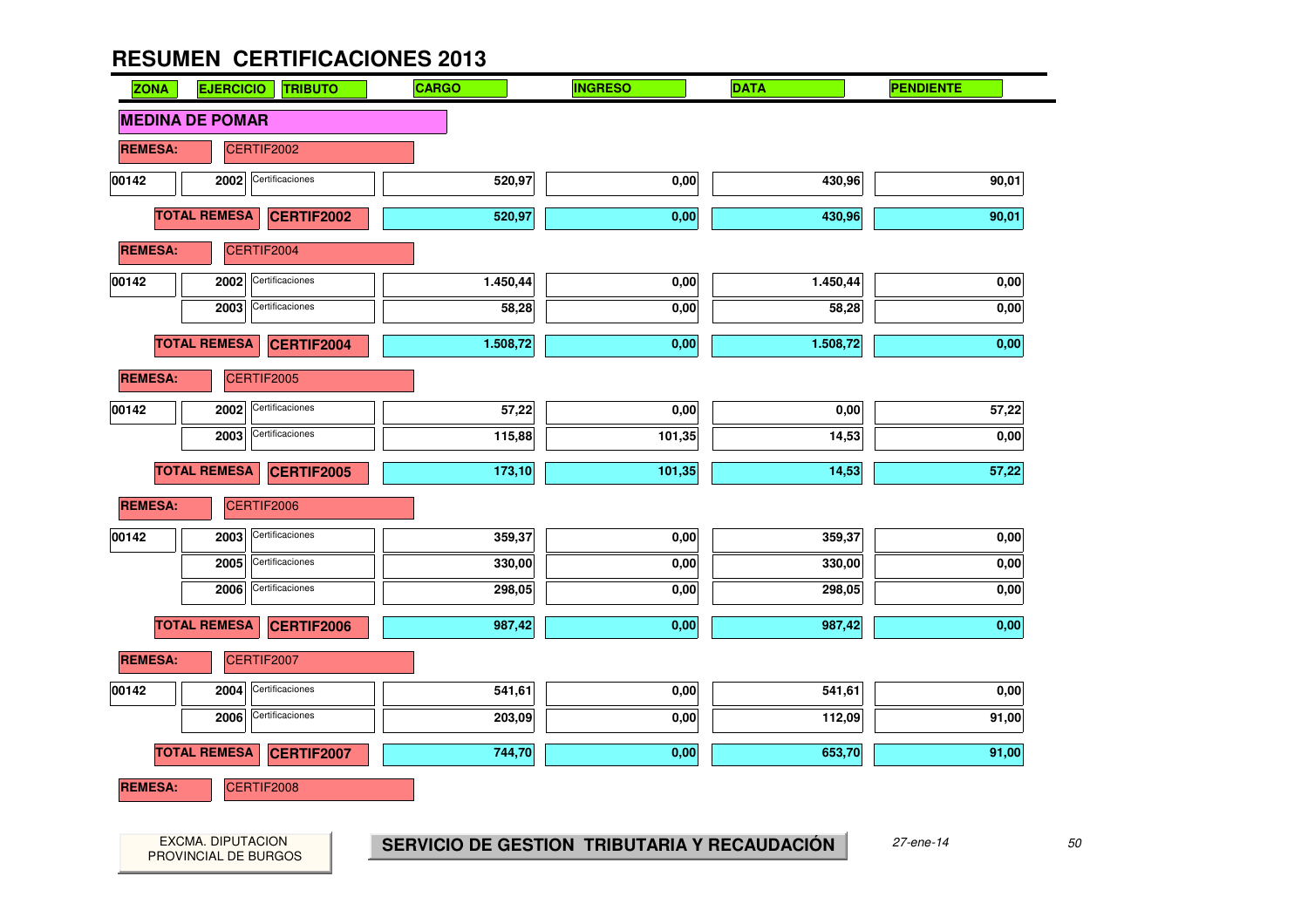| <b>EJERCICIO</b> | <b>TRIBUTO</b>  | <b>CARGO</b>                                                                                                                                     | <b>INGRESO</b> | <b>DATA</b> | <b>PENDIENTE</b> |
|------------------|-----------------|--------------------------------------------------------------------------------------------------------------------------------------------------|----------------|-------------|------------------|
| 2006             | Certificaciones | 22.017,23                                                                                                                                        | 0,00           | 7.411,00    | 14.606,23        |
| 2007             | Certificaciones | 1.539,03                                                                                                                                         | 0,00           | 147,03      | 1.392,00         |
| 2008             | Certificaciones | 60,00                                                                                                                                            | 60,00          | 0,00        | 0,00             |
|                  | CERTIF2008      | 23.616,26                                                                                                                                        | 60,00          | 7.558,03    | 15.998,23        |
| <b>REMESA:</b>   |                 |                                                                                                                                                  |                |             |                  |
| 2007             | Certificaciones | 120,00                                                                                                                                           | 60,00          | 0,00        | 60,00            |
| 2008             | Certificaciones | 1.012,11                                                                                                                                         | 172,11         | 60,00       | 780,00           |
| 2009             | Certificaciones | 660,00                                                                                                                                           | 0,00           | 90,00       | 570,00           |
|                  | CERTIF2009      | 1.792,11                                                                                                                                         | 232,11         | 150,00      | 1.410,00         |
| <b>REMESA:</b>   |                 |                                                                                                                                                  |                |             |                  |
| 2006             | Certificaciones | 23.275,23                                                                                                                                        | 749,28         | 1.890,66    | 20.635,29        |
| 2007             | Certificaciones | 45.768,01                                                                                                                                        | 273,19         | 302,40      | 45.192,42        |
| 2008             | Certificaciones | 92.529,89                                                                                                                                        | 518,48         | 0,00        | 92.011,41        |
| 2009             | Certificaciones | 953,10                                                                                                                                           | 240,00         | 180,00      | 533,10           |
| 2010             | Certificaciones | 90,00                                                                                                                                            | 0,00           | 0,00        | 90,00            |
|                  | CERTIF2010      | 162.616,23                                                                                                                                       | 1.780,95       | 2.373,06    | 158.462,22       |
| <b>REMESA:</b>   |                 |                                                                                                                                                  |                |             |                  |
| 2010             | Certificaciones | 1.522,68                                                                                                                                         | 183,84         | 0,00        | 1.338,84         |
| 2011             | Certificaciones | 2.883,53                                                                                                                                         | 200,00         | 0,00        | 2.683,53         |
|                  | CERTIF2011      | 4.406,21                                                                                                                                         | 383,84         | 0,00        | 4.022,37         |
| <b>REMESA:</b>   |                 |                                                                                                                                                  |                |             |                  |
| 2009             | Certificaciones | 2.239,43                                                                                                                                         | 557,79         | 0,00        | 1.681,64         |
| 2011             | Certificaciones | 8.674,93                                                                                                                                         | 1.695,62       | 467,48      | 6.511,83         |
|                  | Certificaciones | 1.660,00                                                                                                                                         | 650,00         | 200,00      | 810,00           |
|                  |                 | <b>TOTAL REMESA</b><br>CERTIF2009<br><b>TOTAL REMESA</b><br>CERTIF2010<br><b>TOTAL REMESA</b><br>CERTIF2011<br><b>TOTAL REMESA</b><br>CERTIF2012 |                |             |                  |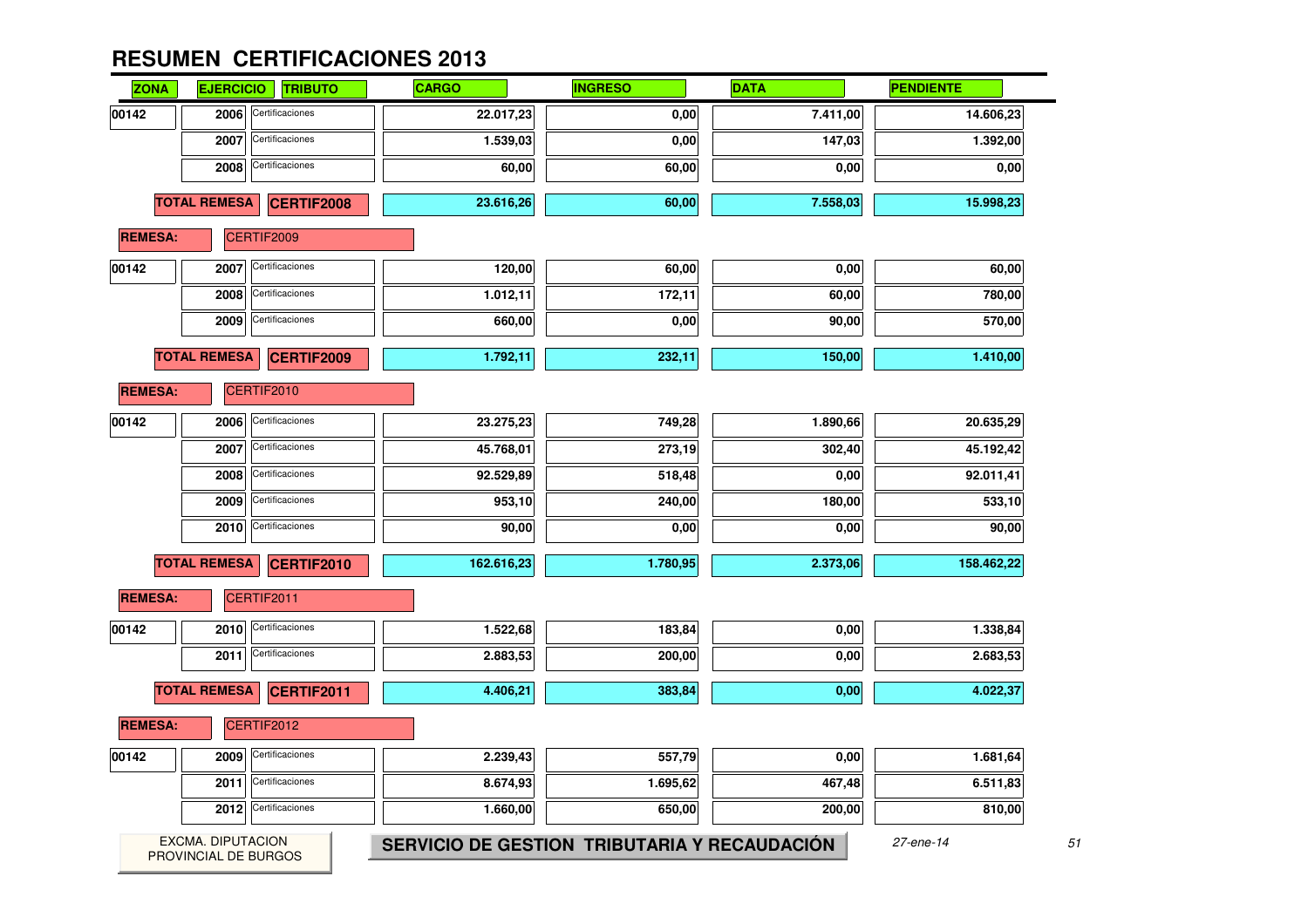| <b>ZONA</b>            | <b>EJERCICIO</b>    | <b>TRIBUTO</b>       | <b>CARGO</b> | <b>INGRESO</b> | <b>DATA</b> | <b>PENDIENTE</b> |
|------------------------|---------------------|----------------------|--------------|----------------|-------------|------------------|
|                        | <b>TOTAL REMESA</b> | <b>CERTIF2012</b>    | 12.574,36    | 2.903,41       | 667,48      | 9.003,47         |
| <b>REMESA:</b>         |                     | CERTIF2013           |              |                |             |                  |
| 00142                  |                     | 2010 Certificaciones | 90,00        | 0,00           | 0,00        | 90,00            |
|                        |                     | 2013 Certificaciones | 100,00       | 100,00         | 0,00        | 0,00             |
|                        | <b>TOTAL REMESA</b> | <b>CERTIF2013</b>    | 190,00       | 100,00         | 0,00        | 90,00            |
| <b>MEDINA DE POMAR</b> |                     | <b>TOTAL</b>         | 209.130,08   | 5.561,66       | 14.343,90   | 189.224,52       |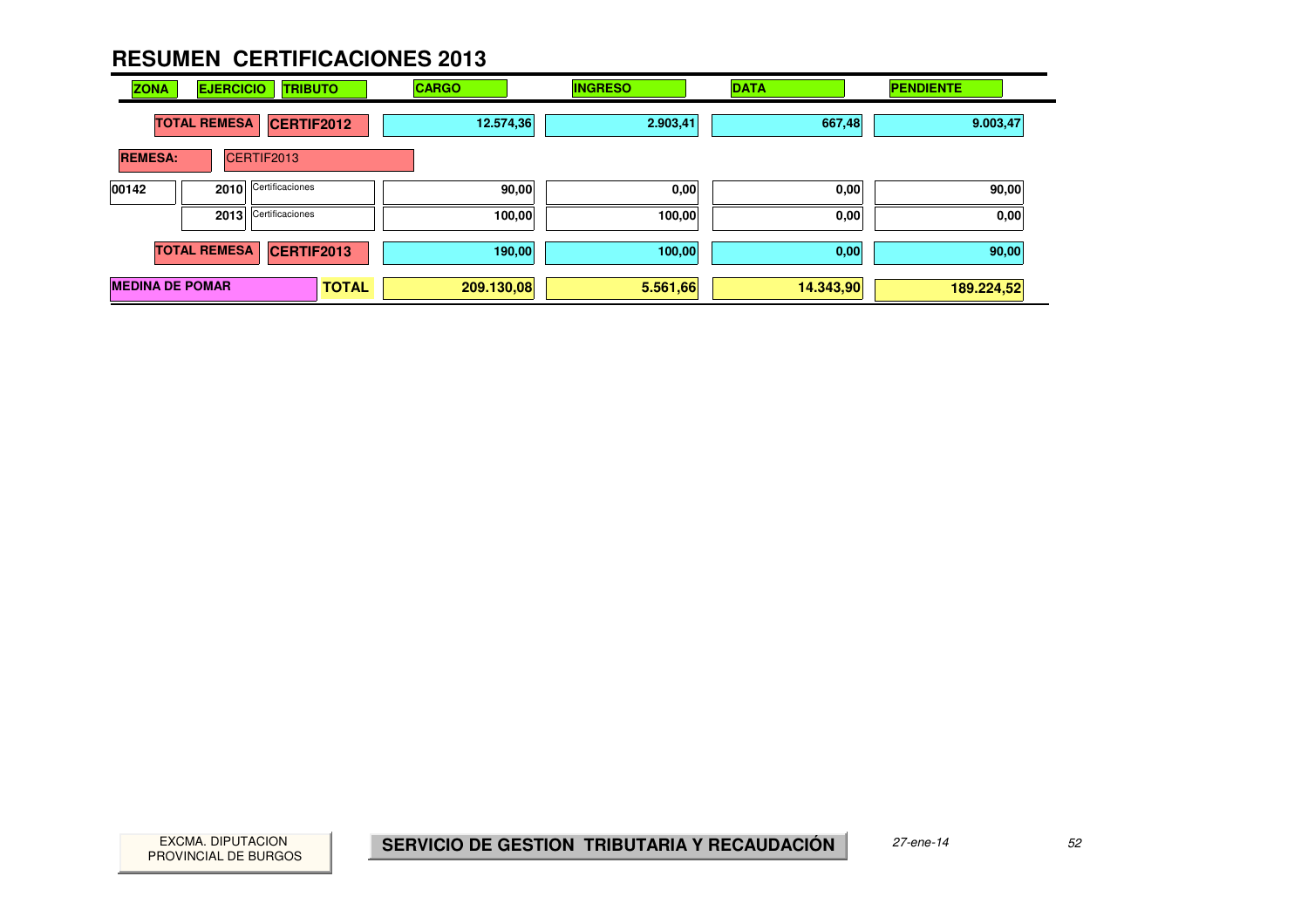#### **RESUMEN CERTIFICACIONES 2013** $\mathbf{r}$

| <b>COLOR</b><br>ΖO<br>NÆ | . .         | .     | $-1$       | m             | . .       |            |
|--------------------------|-------------|-------|------------|---------------|-----------|------------|
| ΤО<br><b>TAL</b>         | <b>ZONA</b> | 00142 | 209.130,08 | 5.561<br>1.66 | 14.343.90 | 189.224,52 |